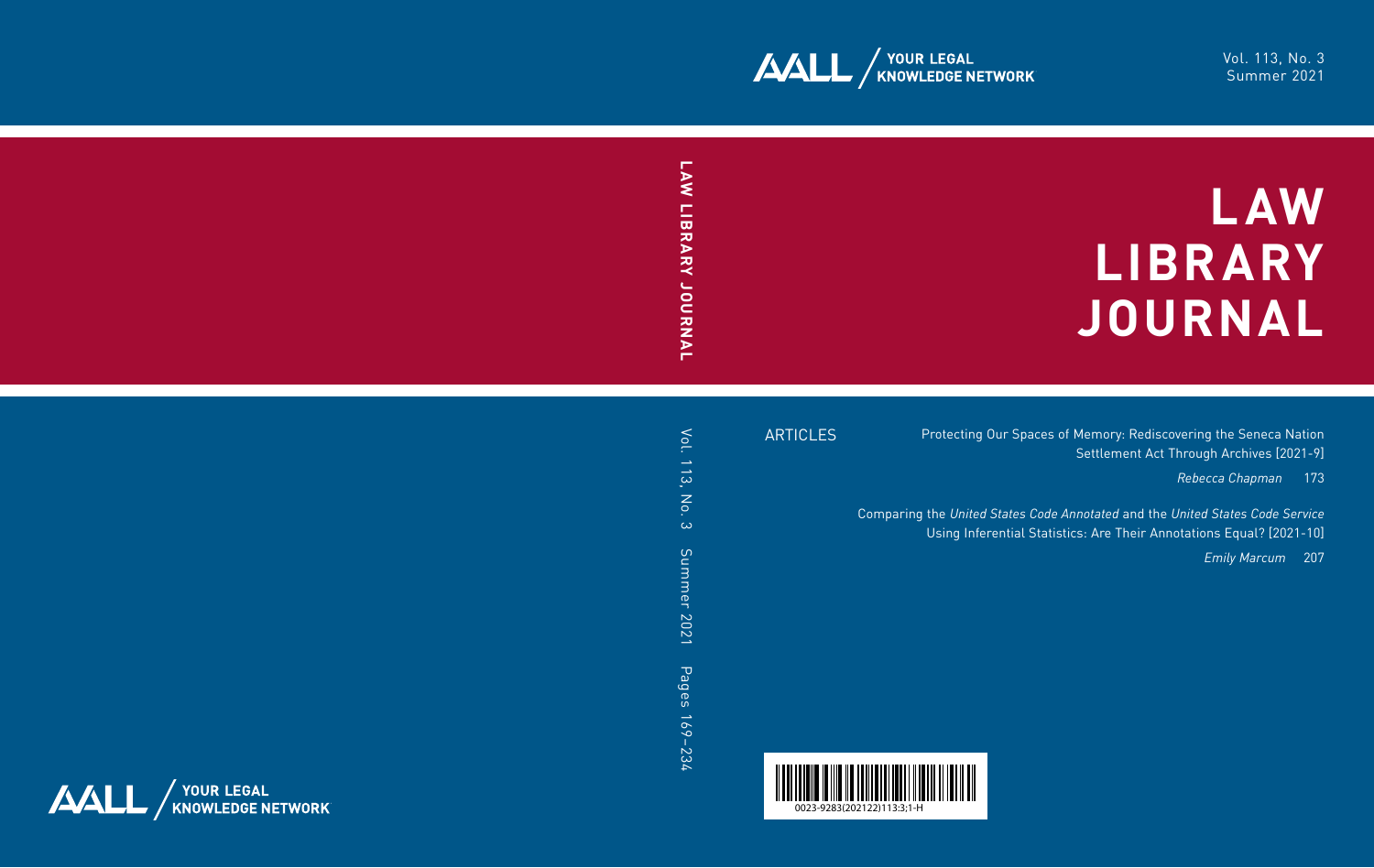## Vol. 113, No. 3 **LAW LIBRARY JOURNAL** Summer 2021

#### **American Association of Law Libraries**

#### **Editorial Staff**

Editor: Tom Gaylord Publications Manager: Heather Haemker Production: ALA Production Services

#### **2021–2022 Association Officers**

Diane M. Rodriguez, President; Beth Adelman, Vice President/President-Elect; Mary Jenkins, Secretary; Cornell H. Winston, Treasurer; Emily R. Florio, Immediate Past President; Susan David deMaine, Stacy Etheridge, Michelle Hook Dewey, Emily M. Janoski-Haehlen, Kristina L. Niedringhaus, Jason R. Sowards, Board Members; Vani Ungapen, Executive Director.

#### **2021–2022 Law Library Journal Editorial Board**

Tom Gaylord, Chair; Janeen M. Byron, Shaun Esposito, Peter Hook, Sarah Hooke, Heidi Frostestad Kuehl, Michael Whiteman, Members; Heather Haemker, Staff Liaison.

*Law Library Journal* ® (ISSN 0023-9283) is published quarterly in the Winter, Spring, Summer, and Fall by the American Association of Law Libraries, 105 W. Adams Street, Suite 3300, Chicago, IL 60603. Telephone: 312.939.4764; fax: 312.431.1097; email: [aallhq@aall.org.](mailto:aallhq@aall.org)

Advertising Representatives: Innovative Media Solutions, 320 W. Chestnut Street, PO Box 399, Oneida, IL 61467. Telephone: 309.483.6467; fax: 309.483.2371; email: [bill@innovativemediasolutions.com.](mailto:bill@innovativemediasolutions.com)

All correspondence regarding editorial matters should be sent to Tom Gaylord, *Law Library Journal* Editor, Northwestern Pritzker School of Law, Pritzker Legal Research Center, 375 E. Chicago Ave., Chicago, IL 60611. Telephone: 312.503.4725; email: [tom.gaylord@law.northwestern.edu.](mailto:tom.gaylord@law.northwestern.edu)

This publication is provided for informational and educational purposes only. The American Association of Law Libraries does not assume, and expressly disclaims, any responsibility for the statements advanced by the contributors to, and the advertisers in, the Association's publications. Editorial views do not necessarily represent the official position of the Association or of its officers, directors, staff, or representatives. All advertising copy is subject to editorial approval. The Association does not endorse or make any guarantee with respect to any products or services mentioned or advertised in the publication. *Law Library Journal* is printed on acid-free paper.

#### **Notice**

All articles copyright © 2021 by the American Association of Law Libraries, except where otherwise expressly indicated. Except as otherwise expressly provided, the author of each article in this issue has granted permission for copies of that article to be made for classroom use or for any other educational purpose provided that (1) copies are distributed at or below cost, (2) author and journal are identified, and (3) proper notice of copyright is affixed to each copy. For articles in which it holds copyright, the American Association of Law Libraries grants permission for copies to be made for classroom use or for any other educational purpose under the same conditions.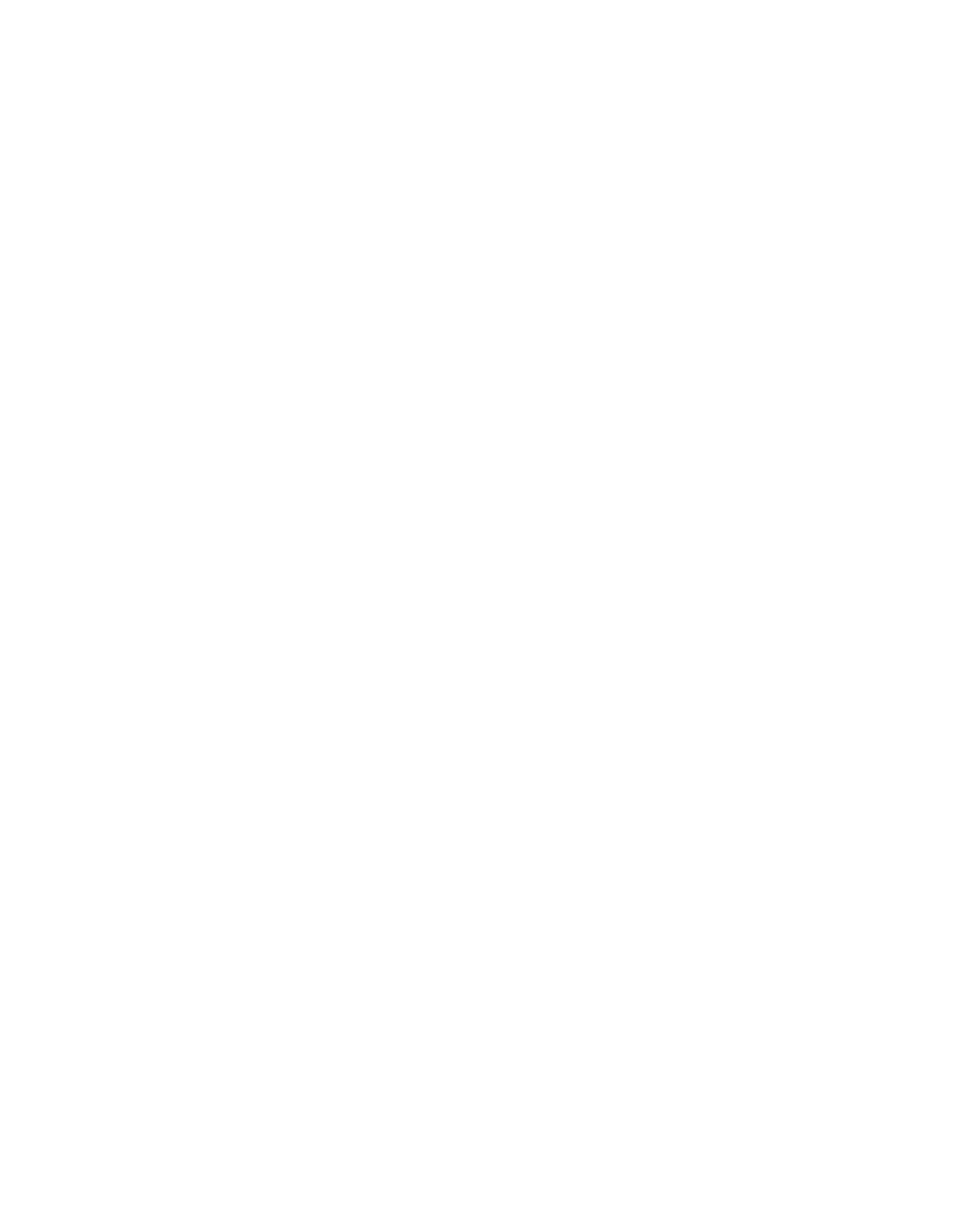## Vol. 113, No. 3 **LAW LIBRARY JOURNAL** Summer 2021

## **Table of Contents**

## **General Articles**

| Protecting Our Spaces of Memory: Rediscovering<br>the Seneca Nation Settlement Act Through Archives<br>$[2021-9]$                                        | Rebecca Chapman | 173 |
|----------------------------------------------------------------------------------------------------------------------------------------------------------|-----------------|-----|
| Comparing the United States Code Annotated and<br>the United States Code Service Using Inferential<br>Statistics: Are Their Annotations Equal? [2021-10] | Emily Marcum    | 207 |
| <b>Review Article</b>                                                                                                                                    |                 |     |

| Keeping Up with New Legal Titles [2021-11] | Susan Azyndar       | 217 |  |
|--------------------------------------------|---------------------|-----|--|
|                                            | Susan David deMaine |     |  |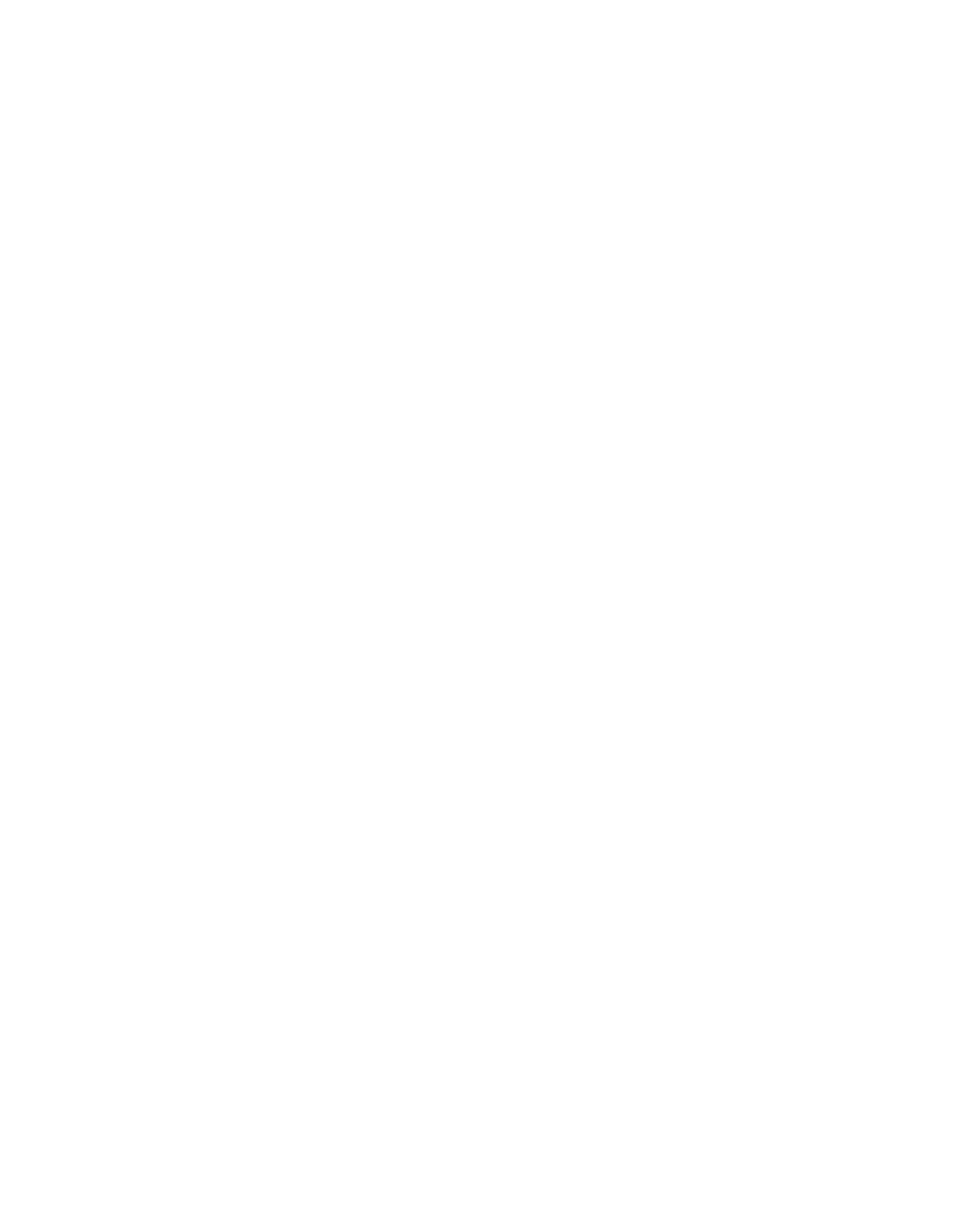LAW LIBRARY JOURNAL Vol. 113:3 [2021-9]

## **Protecting Our Spaces of Memory: Rediscovering the Seneca Nation Settlement Act Through Archives**\*

#### Rebecca Chapman\*\*

*Archival spaces act as collective memory, and the need to preserve and protect those*  spaces is critical for understanding historical events. To illustrate the idea of archival *space as a space of memory, this article looks at the Seneca Nation Settlement Act, which is more fully understood through the use and interpretation of archival materials.*

| Passage of the Seneca Nation Settlement Act: The 1990s 174                        |  |
|-----------------------------------------------------------------------------------|--|
|                                                                                   |  |
|                                                                                   |  |
|                                                                                   |  |
| Using Archives to Bridge the Disconnect Between the Act and the Public's          |  |
|                                                                                   |  |
| Digging Through the Past to Answer Present Questions: One Archival Space of       |  |
|                                                                                   |  |
| Beginning the Archival Journey into the SNSA's Passage: The 1700s, Great Britain, |  |
|                                                                                   |  |
|                                                                                   |  |
| Seneca Nation in the 1800s and Early 1900s: The Vreeland Years 185                |  |
|                                                                                   |  |
| United States v. Forness and the Spite Bills: 1940s-1950s191                      |  |
|                                                                                   |  |
| Environmental Challenges and Land Claims: 1970s-1990s 194                         |  |
| Rehabilitating and Restoring the Public Memory by Promoting Archival Spaces. 196  |  |
|                                                                                   |  |
|                                                                                   |  |
|                                                                                   |  |

<sup>\*</sup> © Rebecca Chapman, 2021.

<sup>\*\*</sup> Senior Assistant Librarian, Outreach Liaison for Undergraduate Legal Research and Indigenous Studies, Charles B. Sears Law Library, University at Buffalo, SUNY, Buffalo, New York. The article was the winning entry in the 2020 AALL/Lexis Call for Papers, Student Division.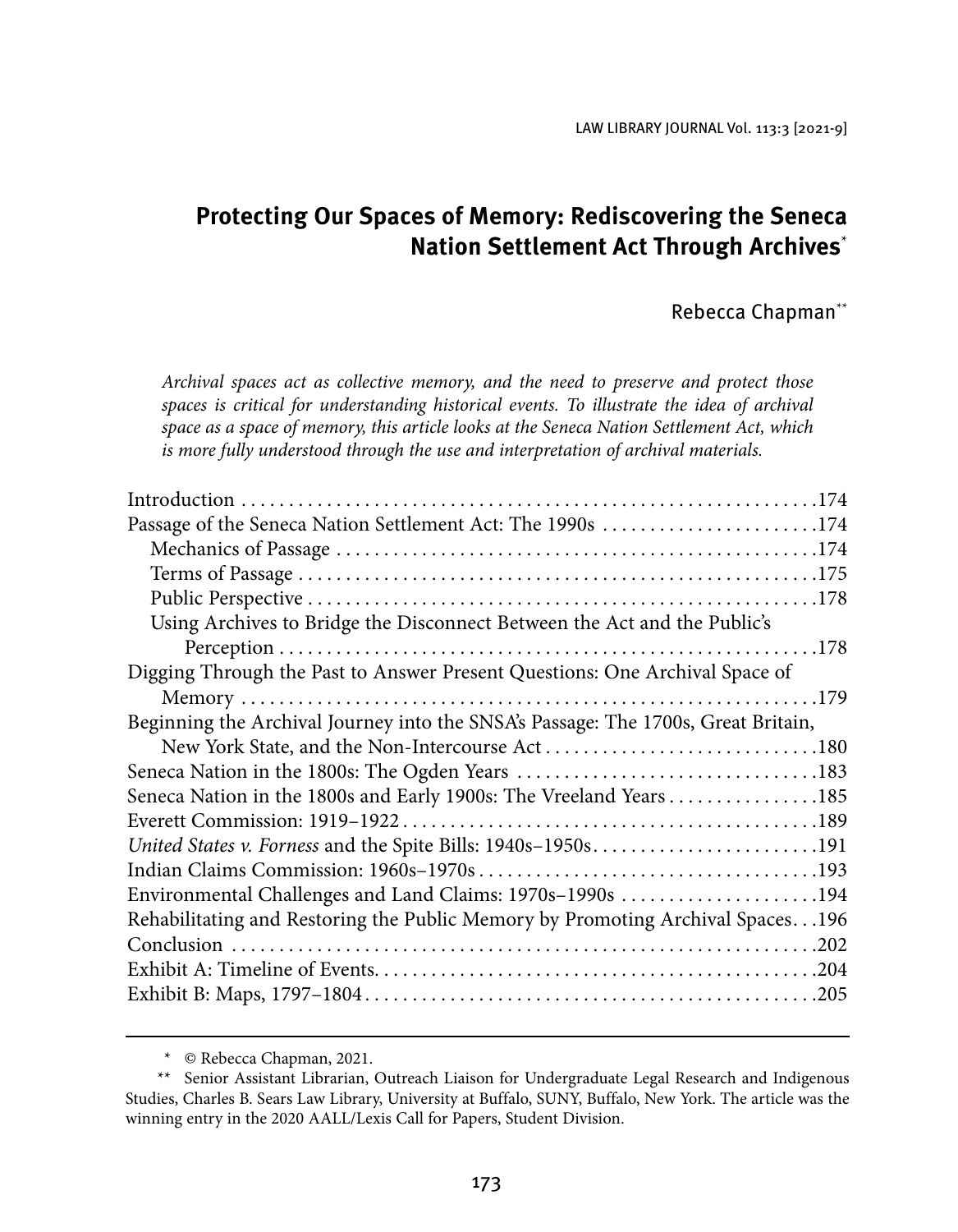#### **Introduction**

¶1 Archival spaces serve as a society's collective memory. They inform us of our past and our present when our memory falls short. A case in point is the Seneca Nation Settlement Act (SNSA).<sup>1</sup> A journey through archival sources explains why and how the SNSA came about, illuminates a disconnect between the Act's substance and the public's perception of it, and illustrates the continued need to support and protect archives as spaces of memory.

¶2 Legislative materials about the SNSA outline congressional review of the bill and what appeared important to congressional leaders around 1990. Yet to appreciate the need for the Act and the reasoning behind its terms, and to paint a complete picture of the Act in its historical context, we must immerse ourselves in the archival history of Seneca land disputes and treaty rights.

¶3 Our archival journey begins in the 18th century with relations between the Seneca Nation, Great Britain, and the colony of New York. The journey continues with two different aspects of the 19th century: the Ogden years and the Vreeland years. Next, we move to the Everett Commission's review of and conclusions about land claims at the beginning of the 20th century. The journey then brings us to the 1940s and 1950s to consider federal legislation favoring New York State, after which we focus on the 1960s and 1970s and the federal government's actions involving the Kinzua Dam and the Indian Claims Commission. Finally, the last 20 years of our journey review Seneca environmental disputes and some land claim litigation.

¶4 After using the review of Seneca land claims to illustrate how archives serve as memory spaces, the discussion turns to preserving and protecting archival spaces, which fill an important, but often overlooked, role in our memory. This article delves into the concept of memory spaces and ideas that can be used to further protect and preserve these spaces.

#### **Passage of the Seneca Nation Settlement Act: The 1990s**

#### Mechanics of Passage

¶5 The speed at which the SNSA passed through the legislative process gives us some idea what Congress thought about it. The SNSA began life as H.R. 5367 with New York representatives Matthew McHugh and Amory Houghton as co-sponsors. The bill had 38 House representatives sponsoring its passage. The bill started out in review with the Committee on Interior and Insular Affairs, which conducted hearings in September 1990. Less than two weeks later, the committee insisted on amendments. The amended bill went out of committee for House consideration on October 10, 1990, under H.R. Rep. No. 101-832. Ben Nighthorse Campbell, the House representative from Colorado,

<sup>1.</sup> Seneca Nation Settlement Act of 1990, Pub. L. No. 101-503, 104 Stat. 1292, [https://www.congress](https://www.congress.gov/bill/101st-congress/house-bill/5367/text) [.gov/bill/101st-congress/house-bill/5367/text](https://www.congress.gov/bill/101st-congress/house-bill/5367/text) [\[https://perma.cc/Z84Q-4SAS\].](https://perma.cc/Z84Q-4SAS])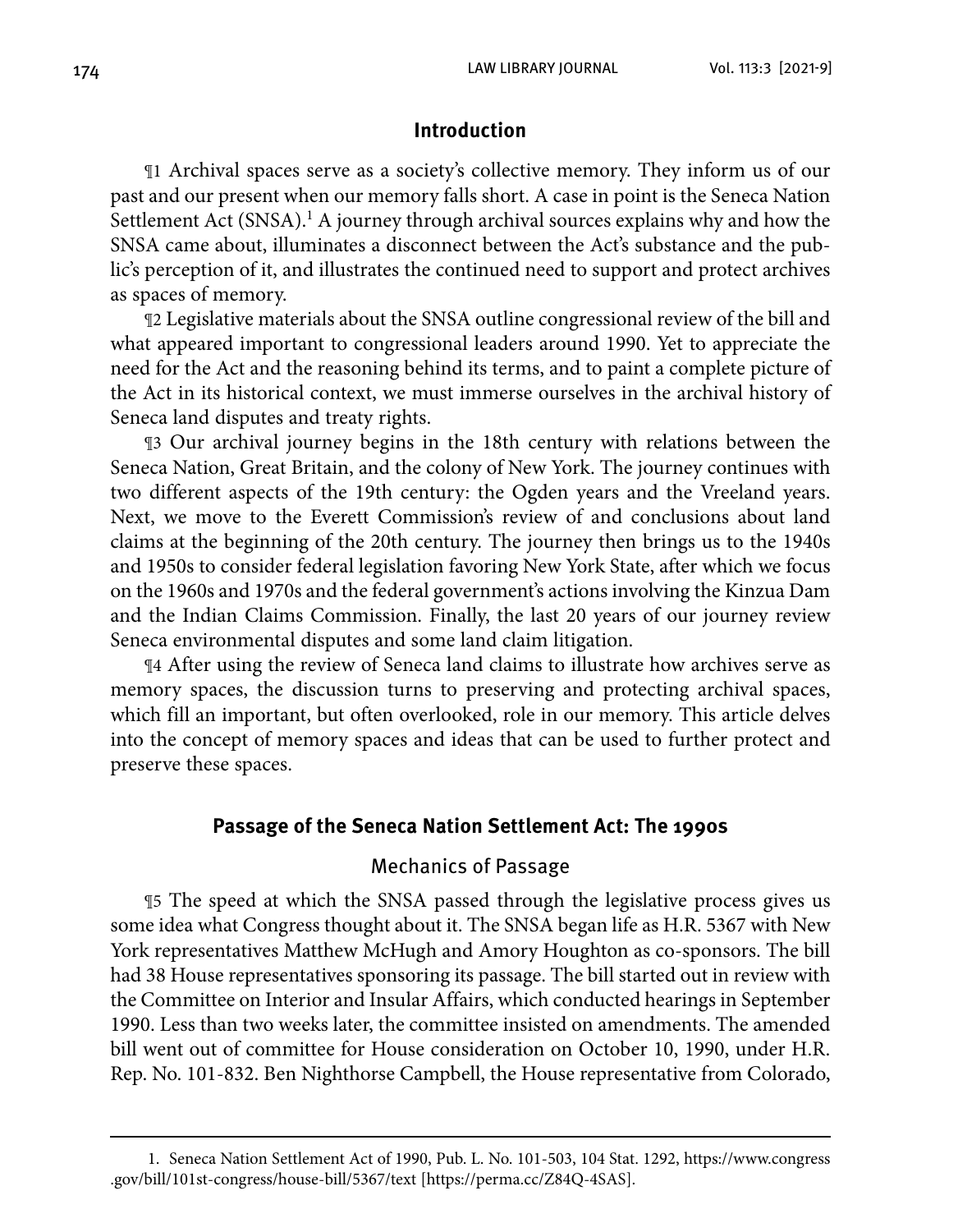moved to pass the amended bill in the House. The House debated only 40 minutes before passing the SNSA onto the Senate.

¶6 The Senate took up the bill on October 12, 1990. It passed the Senate without amendment on October 16, 1990, and went to the President for signature on October 24, 1990. President George H.W. Bush signed the bill into law less than two weeks later.

#### Terms of Passage

¶7 The law provides a brief statement at its beginning conveying the political climate and the reason for its passage: "Disputes concerning leases of tribal lands within the city of Salamanca and the congressional villages, New York, have strained relations between the Indian and non-Indian communities and have resulted in adverse economic impacts affecting both communities."2

¶8 In subsequent paragraphs, however, the Act's explanation of what events led to its passage are anemic.<sup>3</sup> The Act focuses on leases awarded in the 1870s and judgments

## **IN WEST ACADEMIC** [LEGAL CAPITAL, 4th Edition](https://www.westacademic.com/Manning-and-Hanks-Legal-Capital-4th-9781599417721)

Bayless Manning, Late Former Dean, Stanford Law School James J. Hanks, Jr., Partner, Venable LLP

*Legal Capital* is widely credited with pioneering the introduction of the balance sheet and equity solvency tests for corporate distributions, as well as other reforms in the Model Business Corporation Act and corporation statutes in over 30 states. This edition adds new historical material, updates the statutes and caselaw on dividends and other distributions in the U.S., and compares the evolution of legal capital in countries around the world.

Visit westacademic.com ISBN: 9781599417721 Call | 800-782-1272 email | [inquiries@westacademic.com](mailto:inquiries@westacademic.com)

© 2021 LEG, Inc. d/b/a West Academic. West, West Academic Publishing, and West Academic are trademarks of West Publishing Corporation, used under license. 101979-b8



<sup>2.</sup> *Id.* § 2(a)(1).

<sup>3.</sup> *Id.*  $\frac{6}{2}(a)(2)(A) - (E)$ .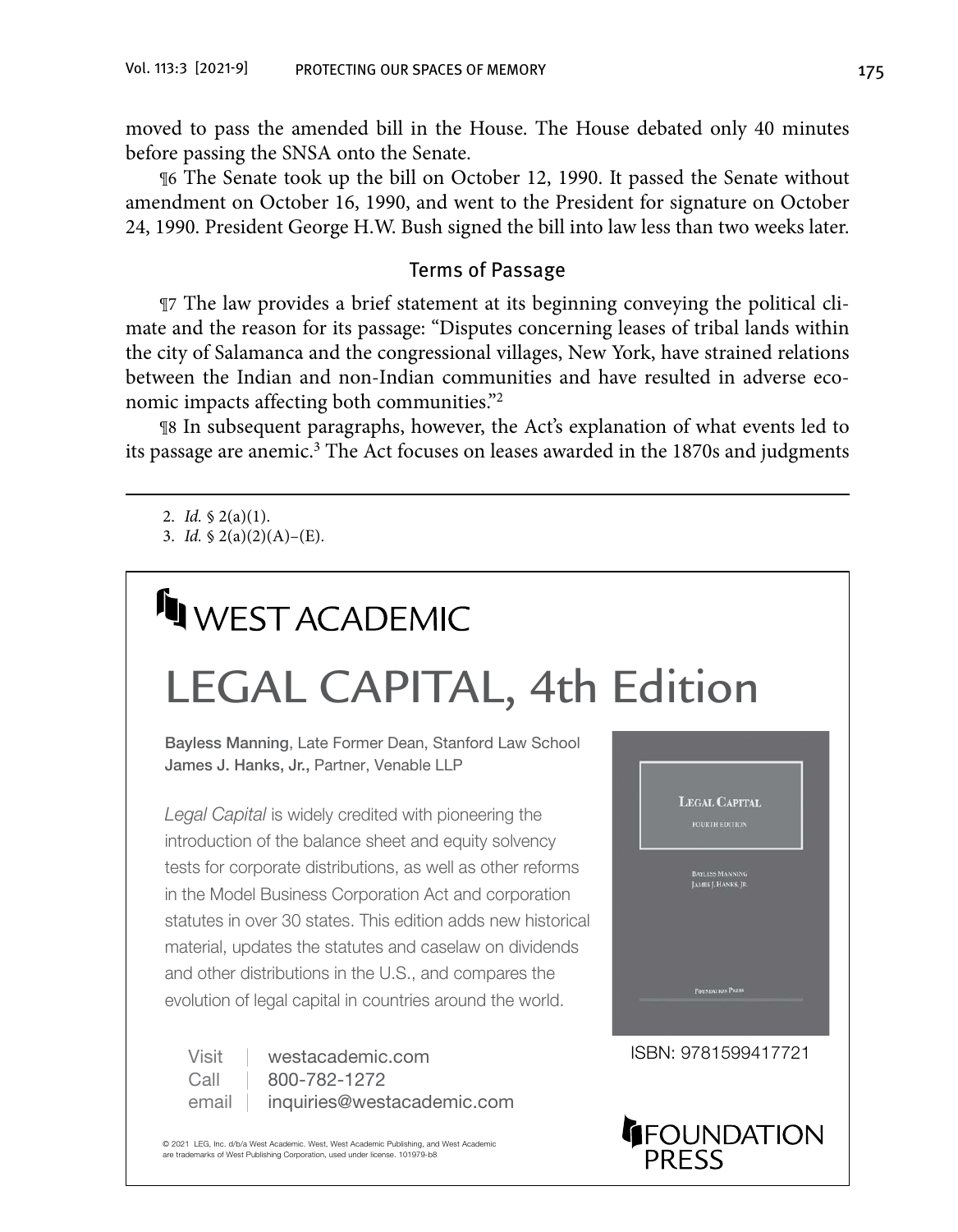awarded to the Seneca Nation for land claims brought before the Indian Claims Commission.4 Little else is provided for historical context. The law states:

In 1952, the Seneca Nation filed a claim with the Indian Claims Commission against the United States for use of improper lease fees, and in 1977 a settlement was reached regarding such claim, providing for payment of \$600,000 to the Seneca Nation covering the period beginning in 1870 to the end of  $1946<sup>5</sup>$ 

¶9 The law agrees that the lease payments given to the Senecas were inadequate and refers to the leases' expiration in 1991.<sup>6</sup> Thus, Congress passed the SNSA to continue leasing arrangements under a more equitable structure, to promote healing between local groups, and to settle past "inequities" on behalf of the Seneca Nation.<sup>7</sup>

¶10 To cure the "inequities," the Act offers that the Senecas enter into new lease arrangements with the city, the congressional villages, and any other interested lessee.<sup>8</sup> It is implied that these new leases would include higher rental payments and more favorable terms to the Seneca Nation.<sup>9</sup> Moreover, all parties would manage this set of transactions without the federal government's input.10 For the completion of these new leases under better terms, the Seneca Nation would release all prior claims against the United States and the city, congressional villages, and other lessees.<sup>11</sup> Finally, to entice the Seneca Nation to enter into new leases and release claims, the United States and New York State would provide settlement funds for the release of land claims.<sup>12</sup>

¶11 The federal share of settlement funds came to \$30,000,000 for the Seneca Nation.<sup>13</sup> An additional \$5,000,000 would be earmarked for economic and community development in and around the city of Salamanca.<sup>14</sup> Another \$2,000,000 would be placed in an interest-bearing account for the Seneca Nation.<sup>15</sup> The Seneca Nation Council would administer the funds in this account under a Seneca-approved plan for economic development.16 Income accruing on the account would fund government operations and general welfare programs for the Seneca.17 Finally, a sum of \$3,000,000 would be placed in an escrow account for the Seneca Nation for up to 10 years.<sup>18</sup>

4. *Id.* § 2(a)(2)(E). 5. *Id.* 6. *Id.*  $\frac{6}{2}(a)(3)-(4)$ . 7. *Id.* § 2(b). 8. *Id.* § 4(a)–(c). 9. *Id.* 10. *Id.* §§ 4(a)–(c), 5. 11. *Id.* 12. *Id.* § 6. 13. *Id.* § 6(b)(1). 14. *Id.* § 6(b)(2)(A). 15. *Id.* § 6(b)(2)(B)(i). 16. *Id.* 17. *Id.* 18. *Id.* § 6(b)(2)(B)(ii).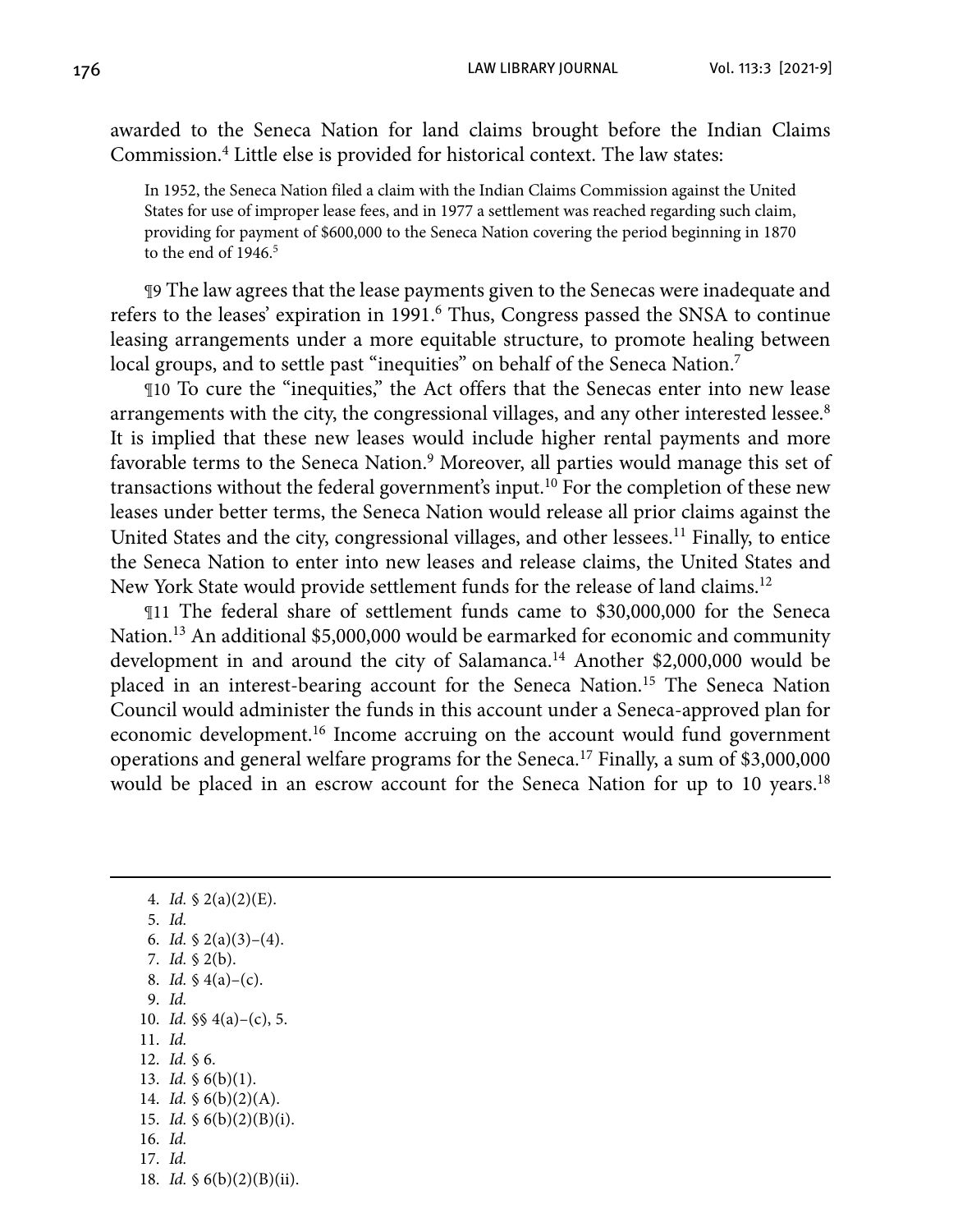Additionally, New York State would pay the Seneca Nation \$16,000,000 in cash and \$9,000,000 in additional economic development funds.<sup>19</sup>

¶12 None of the money provided, however, could be spent until the Seneca Nation executed new leases.20 Once the Seneca completed new leases and acquired the appropriated funds, they could purchase some of their aboriginal territory back.<sup>21</sup> In this way, Congress sought to cure the "inequities" of the past by providing settlement funds that the Seneca Nation could use to repurchase lands that were previously taken through unlawful means. Congress meant for this settlement effort to end all differences and conflicts from the past, but it did not fully understand how those difficulties began.

¶13 The language of the Act highlights that Congress missed or ignored the complete history around the Seneca Nation's land issues. The Act begins its tale of land claims with the incursion of railroads into Seneca Territory in the 1850s.<sup>22</sup> It notes that leases were created with railroad employees and farmers absent federal approval. The leases were not favorable to the Seneca.<sup>23</sup> The leases were declared invalid, but an Act of Congress in 1875 upheld certain leases and permitted leasing to continue.<sup>24</sup> An amendment in 1890 permitted these leases to exist for 99 years.<sup>25</sup>

¶14 The SNSA language suggests that Congress understood that the 1875 Act and its amendment in 1890 should not have occurred. Moreover, Congress agreed that the federal government permitted land speculators to swindle the Seneca Nation out of their homelands. The Indian Claims Commission said as much in its 1977 opinion. Congress appeared ready to address the matter almost 15 years after that judgment. But Congress did not seem deeply interested enough to understand the historical nuances involved. In a September 13, 1990, hearing on the legislation, Representative Campbell had the following exchange with expert witness Laurence Hauptman:

Mr. CAMPBELL. Professor Hauptman?

Mr. HAUPTMAN. Yes.

Mr. CAMPBELL. If I could interject?

Mr. HAUPTMAN. Sure.

Mr. CAMPBELL. I think most of us are really aware of a lot of the injustices that have happened to tribal groups; we hear it pretty regularly here. And certainly we are aware of the injustices that have happened to the Seneca Nation. But, in the interest of time, we would prefer to avoid going through all the background and kind of get on with this bill.

19. *Id.* § 6(c). 20. *Id.* § 7. 21. *Id.* § 8(c). 22. *Id.* § 2(a)(2)(A)–(B). 23. *Id.* 24. *Id.* § 2(a)(2)(C)–(D). 25. *Id.*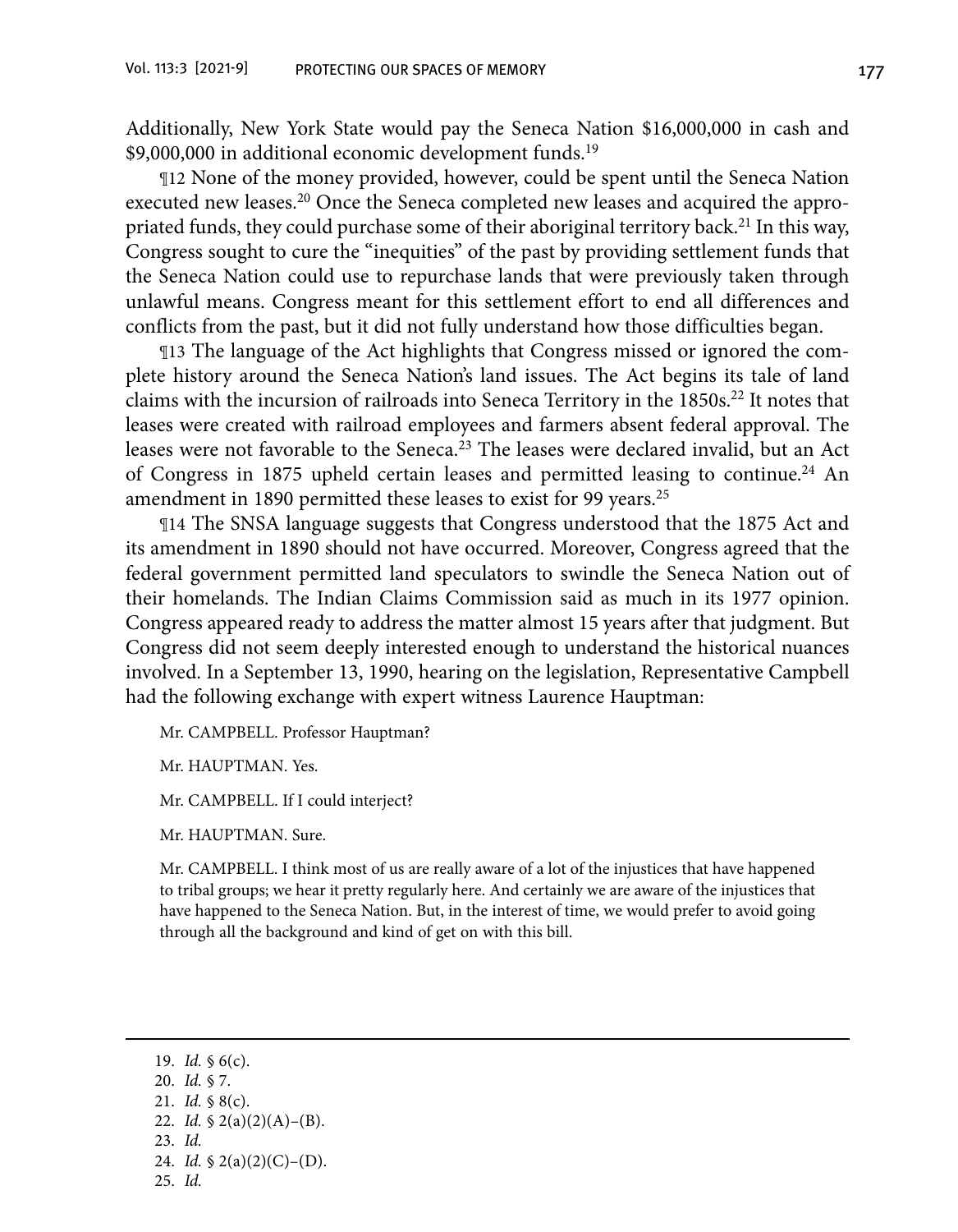Mr. HAUPTMAN. Sure.

Mr. CAMPBELL. So, if you would kind of wind it up, I would appreciate it.<sup>26</sup>

¶15 But Congress could no longer delay. Congress had to move quickly, most likely because local governments, businesses, and non-Indian homeowners would experience major impacts from the expiration of the 99-year leases.

#### Public Perspective

¶16 The public's perspective on the historical details of the Seneca Nation land claims appeared even less informed than Congress's. The most detailed account came from the *New York Times*. In her article, Elizabeth Kolbert suggests that the 1890s leases were a revolutionary idea for their day. The original leases appeared illicit, but Congress eventually caved to pressure and approved them. Moreover, the Seneca Nation's decision to raise lease rates was received negatively. Kolbert's article focuses on the difference between the original lease rates and the suggested ones—implying that it is unfair of the Senecas to ask for so much in such a small town. The article mentions racism and long-simmering resentments, but it does not provide much history regarding these topics. It spends more time on Salamanca's economic depression, which locals blame on the Seneca.<sup>27</sup>

¶17 General press coverage for the SNSA in 1990 focused more on the plight of white homeowners and city council members than the legal rights of the Seneca Nation.<sup>28</sup> Much of the history that precipitated the need for the Act was glossed over or obscured. No one dug very far into the history to provide a greater understanding of the situation.

#### Using Archives to Bridge the Disconnect Between the Act and the Public's Perception

¶18 Eric Ketelaar proposes that archives act as spaces of memory.29 In 2008, he reported on the attempts in Northern Ireland to create a historical government archives and on the questions raised in providing a true accounting of the past.<sup>30</sup> Ketelaar

<sup>26.</sup> *The Seneca Nation Settlement Act of 1990*, *Hearing on H.R. 5367 before the Committee on Interior and Insular Affairs*, 101st Cong. 33–34 (1990).

 <sup>27.</sup> Elizabeth Kolbert, *Indians Bill New York Town as Its 99-Year Leases Expire*, N.Y. Times (June 11, 1990), [https://www.nytimes.com/1990/06/11/nyregion/indians-bill-new-york-town-as-its-99-year-leases](https://www.nytimes.com/1990/06/11/nyregion/indians-bill-new-york-town-as-its-99-year-leases-expire.html) [-expire.html](https://www.nytimes.com/1990/06/11/nyregion/indians-bill-new-york-town-as-its-99-year-leases-expire.html) [[https://perma.cc/P6DK-XT6H\].](https://perma.cc/P6DK-XT6H])

 <sup>28.</sup> *See*, *e.g.*, Elizabeth Kolbert, *City on Seneca Indian Reservation Reaches New Lease With Tribe*, N.Y. Times (May 22, 1990), [https://www.nytimes.com/1990/05/22/nyregion/city-on-seneca-indian](https://www.nytimes.com/1990/05/22/nyregion/city-on-seneca-indian-reservation-reaches-new-lease-with-tribe.html) [-reservation-reaches-new-lease-with-tribe.html](https://www.nytimes.com/1990/05/22/nyregion/city-on-seneca-indian-reservation-reaches-new-lease-with-tribe.html) [[https://perma.cc/CFZ3-YTL4\]; Ro](https://perma.cc/CFZ3-YTL4])salind S. Paaswell, Opinion, *Town Built on Indian Land Lost its Chance to Plan Ahead*, N.Y. Times (July 4, 1990), [https://www.nytimes.com/1990/07/04/opinion/l-town-built-on-indian-land-lost-its-chance-to-plan](https://www.nytimes.com/1990/07/04/opinion/l-town-built-on-indian-land-lost-its-chance-to-plan-ahead-900590.html) [-ahead-900590.html](https://www.nytimes.com/1990/07/04/opinion/l-town-built-on-indian-land-lost-its-chance-to-plan-ahead-900590.html) [[https://perma.cc/RQ9K-A26G\]; L](https://perma.cc/RQ9K-A26G])indsey Gruson, *Town Learns Indians Are Taking Most of It Back*, N.Y. Times (Dec. 2, 1991), [https://www.nytimes.com/1991/12/02/nyregion](https://www.nytimes.com/1991/12/02/nyregion/town-learns-indians-are-taking-most-of-it-back.html) [/town-learns-indians-are-taking-most-of-it-back.html](https://www.nytimes.com/1991/12/02/nyregion/town-learns-indians-are-taking-most-of-it-back.html) [\[https://perma.cc/YM4D-F9L4\].](https://perma.cc/YM4D-F9L4])

 <sup>29.</sup> *See* Eric Ketelaar, *Archives as Spaces of Memory*, 29 J. Soc'y Archivists 9 (2008).

 <sup>30.</sup> *Id.*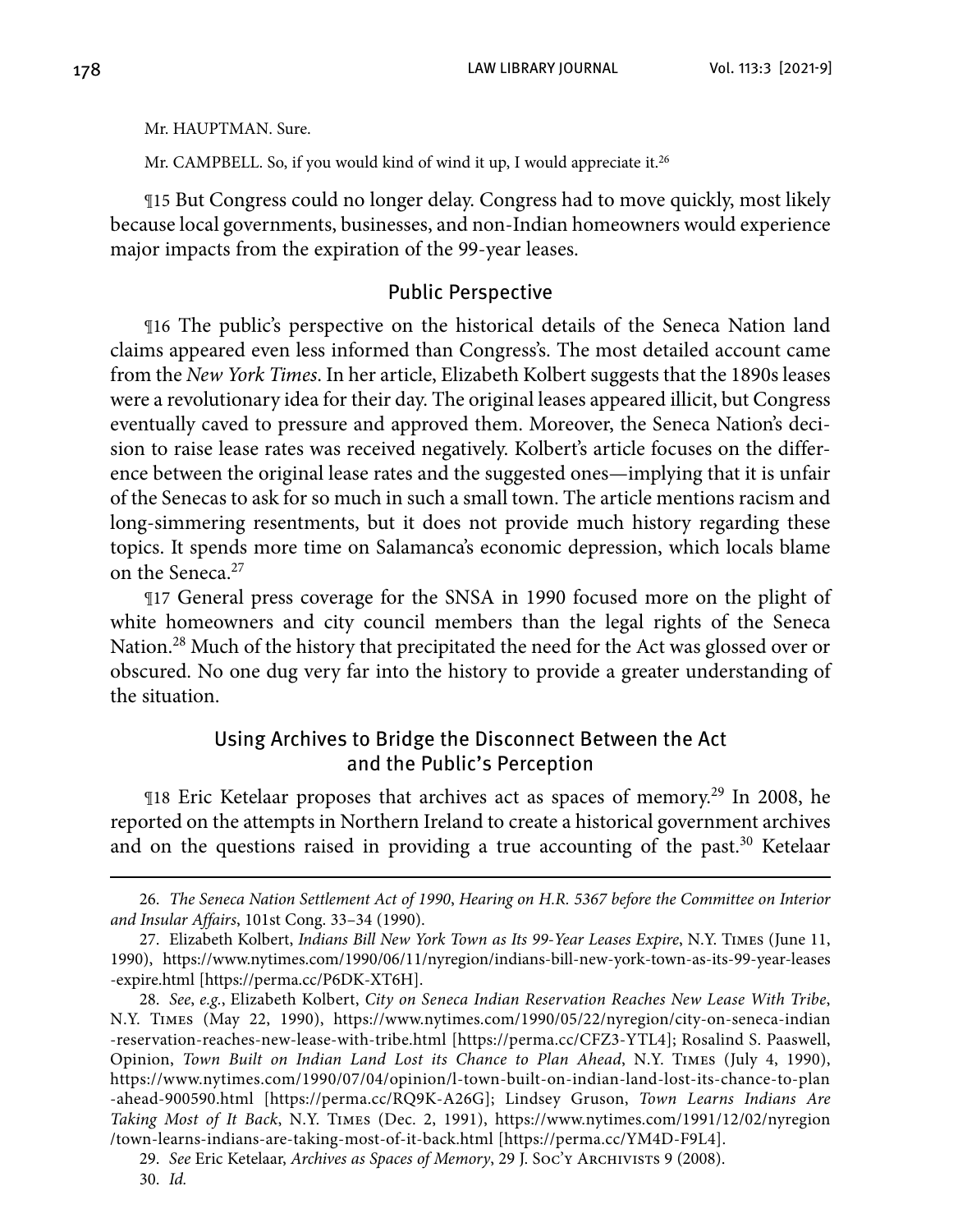compared judicial truths to a more complete and balanced truth in archival work.<sup>31</sup> In his efforts, he found that archives are "living records" shaped with each entry and each use.32 Because archives can serve as a "living record" in a way that judicial proceedings cannot, Ketelaar argues, archives can become spaces of more accurate, complete, historical memory.33 As such, archivists' work could be seen as "memory practice" that works in the public space to avoid historical revisionism.<sup>34</sup>

¶19 When we become detached from history, historical revisionism can flourish.35 In those gaps of memory and history, we create a disconnect between our perceptions and the fullest truth of a matter. This disconnect undermines our understanding and appreciation of a situation. In the case of the SNSA, a disconnect appeared between what was implemented and why, and what the public perceived as such. Moreover, a disconnect appeared among what Tribal leaders felt they needed, what the State leaders felt they needed, and what the Federal government actually implemented for the solution.36 In this case, the disconnect appeared to alter the public perception and the public memory of the reasoning and spirit behind the SNSA.<sup>37</sup>

¶20 Nor has the situation with public memory improved. To obtain a more complete understanding of the Seneca land claims, we need greater historical detail to illuminate deeper truths and refocus the memory. To make this happen, an archival dig is needed to clarify the situation.

#### **Digging Through the Past to Answer Present Questions: One Archival Space of Memory**

¶21 The archives at the Charles B. Sears Law Library have curated two large collections: the Haas Collection and the Berman Collection. In addition to these collections, the archives contain the legal filings from a number of Seneca land claims from the 1970s and 1980s. Books, journals, periodicals, government documents, legal treatises, and photos produced by Seneca members, professors, lawyers, and journalists on both sides of the issues are included in these collections.

¶22 The archival materials provide significant documentation of Seneca land claims from the late 18th century to the passage of the SNSA. As such, the collections produce a more complete historical record of Seneca land issues in context with contemporaneous politics, time, and legal examinations. The review gives a more detailed understanding of why the SNSA came to pass and why it was perceived as necessary.

35. *Id.*

37. *Id.*

<sup>31.</sup> *Id*. at 9–12.

<sup>32.</sup> *Id*. at 12.

<sup>33.</sup> *Id.*

<sup>34.</sup> *Id.* at 13.

<sup>36.</sup> *See* Kolbert, *supra* note 27.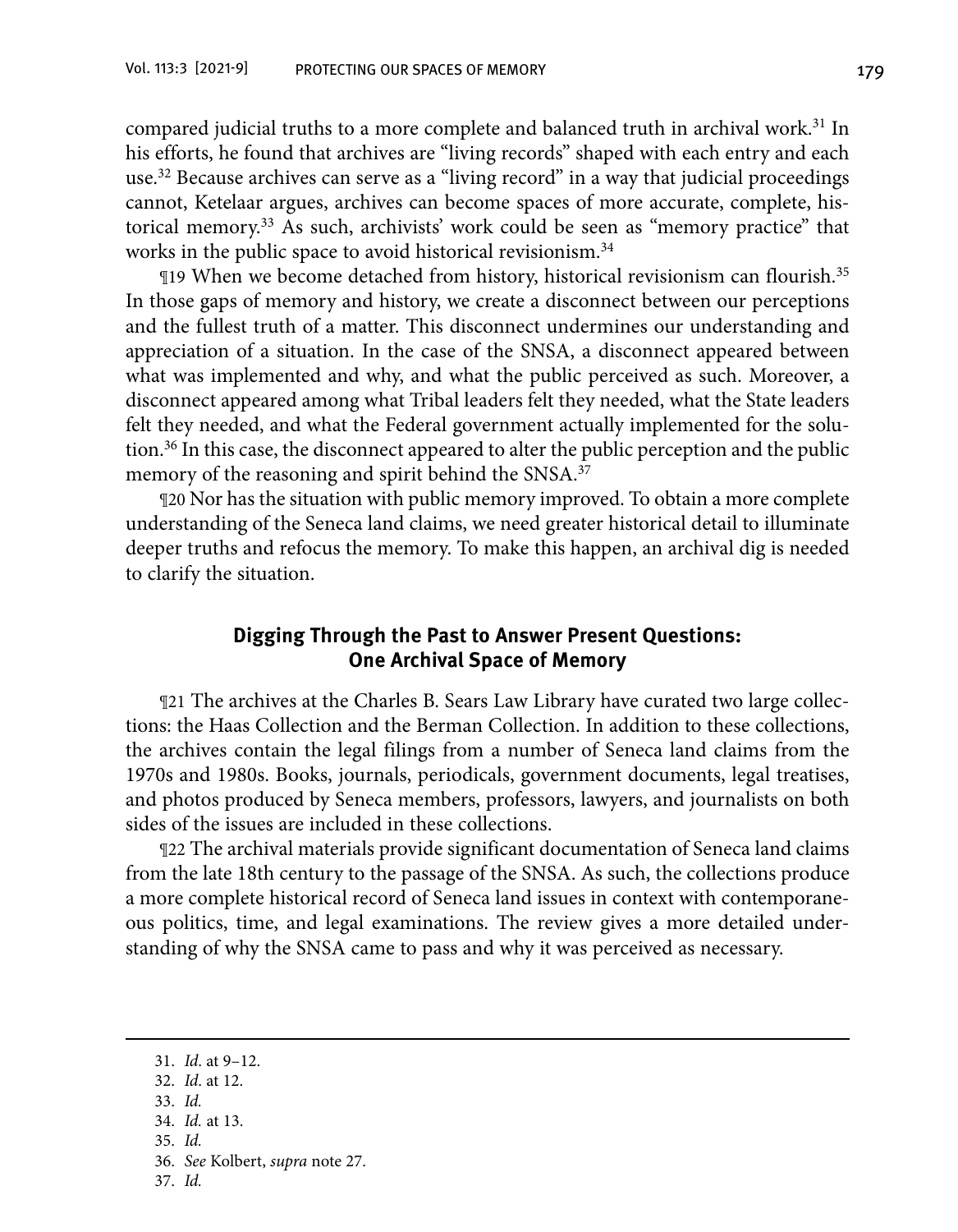#### **Beginning the Archival Journey into the SNSA's Passage: The 1700s, Great Britain, New York State, and the Non-Intercourse Act**

¶23 The earliest recitation of Seneca land issues begins after the Revolutionary War of 1776 and the defeat of Great Britain.<sup>38</sup> The United States and Great Britain settled their land issues at the Treaty of Paris but did not include the Seneca Nation or any other Indian tribe.39 This is notable because the Indian Nations were indispensable parties to any settlement of land issues. The United States attempted to resolve outstanding issues with the Seneca at the Treaty of Fort Stanwix in 1784.<sup>40</sup> In that treaty, the Seneca ceded the Ohio River Valley and the Niagara River Strip to the United States.<sup>41</sup>

¶24 But the United States also had to contend with land issues between the states based on charters previously received from the British crown.<sup>42</sup> The New York Constitution of 1777, for instance, stated, "No purchase of . . . contracts for the sale of lands . . . made with or of said Indians within the limits of this State shall be binding . . . or deemed valid unless made under the authority and with the consent of the Legislature of this State."43

¶25 This document signaled New York's intention to cancel any land claims of Loyalists after the end of the war.<sup>44</sup> But it also asserted an authority over Indian lands in New York that did not sit well with the federal government. Under the Articles of Confederation of 1781, the federal government made clear in Article 9 that only Congress has "sole and exclusive power of . . . regulating the trade and managing all affairs with the Indians not members of any States."45

¶26 Despite this, in 1786 New York and Massachusetts attempted to settle land issues that arose due to competing charters from the British crown. The interstate agreement, despite its failure to join the Seneca as an indispensable party, granted New York jurisdiction over its borders; Massachusetts retained a right of preemption over the Indian lands within New York's borders. Thus, Massachusetts believed that it had the first right to purchase any Indian lands in New York, if ever the tribal nations on them wanted to sell and leave. The state then sold the right of preemption to Nathaniel Gorham and Oliver Phelps.46

¶27 Before Gorham and Phelps could act, however, land speculators known as the Genesee Land Company attempted to occupy and sublease all New York Indian lands in 1787 for a lease of 999 years.<sup>47</sup> Alarmed, New York invalidated the lease due to its

- 41. *Id.*
- 42. *Id.*

<sup>38.</sup> *See* Howard Berman Draft Manuscript, n.d., Box 19, Law Spec. Coll. 06, Howard Berman Papers 1835–1977, Charles B. Sears Law Library, State University of New York at Buffalo.

 <sup>39.</sup> *See id.* at 6.

 <sup>40.</sup> *Id.*

 <sup>43.</sup> Laurence M. Hauptman, Report to Arlinda Locklear on Seneca Land Claims, Feb. 28, 1997, at 8.

 <sup>44.</sup> *Id.*

 <sup>45.</sup> *Id.* at 10.

 <sup>46.</sup> Berman Draft Manuscript, *supra* note 38, at 6, 7.

 <sup>47.</sup> Esther V. Hill, *The Iroquois Indians and Their Land Since 1783*, 11 Q.J. N.Y. St. Hist. Ass'n 335,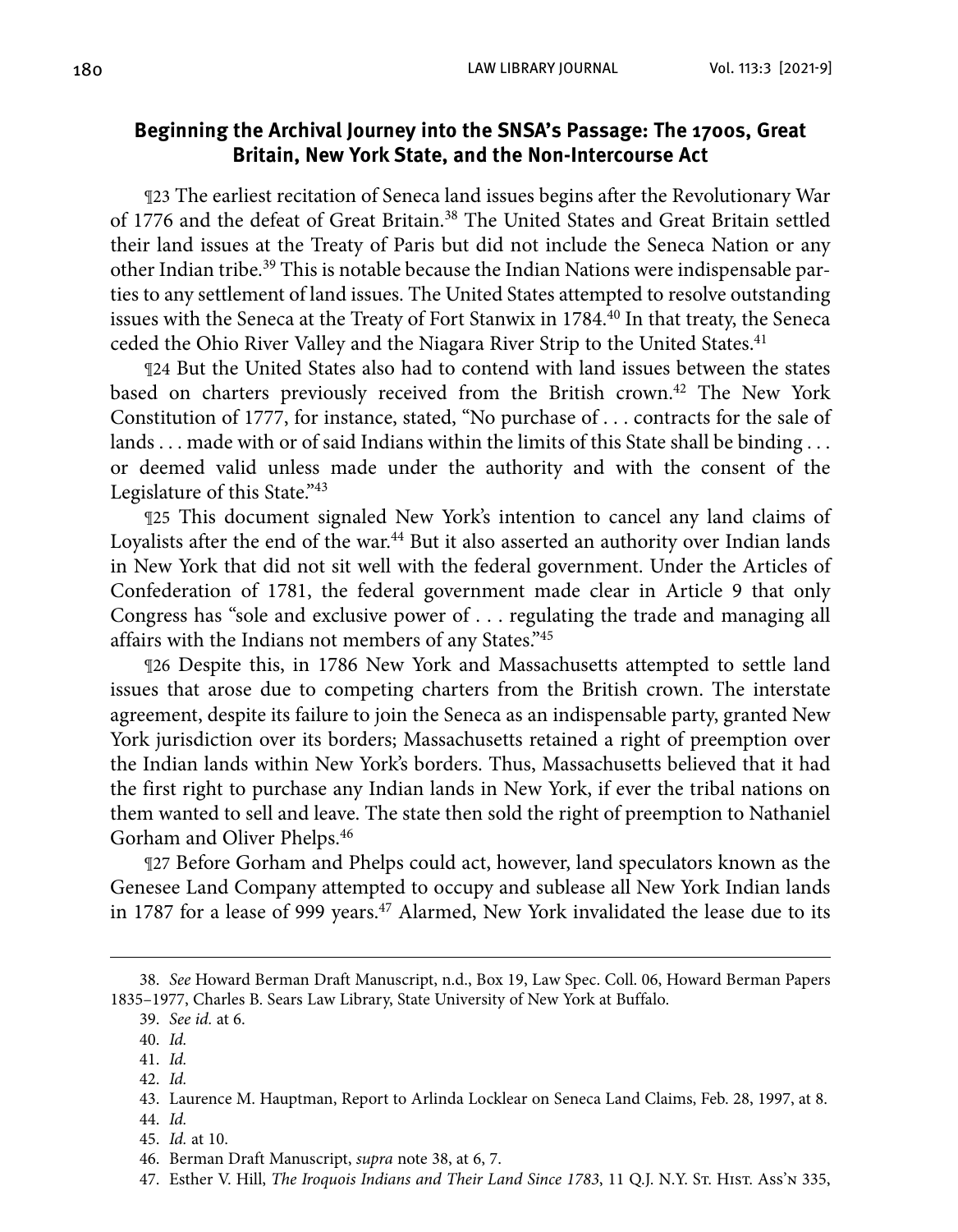length and perhaps because the offending company hailed from Canada.48 With the Genesee Land Company out of the way, Gorham and Phelps immediately attempted to purchase Seneca lands in 1790 and to force the Nation to move out of New York.49 Unsurprisingly, this did not appeal to the Senecas, and they complained to President George Washington about the propriety of these attempts.<sup>50</sup>

¶28 In fact, the federal government remained concerned about some of this state activity. It needed to make clear that what it promised in treaties with other sovereigns would be upheld, and that it was the supreme authority on Indian matters. The federal government could not afford to lose this authority so quickly to any state or state actors. Thus, the federal government passed the Non-Intercourse Act of 1790 to ensure that Indian land sales did not occur without federal approval and oversight.<sup>51</sup>

¶29 In furtherance of this work, Washington dispatched General Timothy Pickering to visit the Seneca at Tioga Point to explain the Non-Intercourse Act and what it meant for them.52 He brought them the message from George Washington:

Here, then is the security for the remainder of your lands. No State, nor person can purchase your lands unless at some public treaty, held under the authority of the United States. The general government will never consent to your being defrauded, but it will protect you in your rights.53

¶30 In short, Washington and Pickering meant to convey that the Treaty at Fort Stanwix would come before any deal with Gorham and Phelps, and the Seneca would not be forced out of New York.54 With the failure of their attempt to secure Seneca lands, Gorham and Phelps sold their right of preemption to the Holland Land Company and Robert Morris<sup>55</sup>

¶31 Around that time, in 1793, Pennsylvania attempted to seize Presqu' Isle, claiming that the Seneca Nation had given up the land.<sup>56</sup> Specifically, Pennsylvania had convinced Seneca Chief Cornplanter to cede the area for money and managed to obtain a

 52. Note that scholars in New York in the 1930s tried to characterize the Pickering exchanges as Washington's attempts to pacify the Indians until they were ready to sell their land. Hill, *supra* note 47, at 337–38. Moreover, they insisted that tribes in New York had only possessory rights to their lands based on the fact that the United States had received its authority over Indian lands from Great Britain's doctrine of discovery and conquest under international law. *Id*. Further, they argued that the right of preemption to Indian lands in New York vested first with the states (thus New York) before the United States was recognized on its own after the Revolutionary War. *Id.* Thus, the Iroquois were a conquered people that were now wards of a new sovereign in New York. *Id*. at 339. But this line of reasoning was debunked decades before in the Everett Report and again in the 1970s. *See* Helen M. Upton, The Everett Report in Historical Perspective 80–99 (1980); *see also* Introduction, Berman Draft Manuscript, *supra* note 38.

53. Berman Draft Manuscript, *supra* note 38, at 7.

<sup>345–46 (1930).</sup>

<sup>48.</sup> *Id.*

<sup>49.</sup> Berman Draft Manuscript, *supra* note 38, at 7.

 <sup>50.</sup> *Id.*

 <sup>51.</sup> *Id.*

 <sup>54.</sup> *Id.*

 <sup>55.</sup> *Id.* at 9.

 <sup>56.</sup> *Id.* at 8.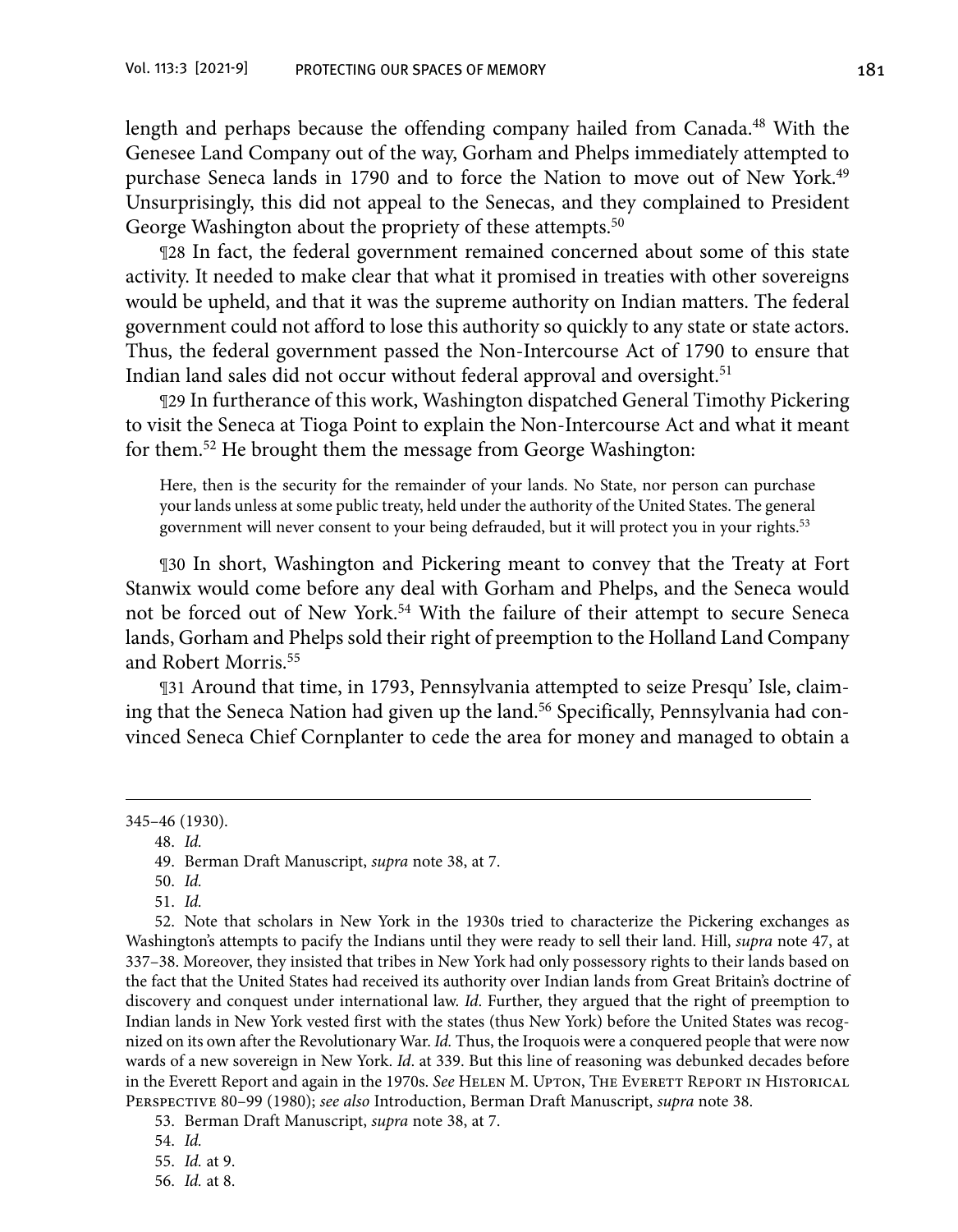congressional resolution of the exchange.<sup>57</sup> Pennsylvania began building up and militarizing the area, but the remainder of the Seneca Nation and its chiefs had not approved the sale, and it could not be held valid.<sup>58</sup> The federal government knew that a treaty would be needed to avoid war and ensure federal oversight of Indian land sales<sup>59</sup>

¶32 Again, Washington sent Pickering to deal with this situation, instructing him to obtain title to Presqu' Isle in exchange for sufficient land to avoid war.<sup>60</sup> The result of his exchanges became the Treaty of Canandaigua in 1794.<sup>61</sup> In that treaty, the Seneca received back most of the Niagara River Strip<sup>62</sup> and the Allegany and Cattaraugus Territories ceded at Fort Stanwix.<sup>63</sup> In exchange, they ceded title to Presqu' Isle.<sup>64</sup> In addition, the Treaty of Canandaigua reiterated that the United States would protect the Seneca Nation's interests in its lands and would not permit sales and removal.<sup>65</sup>

¶33 Regardless, nonfederal actors continued trying to move the Seneca off their land absent federal approval. The federal government amended the Non-Intercourse Act in 1793, 1796, 1799, and 1802, trying to tighten restrictions on Indian land sales. In fact, New York continued entering into treaties with the Seneca for land exchanges by insisting that the Non-Intercourse Act did not apply or that New York possessed concurrent jurisdiction over Indians in their state.<sup>66</sup>

¶34 Even more strange than New York's argument, in 1797 Robert Morris and the Holland Land Company purchased Seneca Nation lands that included parts of the Niagara River Strip.67 Gorham and Phelps had sold their preemption interest to Holland Land Company and Robert Morris after they were unable to move the Seneca.<sup>68</sup> Later, the Holland Land Company sold its share of the interest to the Ogden Land Company.69 The preemption right was never legally determined to be invalid at the time so, absent a legal challenge, it remained an issue outstanding on title.<sup>70</sup>

¶35 In 1797, with the Treaty of Big Tree, Morris and Ogden convinced Seneca leaders to cede large tracts of land.71 Morris and Ogden managed this by presenting the women's council with presents and convincing the women to use their influence with

64. *Id.*

- 67. *Id.*
- 68. Hill, *supra* note 47, at 349–52.
- 69. *Id.*
- 70. *Id.*
- 71. *Id.*

<sup>57.</sup> *Id.* at 3–5.

 <sup>58.</sup> *Id.*

<sup>59.</sup> *Id.*

<sup>60.</sup> *Id.* at 8.

 <sup>61.</sup> *Id.*

<sup>62.</sup> Some of this area was referred to as the Buffalo Creek Reservation. *See* Hill, *supra* note 47, at 341–42. The Niagara River Strip's southern portion was returned to the Seneca, but they would permit an easement for a federal road to run through it. Berman Draft Manuscript, *supra* note 38, at 13–16.

 <sup>63.</sup> Berman Draft Manuscript, *supra* note 38, at 8.

 <sup>65.</sup> *Id.* at 10–12; *see* Hauptman, *supra* note 43, at 18–19.

 <sup>66.</sup> Berman Draft Manuscript, *supra* note 38, at 9*.*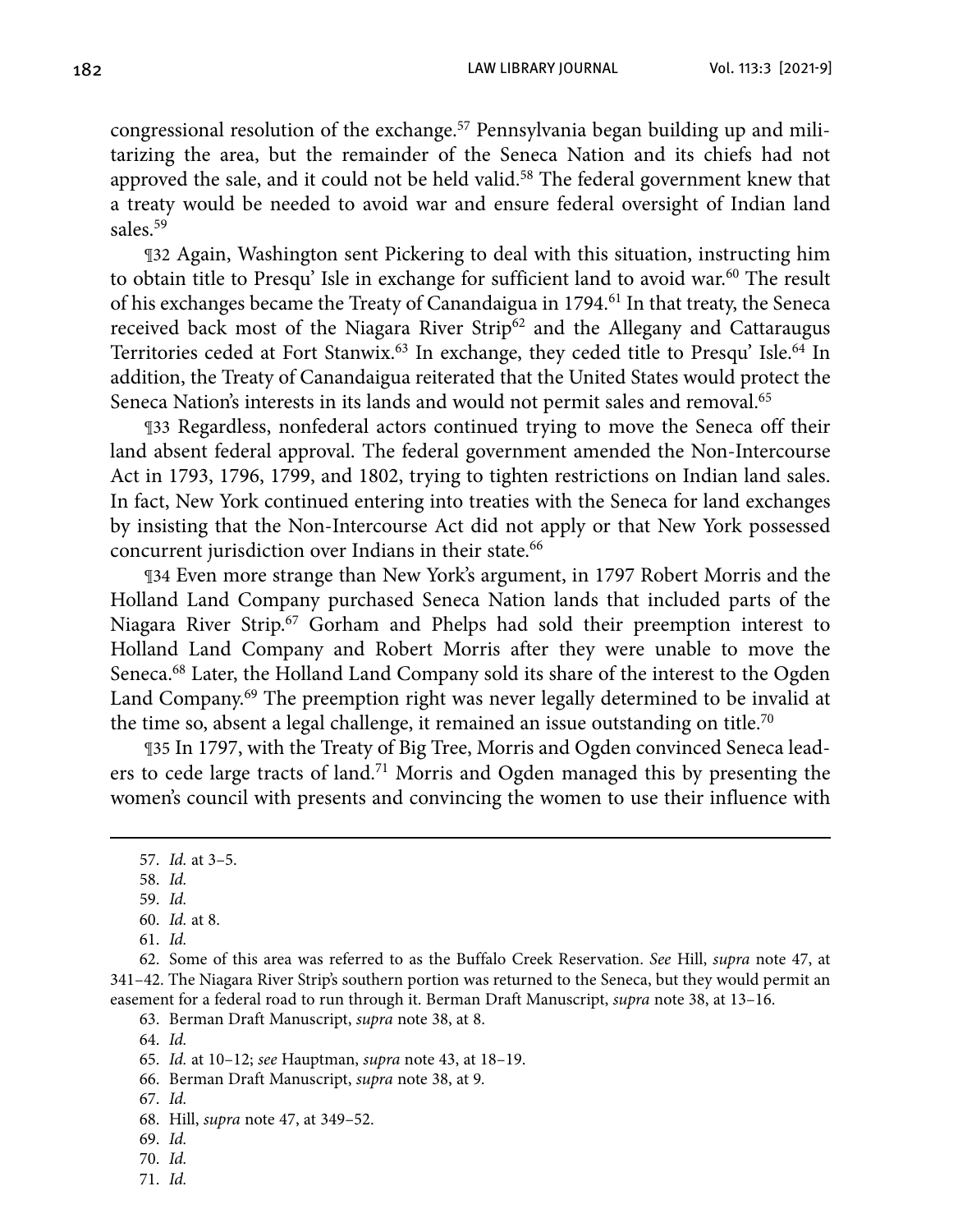the men so they would sign the treaty.72 The U.S. Senate approved the sale, and the President proclaimed it in accordance with the Non-Intercourse Act.<sup>73</sup>

¶36 Deciding to press its luck after this turn of events, New York attempted to enter into a treaty with the Seneca Nation for the southern portion of the Niagara River Strip in 1802. New York immediately began to sell parts of this land to speculators and develop the area around it. That said, the Treaty of 1802 was never ratified by the Senate or proclaimed by the President. New York leased and developed this land without federal approval.<sup>74</sup>

#### **Seneca Nation in the 1800s: The Ogden Years**

¶37 The resistance of the federal government to these tactics did not discourage the Ogden agents or New York State. New York continued its attempts to shift jurisdiction over Indians to the state. In parallel, the state continued to argue for concurrent jurisdiction over the Seneca.<sup>75</sup>

¶38 The Holland Land Company, claiming the right of first refusal on New York Seneca lands to be sold, sold this interest to the Ogden Land Company in 1810.76 Around this time, the railroads began to obtain leases for their use and for their employees' use across New York Indian lands.77 Ogden's agents interfered with Seneca politics to get favorable conditions and to further Seneca removal.<sup>78</sup> Frank Lankes describes the right of first refusal this way:

This right has been termed a pre-emptive title although there wasn't a shred of title initially. It was a right to purchase Indian land in New York when and if they decided to sell, nothing more than that. However, it was implemented to force them into selling, and in the possession of Ogden and Company, it became a bludgeon that was applied without mercy.79

Ogden and his agents used whiskey, bribery, force, and fraud to achieve their ends.<sup>80</sup>

¶39 In response, the Seneca Nation passed its Act of 1821 and removed white nonleaseholders from their territory. Seneca Chiefs Cornplanter and Red Jacket traveled to meet with John Calhoun in the U.S. Department of War to complain about Ogden's attempts to steal tribal land. Calhoun suggested relocation to Wisconsin, but he also insisted that the decision remained with the tribe and they could not be forcibly removed.81

<sup>72.</sup> *Id.*

<sup>73.</sup> Berman Draft Manuscript, *supra* note 38, at 9.

 <sup>74.</sup> *Id.*

 <sup>75.</sup> Laurence Hauptman, *The Historical Background to the Present-Day Seneca Nation—Salamanca Lease Controversy: The First 100 Years, 1851–1951*, Rockefeller Inst. of Gov't Working Papers, No. 20, Fall 1985, at 1–6.

 <sup>76.</sup> *Id.*

 <sup>77.</sup> *Id.*

 <sup>78.</sup> *Id.*

 <sup>79.</sup> Frank Lankes, The Senecas on Buffalo Creek Reservation 29–30 (1964).

 <sup>80.</sup> *Id.* at 16, 29–30.

 <sup>81.</sup> *Id.* at 17–20.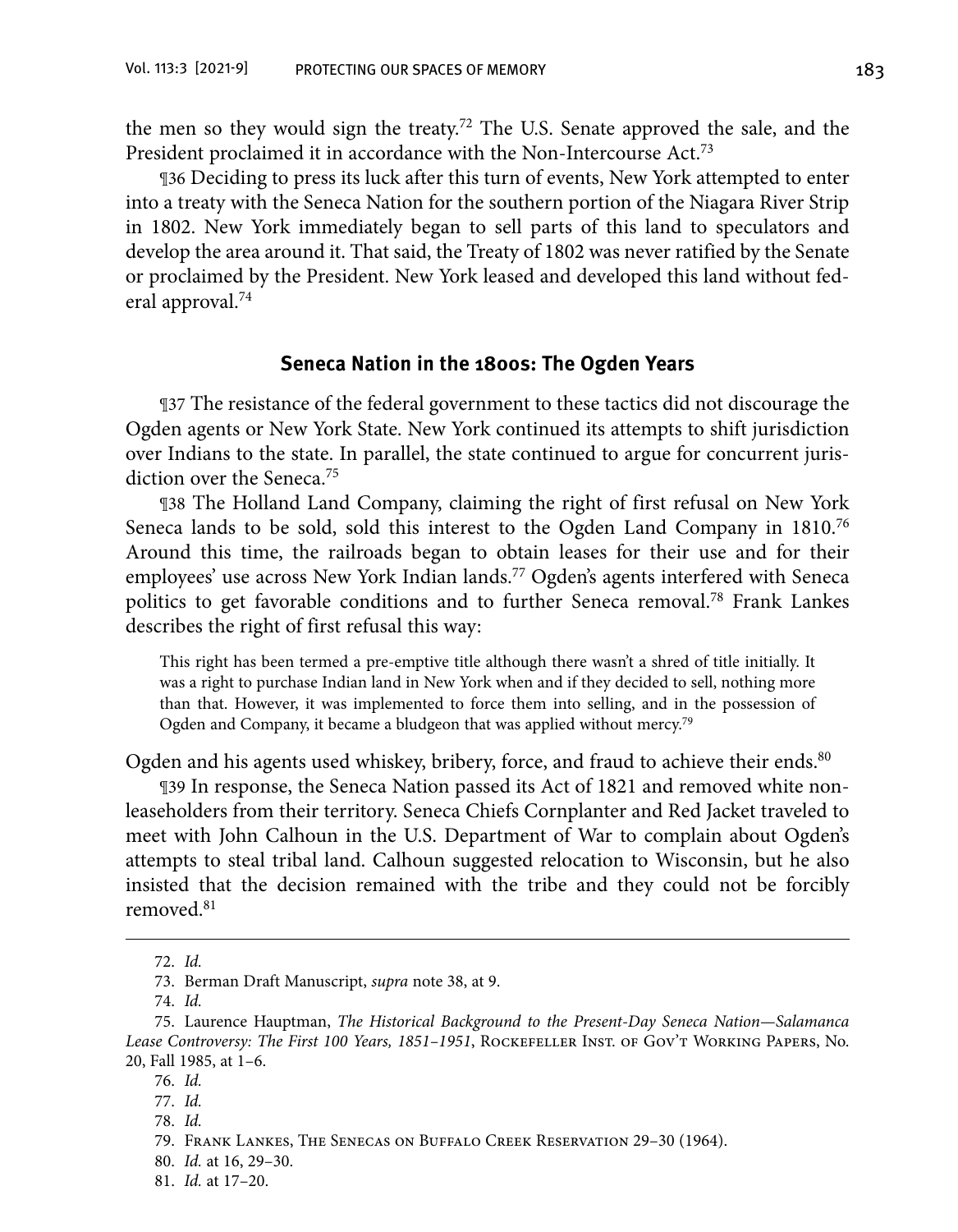184 LAW LIBRARY JOURNAL Vol. 113:3 [2021-9]

¶40 Despite Calhoun's assurances, in 1826, Oliver Forward came to the Seneca and claimed that he was a U.S. commissioner sent to negotiate purchase of all New York Seneca lands for Ogden. Forward brought the local Indian agent and made his pitch to Red Jacket. Red Jacket consulted the other leaders. He came back to Forward indicating that the Seneca refused to sell. Forward threatened Red Jacket and told him that all U.S. aid and money to the Seneca would be shut off if they did not comply. The local Indian agent agreed and supported the threat.<sup>82</sup>

¶41 Some chiefs signed the 1826 treaty document that gave almost all Seneca lands to Ogden; some signed thinking they had no other choice, and others were bribed to do so. But these decisions needed to be ratified by a vote of the Seneca people, and only 7 percent approved. Still, the document made its way to Congress for approval. But a letter to John Quincy Adams, dated May 19, 1827, detailed the above deficiencies and asked that the federal government not approve the treaty document. The Senate and the President did not approve it.<sup>83</sup>

¶42 Ogden's next attempt involved relocating the Menominee through the Treaty of 1832 and taking that land to offer the Seneca a new place to live. Ogden thought he could relocate the Seneca to Wisconsin and get the federal government and the Indian tribes to pay for it through a series of tribal land exchanges. Then, Ogden could purchase the New York land and develop it without tribal influence. The Seneca were not interested in moving to Wisconsin, and so the deal expired.<sup>84</sup>

¶43 Three years later, Ogden tried again. This time, Ogden tried to force a relocation to Kansas. He attempted to bribe certain chiefs to visit Kansas and convince their neighbors to agree to removal. Again, this was a decision that required council approval, but Ogden tried to convince the chiefs to go without alerting others. Liquor and bribes flowed freely. Ogden's agents spent two years trying to obtain signatures on a treaty document that also attached a deed conveying all Seneca and Tuscarora land to the Ogden Land Company. Only 16 chiefs signed the document to remove to Kansas. Further, the treaty and attached deeds were drawn up by, formally executed by, and witnessed by the same people: Commissioner Ransom Gillet and the superintendent of Massachusetts.<sup>85</sup>

¶44 Gillet tried to convince the Senate to ratify the treaty, but the Senate refused on the grounds that Gillet had gone beyond his scope of authority and engaged in double dealing.86 The Senate struck the requirement for removal and would not ratify the treaty document until the commissioner went back and explained the provisions to the tribe.<sup>87</sup> Gillet also had to obtain a sufficient number of signatures to indicate a majority

 87. N.Y. St. Assemb., Spec. Comm., Report of Special Committee to Investigate the Indian PROBLEM OF THE STATE OF NEW YORK 24-29, 51 (1889) (hereinafter WHIPPLE REPORT).

<sup>82.</sup> *Id.* at 21–22.

 <sup>83.</sup> *Id.*

<sup>84.</sup> *Id.* at 30–31.

 <sup>85.</sup> *Id.* at 30–35.

 <sup>86.</sup> *Id.* at 36.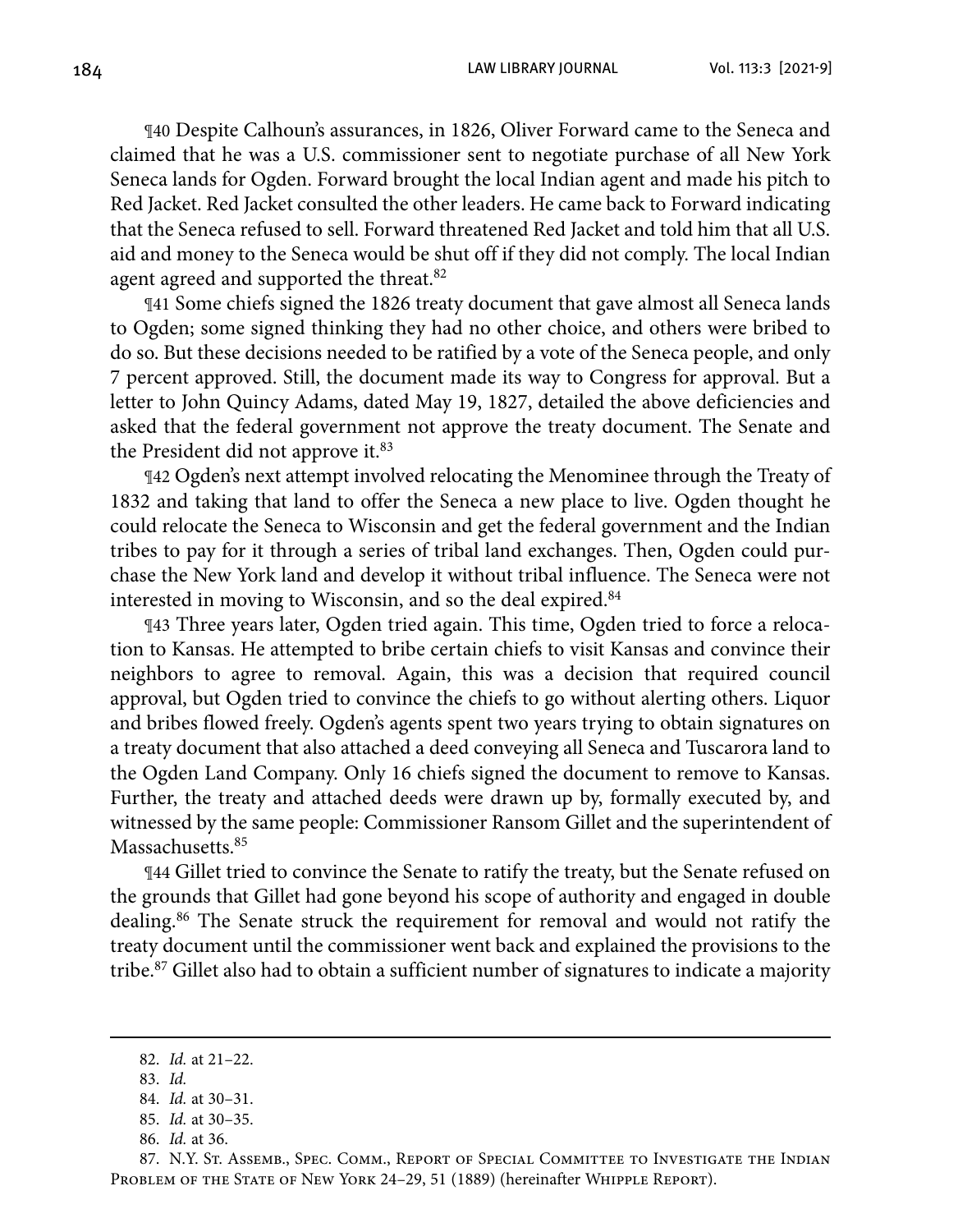approval of leaders.<sup>88</sup> Gillet returned to the Seneca and continued his tactics of threats and bribes through Ogden.<sup>89</sup> The meetings dragged on for months because Gillet would not stop until the Seneca agreed.90 Despite his efforts, he obtained only 31 questionable signatures during the council meetings.<sup>91</sup> Gillet remained, and using questionable means outside of the council meetings, he finally reached the 41 signatures necessary for majority approval.<sup>92</sup> This was done on December 26, 1838.<sup>93</sup>

¶45 After an investigation by the War Department and the Bureau of Indian Affairs, both the secretary and the commissioner recommended rejecting the treaty.<sup>94</sup> Despite these two officials' documented concerns, the Senate approved the Treaty of 1838, and the President proclaimed it.<sup>95</sup> The outcome was devastating to the Seneca, and sympathetic Quakers began to assemble a book of documentary evidence establishing the rampant fraud, forgeries, bribes, and harassment that had produced this deal.<sup>96</sup> The book circulated and caused a great stir in Washington because it clearly indicated that the federal government had made a mistake in approving the treaty.<sup>97</sup> To fix the error, the federal government brought the Seneca and Ogden together again for the Compromise Treaty of 1842.98 In it, the Seneca lost the Buffalo Creek Reservation but regained the Allegany and Cattaraugus Territories.<sup>99</sup> Despite the compromise, many Seneca lost their land to Ogden.<sup>100</sup>

#### **Seneca Nation in the 1800s and Early 1900s: The Vreeland Years**

¶46 Not to be deterred by clouded title issues with Ogden, New York continued its pursuit for Seneca land and jurisdiction.101 New York commissioners, on behalf of the state, traveled to each reservation to observe, meet, and report back on "the Indian problem."102 The commissioners' report detailed how New York distributed annuities, collected rent on leases, worked with relief programs, and managed healthcare and

94. Lankes, *supra* note 79, at 44.

95. *Id*. at 44–45. This treaty is also known as the Treaty of Buffalo Creek of 1838.

- 98. *Id.*
- 99. *Id.*

 100. Frank J. Lankes, *Bennett's Settlement*, 4 Niagara Frontier 116–18 (1958) (Henry Two Guns loses his property to Ogden in 1843. The writer pinpoints the location to be Blossom, N.Y., now occupied by a town.)

101. Whipple Report, *supra* note 87, at 63–75.

102. *Id.* at 4.

<sup>88.</sup> Lankes, *supra* note 79, at 36.

 <sup>89.</sup> *Id.* at 38–41.

 <sup>90.</sup> *Id.*

 <sup>91.</sup> *Id.*

 <sup>92.</sup> *Id.*

 <sup>93.</sup> *Id.* at 41. It is also interesting to note here that New York's secretary of state accepted and recorded the treaty and deeds on September 11, 1838, months before its final approval in the U.S. Senate. WHIPPLE Report, *supra* note 87, at 29.

 <sup>96.</sup> *Id.* at 45.

 <sup>97.</sup> *Id.*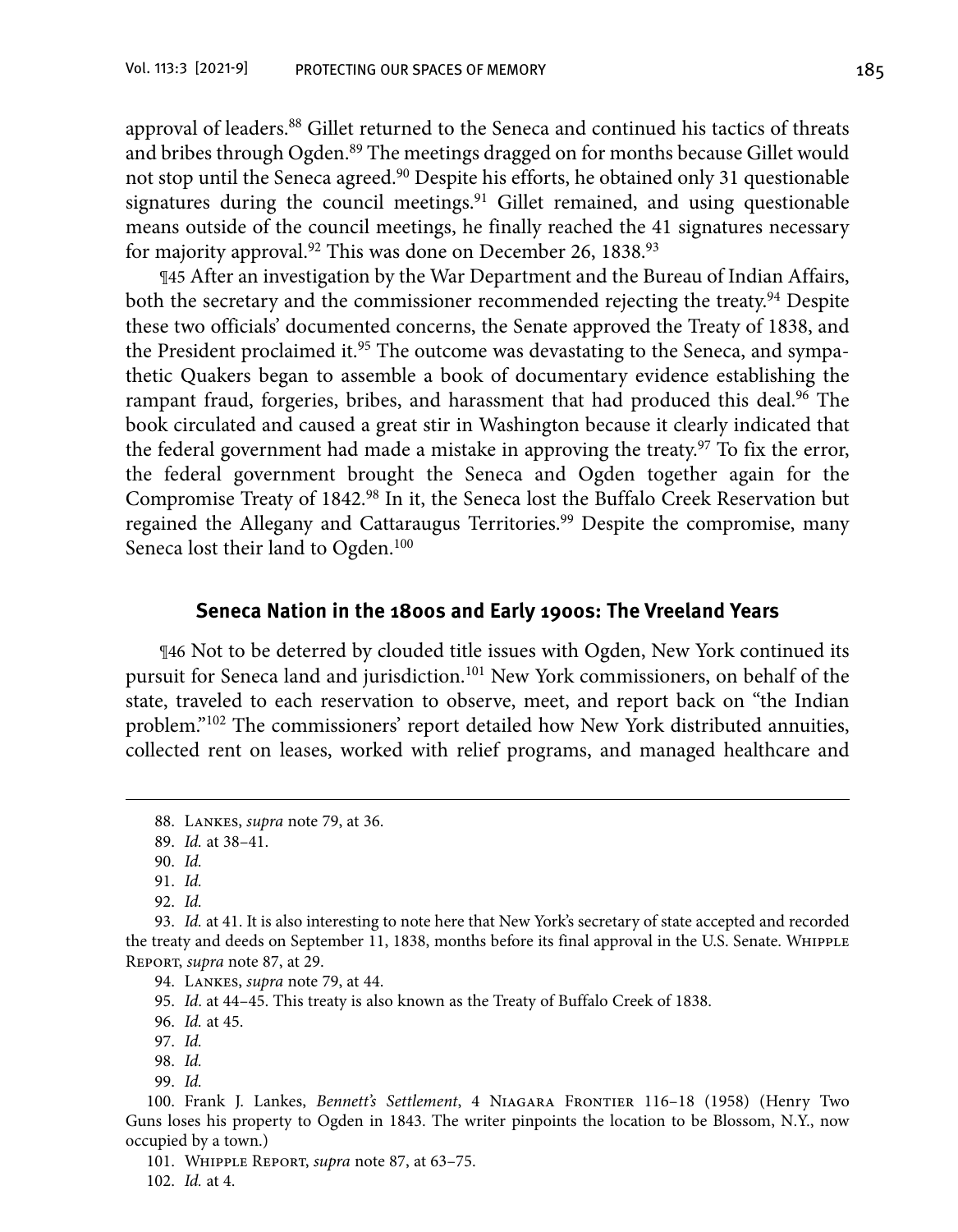scholarships for New York Indians.<sup>103</sup> But the real reason for this litany of achievements was to assert that New York State had, or should have, de facto concurrent jurisdiction over New York Indians.104 They argued that New York State, in its list of activities with the Indians, could eventually persuade the federal government to cede jurisdiction to the state in some areas.<sup>105</sup> In their report to the state, the commissioners observed "one additional step would place these Indians under the protection of all of the laws of the State."106 The commissioners suggested that the state work toward "exterminat[ing] the tribe and preserve the individual; make citizens of them and divide their lands in severalty."<sup>107</sup> In short, the commissioners urged allotment and assimilation, akin to the Dawes Act of 1887.

¶47 The commissioners' ideas about de facto concurrent jurisdiction could not be constitutionally sustained. In fact, a delegate of the Seneca Nation, Andrew John, pointed out this argument and its fallacy to the federal government in a petition to Congress related to Seneca lease payments in 1898.108 In his petition, he stated:

That Congress has at all times exercised supervision over the Indian tribes and nations is a matter of common knowledge and needs no citation here . . . . The Supreme Court of New York and the Supreme Court of the United States have decided that the legislature of New York has no jurisdiction over the subject, can give no force or validity to any leases of land within said reservation, nor give any authority to such in any way.<sup>109</sup>

As such, New York's attempts to reframe the issues and characterize their work in a manner that led to greater jurisdiction was flawed. The flaw in the reasoning, however, did not stop admirers from continuing similar work to produce the desired result of total state jurisdiction or full Indian removal.

¶48 Edward Vreeland, a New York representative in the 56th Congress, made no secret of his intent to move the Seneca off their land. He served in Congress from 1899 to 1913 and never stopped introducing legislation to remove the Seneca and clear title issues with the Ogden Land Company. Vreeland, a resident of Salamanca and very well connected, wanted the city to flourish without Seneca influence.<sup>110</sup>

¶49 Vreeland's determination came after the Congress of 1875 approved leases on Seneca land that began with the railroads and railroad employees.<sup>111</sup> The leases began around 1810, and none of them were completed with any federal guidelines or oversight.<sup>112</sup> This lack of federal oversight and prior approval appeared in contravention of the Treaty at Canandaigua in 1794 and the U.S. Constitution's grant of sole authority

- 104. *Id.*
- 105. *Id.*

- 109. *Id.* at 6–7.
- 110. Hauptman, *supra* note 75, at 1–5.
- 111. *Id.* at 1; S. Doc. No. 55-190, at 8–10 (1898).
- 112. S. Doc. No. 55-190, at 8–10.

<sup>103.</sup> *Id.* at 6.

<sup>106.</sup> *Id.* at 64.

 <sup>107.</sup> *Id.* at 68–69.

 <sup>108.</sup> S. Doc. No. 55-190 (1898).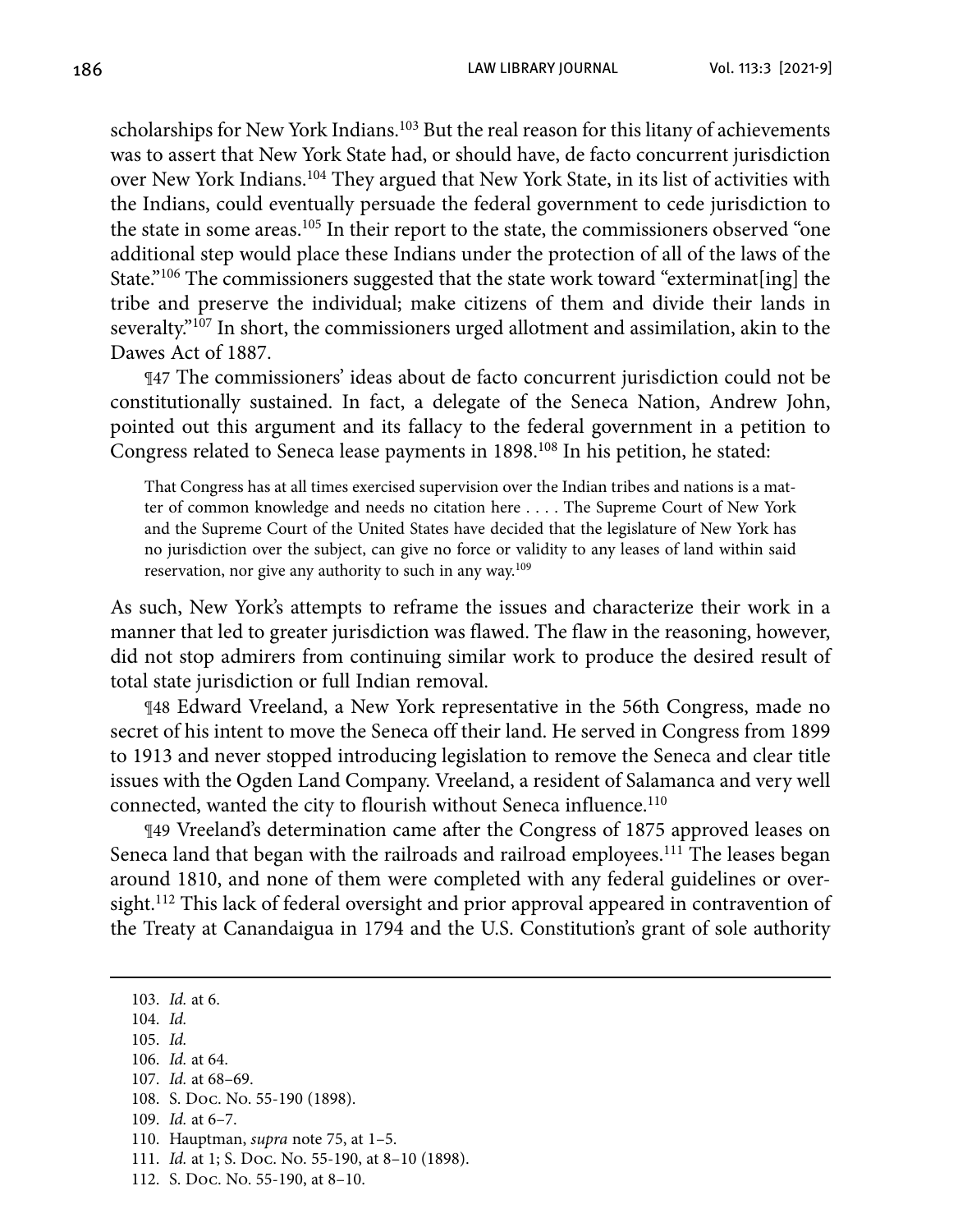over Indian affairs to the federal government.<sup>113</sup> Yet supportive statements from the commissioner of Indian affairs, which seemed questionable and lacked sound evidentiary reasoning, gave rise to approval of these leases.114 The railroads, their employees, and other white individuals subleased the lands further for profits that never went to the Seneca.115 All told, 420 leases made \$1.36 million in profit in 1875 for the white settlers that subleased the lands.<sup>116</sup> The Seneca received almost none of it.<sup>117</sup> What little monies were collected by the Tribal Council often did not make it to the rest of the Nation's membership.<sup>118</sup> Salamanca became completely encompassed by the Seneca Territories, and white locals outnumbered the Seneca five to one.<sup>119</sup> Vreeland wanted to end the matter with his own idea of victory.<sup>120</sup>

¶50 Vreeland and others wanted to apply the ideas of allotments and assimilation to the Seneca.121 He knew the application of allotments would enable Salamanca and white landowners to purchase the city and other tracts of land. To make it work, however, he needed to pass legislation that extinguished competing claims on Seneca land and clear the clouded title.122

¶51 Inspired by the Dawes Act and the Whipple Report, Vreeland introduced H.R. 12270 and H.R. 7262 in an effort to clear title and allot the land. These bills offered almost \$2 million to the Seneca for Kansas land claims, but the money would be used to pay off the Ogdens for their interests in the New York land. With title cleared, the Seneca New York lands could be allotted. Vreeland almost succeeded, but the bills died in the Senate.<sup>123</sup>

¶52 In 1915, another attempt was made in Congress in the form of H.R. 18735. This bill sought to create an allotment of Seneca lands by first seeking to extinguish any cloud of title from the Ogden claim. Under section 1 of the bill, the attorney general would challenge the Ogden claim in court and hopefully defeat it. Sections 3 and 4 of the bill would create a commission that could undertake the process of allotment and protect the land from sale for 25 years. These sections also assumed that New York State would have a representative on the commission. Section 7 stated that if the Ogden claim was not extinguished, then the Indians could sell to them immediately. Section 8 indicated that all New York Indians would become U.S. citizens and citizens of New York State.124

 113. *Id.* 114. *Id.* 115. *Id.* 116. *Id.* 117. *Id.* 118. *Id.* at 5–6. 119. Hauptman, *supra* note 75, at 1. 120. *Id.* 121. S. Doc. No. 55-190, at 8–10. 122. Hauptman, *supra* note 75, at 3. 123. *Id.* at 4. 124. H.R. Rep. No. 63-1590, at 2–10 (1915).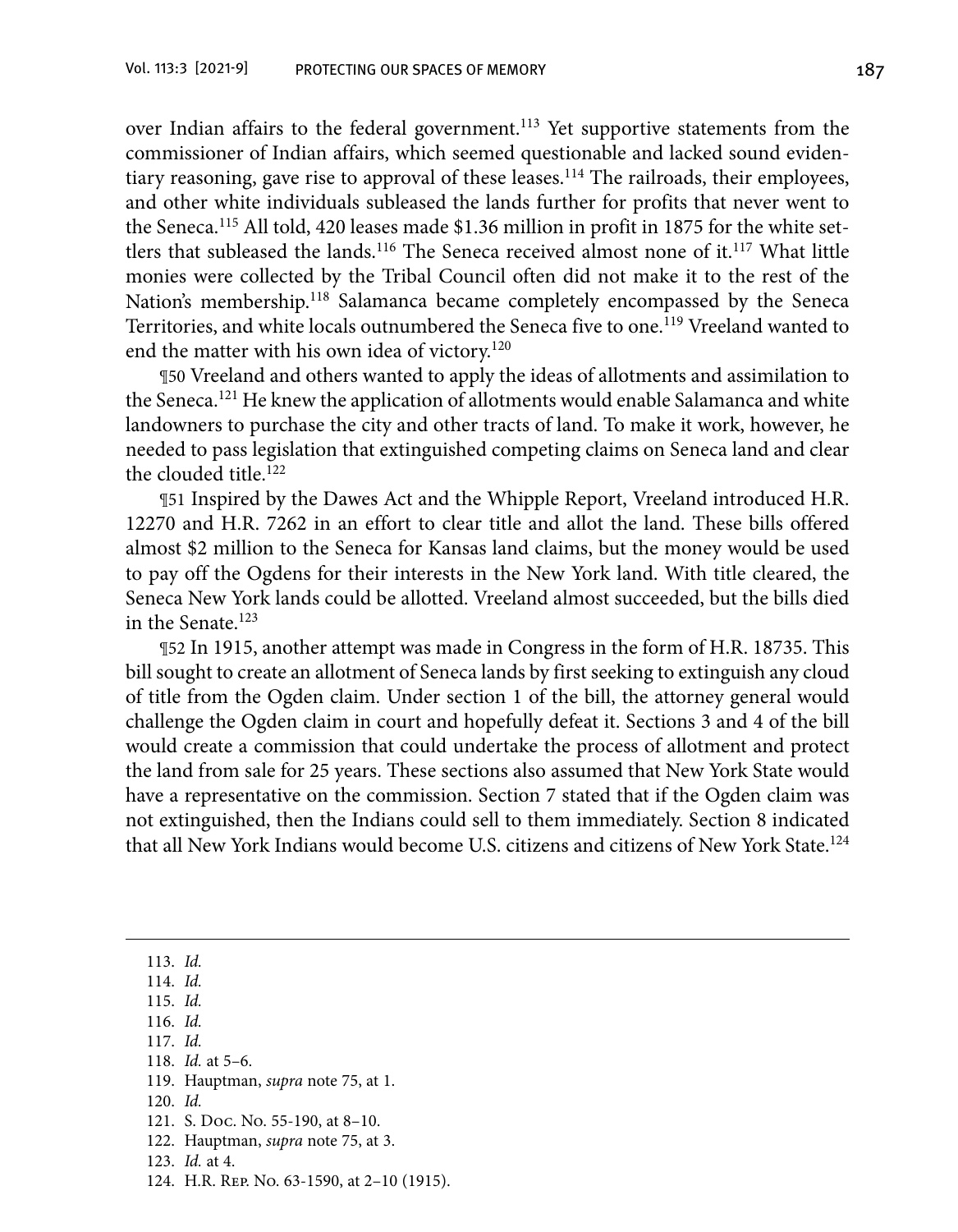188 LAW LIBRARY JOURNAL Vol. 113:3 [2021-9]

¶53 The Department of Justice (DOJ) responded to this bill with a list of objections.125 First, DOJ noted that a commission could not act on allotments before the issue of clouded title was settled in court.<sup>126</sup> Second, an allotment could not be held in restricted fee for a temporary period of time.<sup>127</sup> This "restricted fee" status of land, making it inalienable absent federal approval, could not simply change with an expiration date. The status could not just "terminate" automatically at a given time.128 Third, it was not legally permissible to declare the Indians to be citizens by virtue of this act.<sup>129</sup> Moreover, DOJ questioned what appeared to be a reach of authority on behalf of New York State and warned that federal authority over Indian affairs must remain intact in any approved legislation.<sup>130</sup>

¶54 The secretary of the interior (SOI) went even further, with a list of objections that questioned the validity of any nonfederal claim to the land except for that of the Seneca Nation. In listing the history of transactions between the Seneca Nation and other entities, the SOI noted Ogden's claim to the land appeared possibly invalid and definitely problematic.131 In considering the history of land exchanges and leases, he stated:

Persons whose opinions are not without weight have even suggested that the Company has no valid claim against these lands, basing their opinions on the grounds that New York had no power to sell to Massachusetts, nor Massachusetts to convey to its assignees. Be that as it may, we find that the claim has stood and been repeatedly recognized by the courts.<sup>132</sup>

¶55 As such, the SOI felt the Ogden claim needed to be settled before any "allotments" under the bill could occur. Moreover, New York Indians appeared to be managing their own land and creating their own sort of allotment system without the federal government's interference. The SOI questioned the wisdom of breaking up their system to replace it with a new one suggested by outsiders. Moreover, he noted that the bill appeared to be another attempt by New York to exert control over the Indians, and the Treaty of 1794 made clear that New York lacked authority to force the issue.<sup>133</sup>

¶56 With objections from DOJ and the SOI, neither New York State nor the federal government tried to allot the lands again.

<sup>125.</sup> *Id.*

<sup>126.</sup> *Id.* at 4–5.

 <sup>127.</sup> Restricted fee status means an Indian or tribe cannot encumber or alienate land without federal approval. This status cannot be changed without congressional approval. Thus, an automatic expiration or alteration of status cannot take place via a time limit or sunset provision. New action by Congress would be needed to change the land status.

<sup>128.</sup> H.R. Rep. No. 63-1590, at 4–5.

<sup>129.</sup> *Id.*

<sup>130.</sup> *Id.*

<sup>131.</sup> *Id.* at 7–10.

 <sup>132.</sup> *Id.* at 8.

 <sup>133.</sup> *Id.* at 9.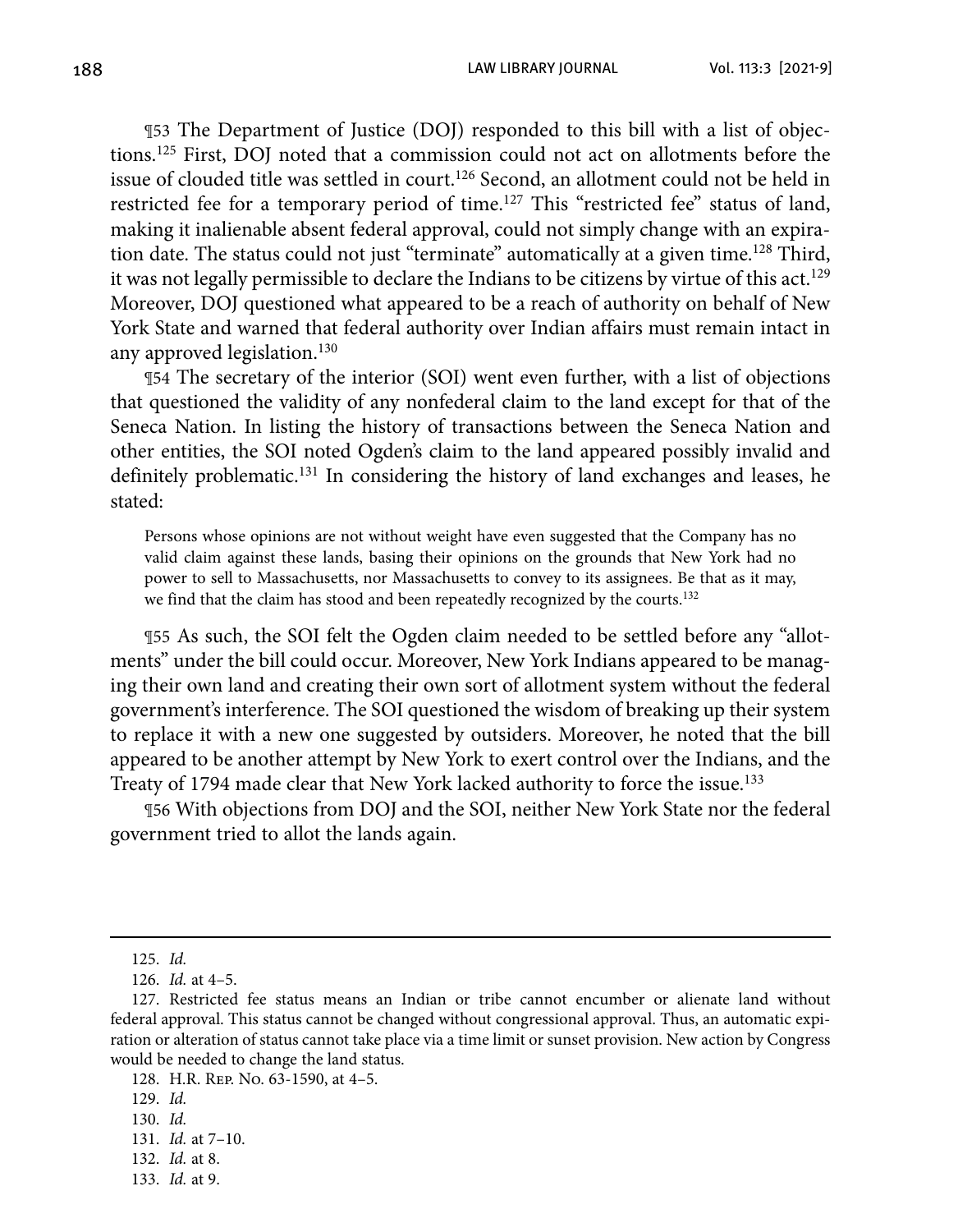#### **Everett Commission: 1919–1922**

¶57 New York State's next move came in 1919, when it created the Everett Commission to revisit the Indian reservations and report back on the issues involving them. Chairman Everett ordered his fellow commissioners to learn about each tribe's issues from a legal perspective and submit their own briefing for his final review. He did so because New York had tried to find a way to implement the Dawes Act with the New York Indians and failed. Legislation had failed in 1888, 1902, and again in 1914. Further, the Dawes Act's implementation across the country appeared to be failing, and New York realized that it needed to find another way to address its land issues with the tribes.134

¶58 Everett went to each New York tribal territory to visit with and hear from each council about their viewpoints on the land issues.135 Only 6 of the 12 commissioners (including Everett) went to all of the meetings.136 The tone of the meetings differed from those that had come before because they started off with a premise of fairness and a support for the right of self-governance.<sup>137</sup> Everett showed his support when he stated:

I believe you are a people and a nation and entitled to be credited and considered as a people and a nation and the occupants of a territory known as a country, now the United States of America. My attitude is that if you did own this country when it was discovered by the white man and it was taken from you without proper and legal and just compensation, it should be returned to you.138

¶59 Council members and Everett discussed the meaning of court cases, holdings, and whether the courts upheld any fraudulent land transaction against the Seneca.<sup>139</sup> Everett noted that New York often refused to provide tribes with copies of their treaties, leases, and land deals. Moreover, tribes noted that when they did receive copies, the wording of the terms differed from their notes and memories of the oral conversations.<sup>140</sup> Everett agreed that the state had lost some original copies and that new versions of some documents contained different boundary lines and created problems.<sup>141</sup>

¶60 This refusal of information, and sometimes outright revision of written deals and terms, troubled Everett and appeared to be a sign of fraud.<sup>142</sup> He heard in great detail about how the tribes negotiated with President Washington and General Pickering, and how these interactions differed from later negotiations with others.143 He became further distressed to hear about how the Treaties of 1838 and 1842 created the

- 136. *Id.* at 84.
- 137. *Id.*
- 138. *Id.*
- 139. *Id.* at 85.
- 140. *Id.* at 86.
- 141. *Id.* at 90.
- 142. *Id.*
- 143. *Id.* at 96.

<sup>134.</sup> Upton, *supra* note 52, at 79, 80.

<sup>135.</sup> *Id.* at 82.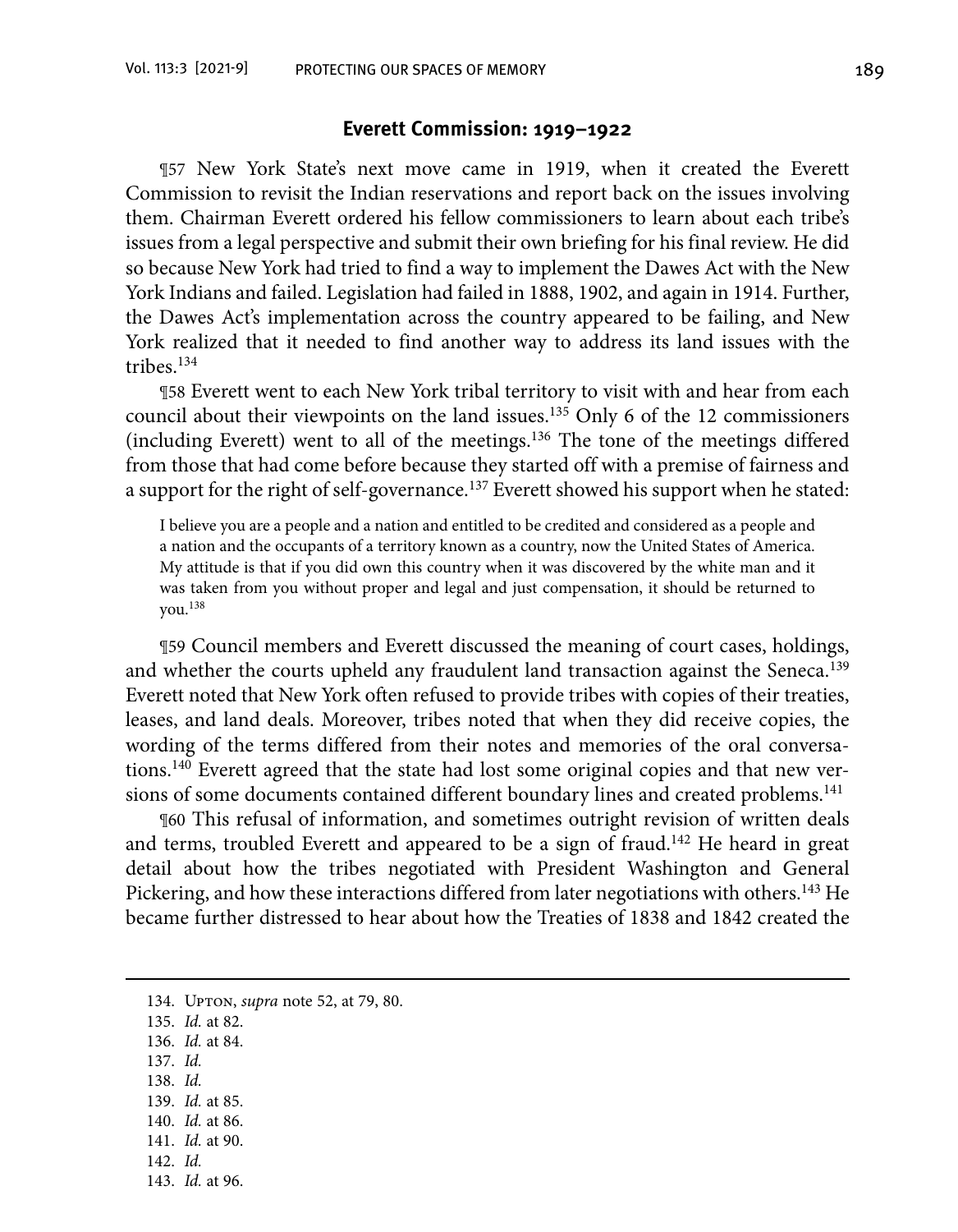current situation of lost lands and compromises.<sup>144</sup> After hearing in detail how New York treated the Indians in negotiations, Everett made the initial determination that the Indians owned the land before the arrival of the white man.145

¶61 Yet New York State also needed to determine jurisdiction. Everett understood that the state's position of concurrent jurisdiction appeared weak. John Snyder, a member of the Seneca Nation, convinced Everett that jurisdiction remained with the federal government and not New York. Snyder stated the Treaty of 1789 and the Treaty of 1794 spelled out jurisdiction and settled the matter. He implored Everett to review article one of each treaty, and article seven of the Treaty of 1794, to see how the language indicated that the federal government possessed sole jurisdiction. He also cited the Indian Commerce Clause of the U.S. Constitution and noted that New York could not wield this authority absent a constitutional amendment. He noted that the infamous "Ogden claim" was invalid because the deal struck between Massachusetts and New York was also invalid. Because the states made a land deal that failed to join an indispensable party, the Seneca, they could not swap interests in land they did not own. Nor could they do so without the consent of the tribe. As such, the only owners of Seneca land could be the Seneca.<sup>146</sup>

¶62 Snyder impressed Everett with his presentations and documents. He determined at the end of his review that the federal government continued to possess sole jurisdiction over the New York Indians and had assumed all treaty responsibilities from before the U.S. Constitution's ratification in 1789.<sup>147</sup> In addition, he determined that fraud occurred against the Seneca, and the land remained their land—not New York State's land 148

¶63 In his final findings, Everett noted that international law recognized two ways to dispossess people of land: conquest or purchase. Everett believed that England had not accomplished either of these goals, and so it did not have the power to grant treaty power to New York or to Massachusetts in its charter. Moreover, Massachusetts could not receive any title or interest to land in New York by virtue of a piece of paper. As such, Everett concluded that the Ogden claim appeared invalid.<sup>149</sup> But of course, this revelation came too late.

¶64 Further still, Everett noted in his final findings that (1) fee title in New York lands began with the Indians, (2) Washington recognized this, and (3) he acknowledged their status as a separate nation in the Treaty at Fort Stanwix.150 Moreover, because this status had not changed, the lands of New York appeared to be stolen from the Indians by fraud.151 More specifically, he insisted that six million acres appeared to

144. *Id.* at 88. 145. *Id.* at 86.

- 146. *Id.* at 90–92.
- 147. *Id.* at 96.
- 148. *Id.* 149. *Id.* at 99.
- 150. *Id.*
- 
- 151. *Id.*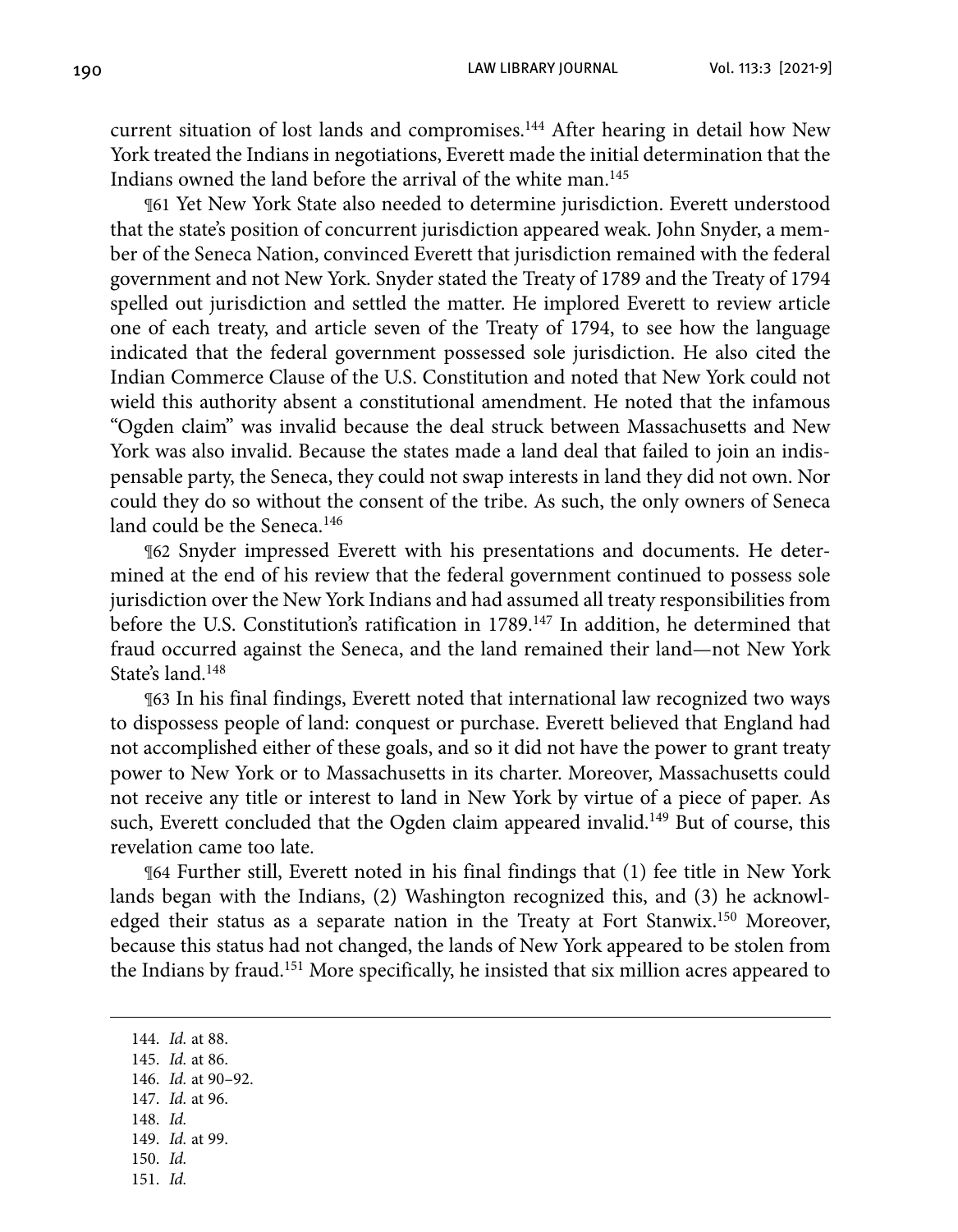have been stolen from the Iroquois people of New York.<sup>152</sup> Given this result, Everett insisted that New York would have to come up with a solution to repay the tribes and repair the damage.<sup>153</sup> Everett, however, did not suggest a solution.<sup>154</sup>

¶65 Everett's findings were deeply unpopular. Despite this, he managed to achieve a unanimous vote of approval on his findings and conclusions. He needed this approval to finalize the report and have it filed for formal recording. When he attempted on May 17, 1922, to present the final report for filing in the New York Legislature, however, the agents for legislative filing refused it.<sup>155</sup>

¶66 Because the legislature failed to file the report, copies are hard to find. Hence, an original does not appear here. It would not be the last time that the state of New York would clash with others on controversial arguments surrounding Seneca land and jurisdiction.

#### **United States v. Forness and the Spite Bills: 1940s–1950s**

¶67 The fight over jurisdiction continued into the 1940s, and the Seneca became frustrated with leaseholders not paying their rents and challenging Seneca land ownership.156 As of 1939, 25 percent of the leaseholders on Seneca land defaulted on payments, and more than 200 leases had maintained a default status for longer than seven years.157 Meanwhile, the state continued to argue its case before the federal government, outlining the work it completed on behalf of New York tribes, in an effort to establish concurrent de facto jurisdiction.158

¶68 An attorney for the federal government suggested that the Seneca cancel the 99-year leases and create some test cases that might allow for renegotiating the leases with more favorable terms.<sup>159</sup> The Seneca attempted to do just that on March 4, 1939. They canceled 800 leases, one of which belonged to the Forness family running a garage in downtown Salamanca. The Forness family had been operating a very profitable business while paying only \$4 per year for rent. They had not paid their rent in 11 years. The Seneca asked to increase the rent to \$230 per year, and the Fornesses refused. They insisted that the Seneca would lose and legislation would eventually erode Seneca land ownership so that no one had to pay the tribe anything.160 The Seneca eventually won a favorable ruling in the Second Circuit in 1942.<sup>161</sup> This led to an eviction process that

155. *Id.* at 100–03.

157. *Id.* at 5–6.

- 159. *Id.* at 9.
- 160. *Id.*

 <sup>152.</sup> Hauptman, *supra* note 75, at 8.

 <sup>153.</sup> *Id.*

 <sup>154.</sup> Upton, *supra* note 52, at 99.

 <sup>156.</sup> Hauptman, *supra* note 75, at 9.

 <sup>158.</sup> *Id.* at 6.

 <sup>161.</sup> United States v. Forness, 125 F.2d 928, 931–40 (2d Cir. 1942).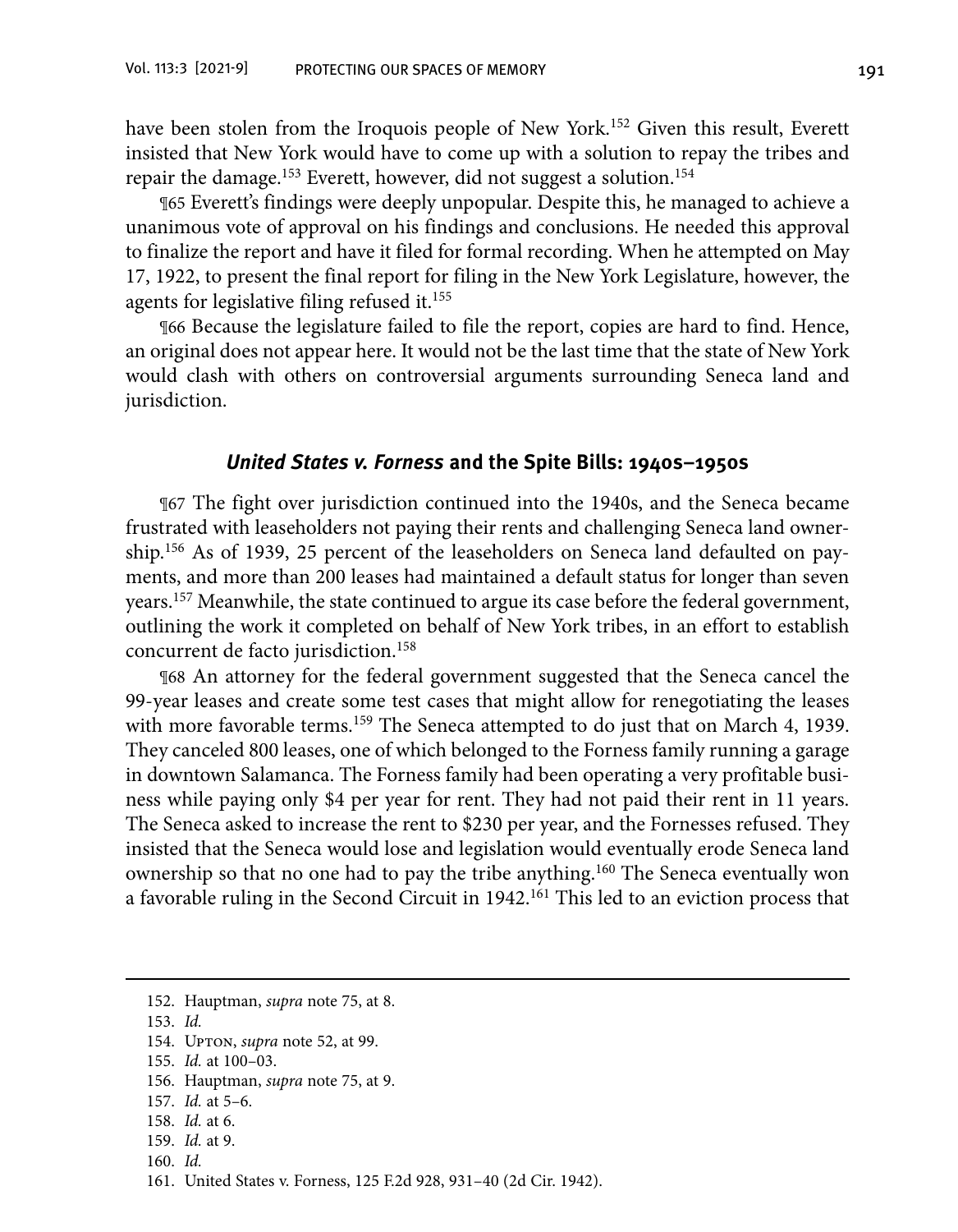192 LAW LIBRARY JOURNAL Vol. 113:3 [2021-9]

the city of Salamanca tried to stop—it failed.162 By 1944, most lessees accepted new leases on new terms, but the timeframe for expiration did not change.<sup>163</sup>

¶69 Around this time, the Department of the Interior began to agree with some of the jurisdictional arguments coming out of New York. Acting Secretary of the Interior Abe Fortas seemed to support letting New York have some areas of jurisdiction provided the Indians consented to it. Felix Cohen became part of the discussion and insisted on consent as a requirement. New York could not gain the consent of the New York Indian tribes but asked that two specific bills pass Congress regardless of the lack of consent.164

¶70 These bills permitted New York to exercise criminal jurisdiction over New York tribes and take up or avail itself of civil matters that occurred in New York Indian territory.165 The Department of the Interior and the Bureau of Indian Affairs objected, but two bills on jurisdiction made it to Congress for consideration in 1948.<sup>166</sup> The bills, colorfully referred to as the "spite bills," passed on July 2, 1948, and September 13, 1950.167 These pieces of legislation represented a huge turn of events for tribes in New York.168 These laws are considered the political backlash and response to the *Forness* case.169

¶71 Around this time, in 1954, the city of Salamanca closed Seneca schools. The city required Seneca children to attend the white schools for their education.<sup>170</sup>

¶72 But the real heartache came in 1957, when the federal government condemned part of the Allegany Reservation in an eminent domain action to build the Kinzua Dam. The Seneca tried to stop the effort in court, but the U.S. District Court for the Western District of New York permitted the action. In April 1959, the Seneca tried to get an injunction but failed. The Supreme Court denied their request for a hearing in June of that same year. The tribe tried to get relief in the Indian Claims Commission, but the damage was done. More than 500 families had to be resettled as their homes flooded. The dam was completed in 1965. The Indian Claims Commission eventually

166. Upton, *supra* note 52, at 146–48.

167. 62 Stat. 1224 (1948) (codified as 25 U.S.C. § 232); 64 Stat. 845 (1950) (codified as 25 U.S.C. § 233).

168. Upton, *supra* note 52, at 154. It was not long after this that Kansas and Iowa managed to get similar bills passed through Congress and Public Law 280 came about. *Id*. at 154–55. The federal government was looking for ways to get out of its trust responsibilities built up in the treaties, and these acts were a way to unload duties and responsibilities unto the states. *Id*. at 154–56. Assimilation was a preferred method by some to deal with Indians. *Id*. This is the same era when the federal government began a largescale process of termination against federally recognized tribes. *Id*. at 155–56.

<sup>162.</sup> Hauptman, *supra* note 75, at 12–13.

<sup>163.</sup> *Id.*

<sup>164.</sup> Upton, *supra* note 52, at 145–46.

<sup>165.</sup> *Id.* It should be noted, however, that the civil jurisdiction statute, 25 U.S.C. § 233, stood for the ability of tribal members to avail themselves of civil court proceedings in the state and not for the state to take over all civil matters in the territories.

 <sup>169.</sup> Hauptman, *supra* note 75, at 14, 18.

 <sup>170.</sup> George Abrams, The Seneca People 95 (1976).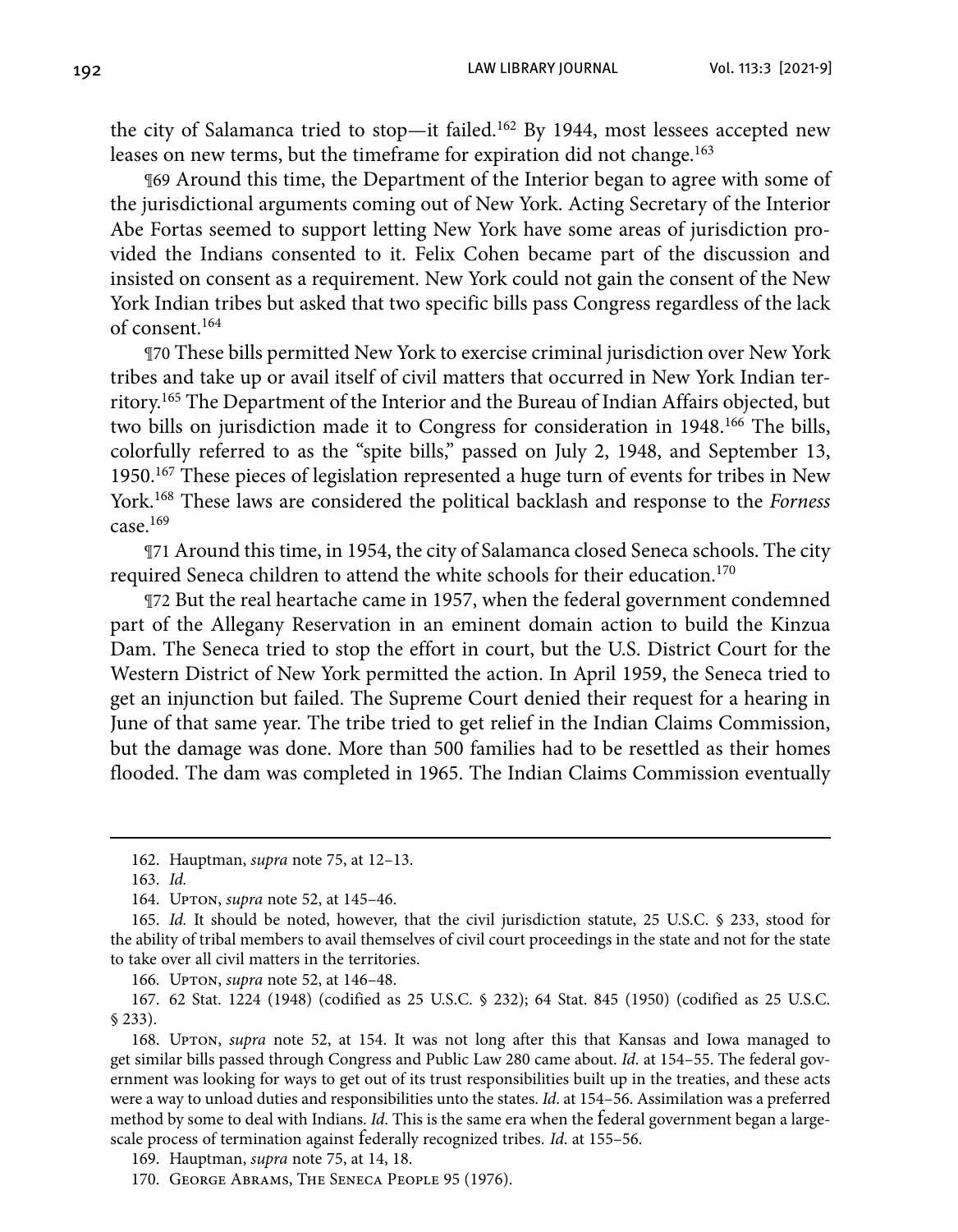awarded the tribe \$5 million, but this could not bring back the lost homes and the lost  $land.<sup>171</sup>$ 

¶73 Meanwhile, the Ogden Company and its corresponding trust continued to harass the Seneca. In the 1950s, however, Ogden Company sold interests to South Buffalo, West Seneca, Lackawanna, and the Ebenezer Community around Blossom, New York. By the 1950s, Ogden still wanted to take full control of Seneca lands, but the company could not meet the goal because its interests fractionated to a point where they were largely worthless.<sup>172</sup>

#### **Indian Claims Commission: 1960s–1970s**

¶74 By 1965, the flooding at the Kinzua Dam had displaced families, homes, and graves.173 The Seneca started litigation before the Indian Claims Commission, but the process was slow.

¶75 The United States created the Indian Claims Commission in 1946 to deal with land and treaty violations.<sup>174</sup> Claimants had a five-year window in which to bring claims, and the commission could award monetary damages only as a method of redress.175

¶76 The Seneca case began in 1951, but the court did not issue its decision until 1977. The Seneca case, however, focused not on the Kinzua Dam but on the United States' failure to adhere to treaty promises and protect the Seneca in all their land sales and leases. The initial filing dealt with the attempts by Gorham and Phelps, the Holland Land Company, the Ogden Land Company, and every ratified deal and treaty therein.176

¶77 In a separate filing, the Indian Claims Commission asserted that the United States could not be held liable to the Seneca for these deals, but the tribe appealed to the Court of Claims.177 The Court of Claims agreed with the Indian Claims Commission regarding the Gorham Phelps purchase, but reversed on all others.<sup>178</sup>

¶78 The Court of Claims found that the passage of the Non-Intercourse Act of 1790 indicated the United States' willingness to accept a fiduciary responsibility regarding Indian land sales.179 The Court of Claims used this same reasoning in other cases for

<sup>171.</sup> *Id.* at 96–100.

<sup>172.</sup> Gilbert Pedersen, *Early Title to Indian Reservations in Western New York*, 3 Niagara Frontier 5, 9, 10–12 (1956–1957).

 <sup>173.</sup> Abrams, *supra* note 170, at 100.

 <sup>174.</sup> Act of Aug. 13, 1946, Ch. 959, 60 Stat. 1049 (1946). Note that the Indian Claims Commission was succeeded by the United States Claims Court in 1982 and the Court of Federal Claims in 1992.

 <sup>175.</sup> *Id*. at 1052, § 12.

 <sup>176.</sup> Seneca Nation of Indians v. United States, 39 Indian Cl. Comm'n 355 (1977).

 <sup>177.</sup> Seneca Nation of Indians v. United States, 12 Indian Cl. Comm'n 780 (1963).

 <sup>178.</sup> Seneca Nation of Indians v. United States, 173 Ct. Cl. 917 (1965).

 <sup>179.</sup> *Id*. at 922–25.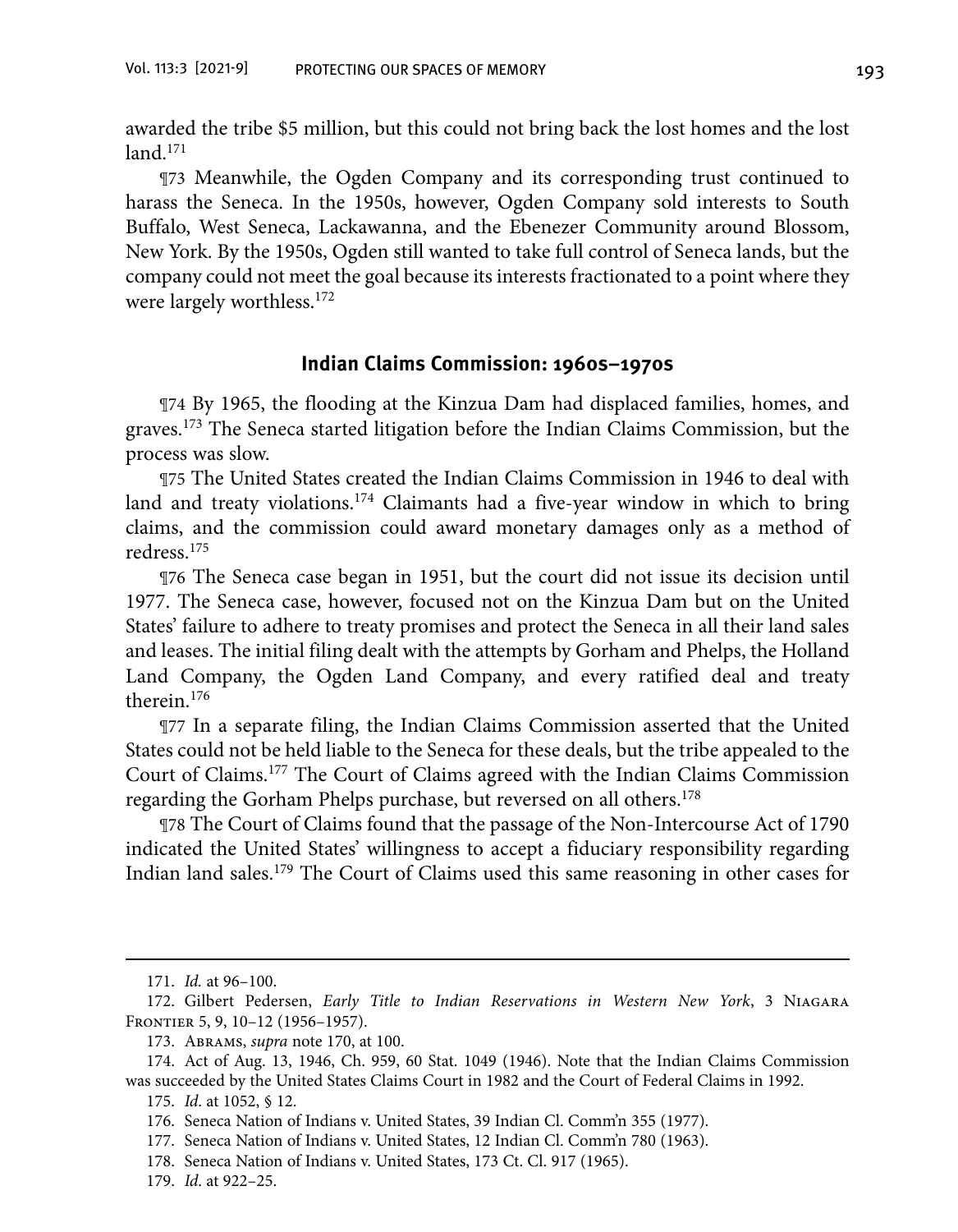Indian Country.180 Finally, on remand, the Indian Claims Commission awarded the Seneca \$5.6 million.<sup>181</sup>

#### **Environmental Challenges and Land Claims: 1970s–1990s**

¶79 The Seneca Nation and New York State continued to interact through the 1970s on legislation and environmental issues. The Nation learned about toxic chemical dumping sites near their reservation.<sup>182</sup> Investigations revealed that numerous corporations used the areas of Niagara River Strip, Hyde Park, and Love Canal in Niagara Falls to dispose of toxic chemicals for more than 50 years.<sup>183</sup>

¶80 The Seneca learned about the extent of the dumping and its hazardous effects on the health of surrounding populations, including tribal members. The three Niagara Falls sites appeared so badly contaminated that the situation was termed an "ecological catastrophe" by government officials, who conceded to only partial knowledge of the extent of the contamination in the Erie and Niagara regions.<sup>184</sup>

¶81 The corporations dumped chemicals into the surrounding water, buried toxic chemicals in barrels under clay caps, buried them at landfills, or encased them in steel drums. None of these efforts were sufficient to keep the toxic chemicals from leaching into the soil and water, thus harming the surrounding community. Some of the toxic chemicals were known carcinogens and mutagens, like Agent Orange and other poisons.185

¶82 New York State permitted corporate use of the Niagara River Strip for decades under the belief that the state owned the land.186 New York State acquired the land in an 1802 treaty and had been using and leasing the land for corporate purposes ever since.187 Corporations wanted the land for their use due to the proximity to Niagara Falls and its ability to create industry on the river.<sup>188</sup>

¶83 The news about the dumping alarmed the Seneca, particularly in reference to the Niagara River Strip, because they felt strongly that the Niagara River Strip still belonged to the tribe.<sup>189</sup> The Seneca insisted that conveyances under the Treaty of 1802 remained invalid because the treaty violated the Non-Intercourse Act.190 The Non-Intercourse Act was passed in 1790 and amended in 1793, 1799, and 1802.191 As such, to be valid a treaty needed to be ratified by the Senate and proclaimed by the President

- 183. *Id.* at 1.
- 184. *Id*. at 2.
- 185. *Id.* at 2–3.
- 186. *Id.*
- 187. *Id.* at 1. 188. *Id.* at 2.
- 
- 189. *See* Berman Draft Manuscript, *supra* note 38.
- 190. *Id.* at 1.
- 191. *Id.* at 9.

 <sup>180.</sup> United States v. Oneida Nation of N.Y., 201 Ct. Cl. 546, 548 (1973).

 <sup>181.</sup> Abrams, *supra* note 170, at 100–01.

 <sup>182.</sup> *See* Berman Draft Manuscript, *supra* note 38.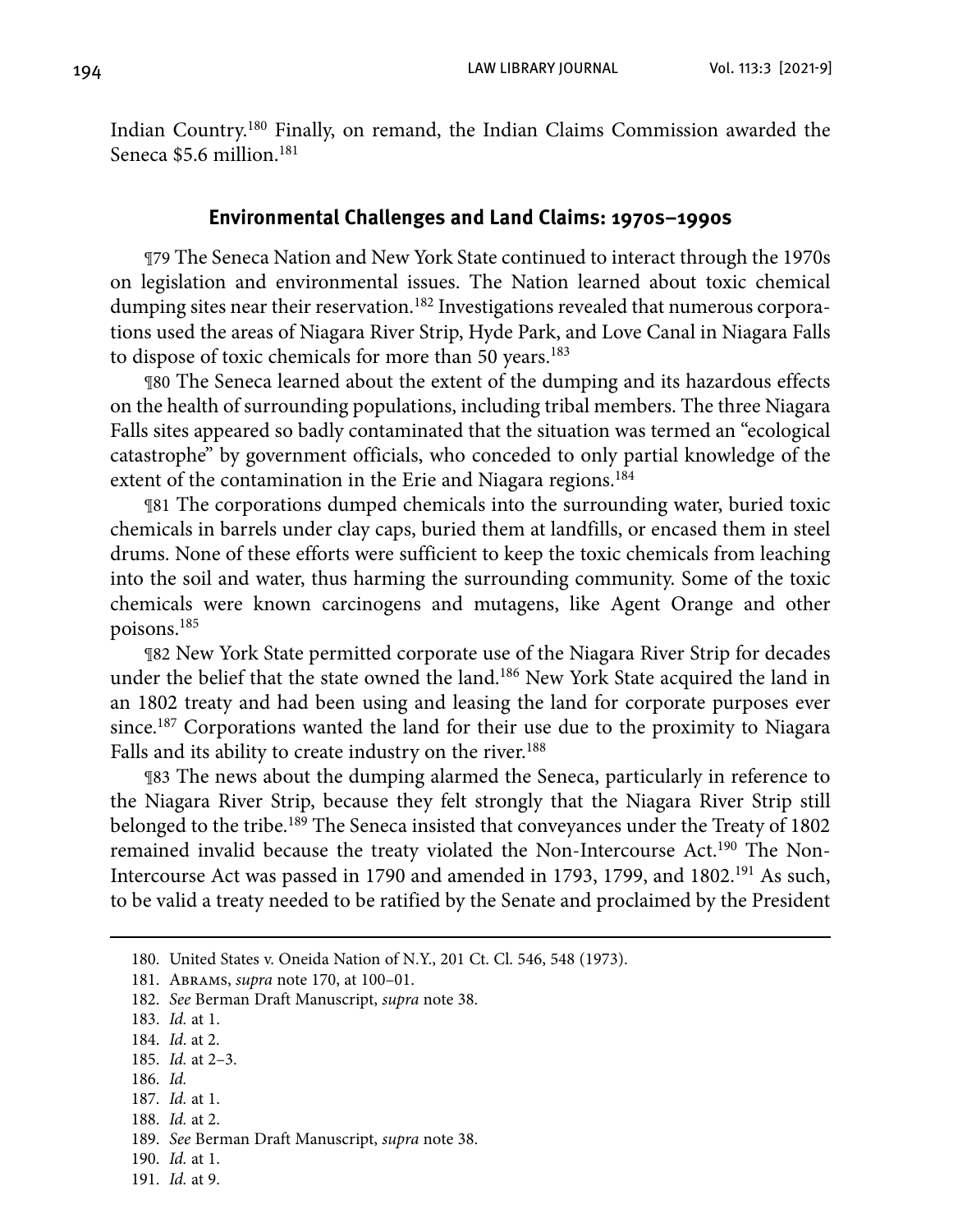before it could take effect.192 The Treaty of 1802 did not comply with these requirements.193

¶84 While this fight over land and stewardship raged on, the Seneca received a boon when the Supreme Court ruled in *California v. Cabazon Band of Mission Indians*, asserting that Tribes retained sovereignty over certain matters of civil jurisdiction.<sup>194</sup> In *Cabazon*, the Court stated:

In Barona, applying what it thought to be the civil/criminal dichotomy drawn in Bryan v. Itasca County, the Court of Appeals drew a distinction between state "criminal/prohibitory" laws and state "civil/regulatory" laws: if the intent of a state law is generally to prohibit certain conduct, it falls within Pub. L. 280's grant of criminal jurisdiction, but if the state law generally permits the conduct at issue, subject to regulation, it must be classified as civil/regulatory and Pub. L. 280 does not authorize its enforcement on an Indian reservation. The shorthand test is whether the conduct at issue violates the State's public policy.195

Specifically, the case held that regardless of state regulatory rules, tribes could regulate gambling on their territories.196

¶85 This case paved the way for the Indian Gaming Regulatory Act, 25 U.S.C. § 2701 et seq., and the creation of the National Indian Gaming Commission in October 1988. With aid from this commission, and its federal oversight of Indian gaming activities, tribes could seize an economic opportunity on a larger scale without as much concern over state involvement.197 With the prospect of a larger economic opportunity, tribes could consider the prospect of regaining lost lands using some new reserves of capital.

¶86 By this time, however, the 99-year leases were set to expire with no solution in sight. No one could wait for gaming dollars to help resolve the land issue. Members of Congress from New York began crafting a solution that eventually became the SNSA.198

¶87 After the SNSA passed, the Seneca Nation continued to challenge New York State's title claims to other land. After years of litigation and extensive briefing and argument, the U.S. Second Circuit Court of Appeals found for the state in 2004.<sup>199</sup> The court focused on the presumption that when a state acquires land, it cannot be divested of that land through a generous treaty interpretation.<sup>200</sup> The treaty would have to show "beyond reasonable question" that the land at issue was meant for the tribe and not the state.201

- 199. Seneca Nation of Indians v. New York, 382 F.3d 245 (2d Cir. 2004).
- 200. *Id*. at 259.
- 201. *Id*. (quoting United States v. Minnesota*,* 270 U.S. 181, 209 (1926)).

<sup>192.</sup> *Id.* at 5.

<sup>193.</sup> *Id.* at 9.

<sup>194. 480</sup> U.S. 202 (1987).

<sup>195.</sup> *Id.* at 209–10.

<sup>196.</sup> *Id*.

<sup>197. 25</sup> U.S.C. § 2701 *et seq*.

 <sup>198.</sup> See note 1, *supra*, and accompanying text.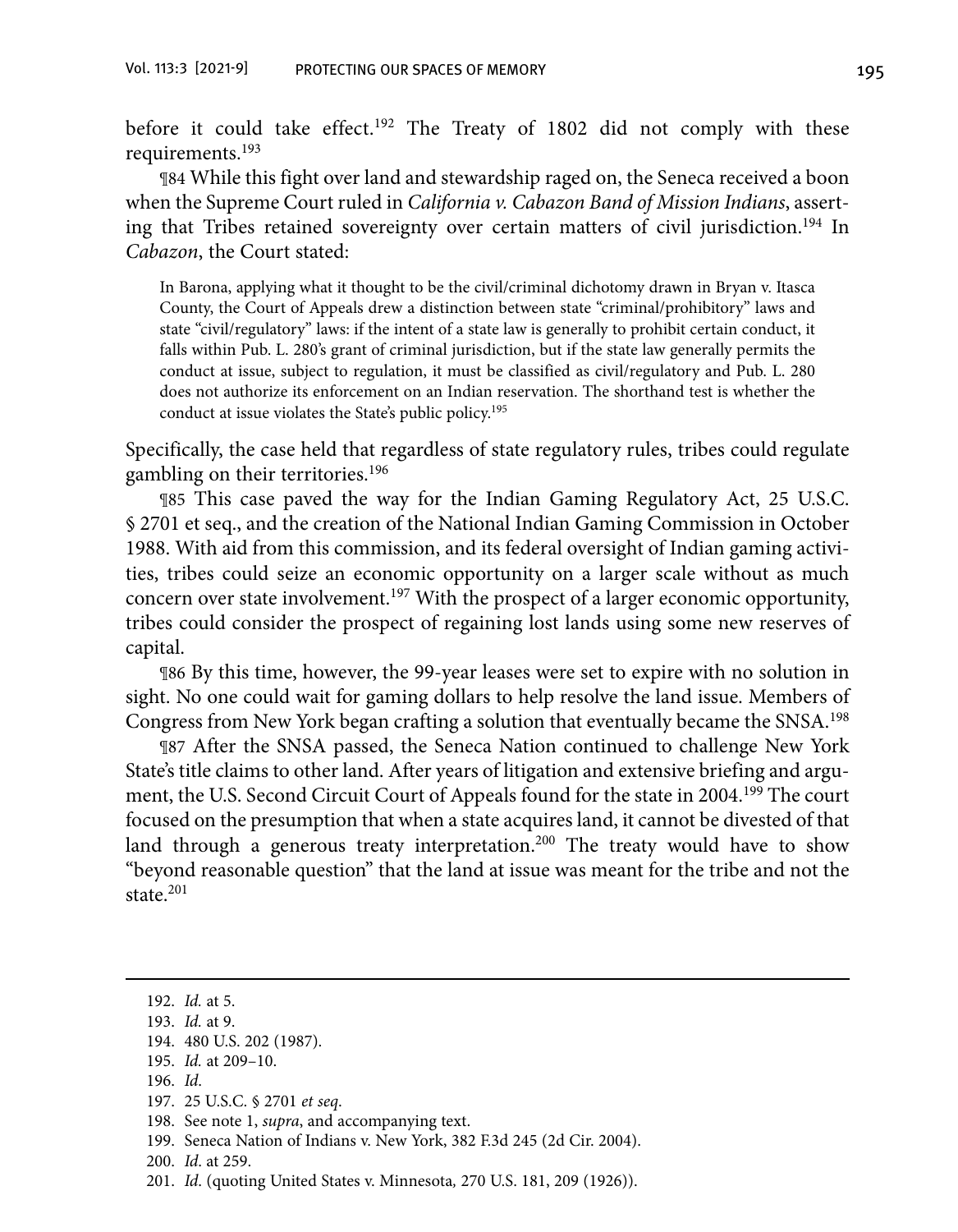196 LAW LIBRARY JOURNAL Vol. 113:3 [2021-9]

¶88 While the decision felt like a setback, not all was lost. In fact, the Seneca used the money from the SNSA to open a casino in Niagara Falls and operate Class III gaming through a Tribal-State Compact with New York.202

¶89 Not everyone appeared happy for the Senecas' success. In news stories published shortly after the SNSA passed, few people seemed deeply aware of the Seneca land issues in detail.<sup>203</sup> Many people seemed to understand that the Seneca owned the land *once upon a time*, but believed these past events had little or no impact on the present day.204 Moreover, even after the Act passed, residents resisted handing over lease payments and continued to refuse to pay what was owed.<sup>205</sup>

#### **Rehabilitating and Restoring the Public Memory by Promoting Archival Spaces**

¶90 Residents like those described above are not uncommon. Their gaps in understanding the Senecas' history reflect a larger tendency: public consciousness often lacks clear detail of the historical path.206 In part, this is explained by our not wanting to remember what is uncomfortable or inconvenient.<sup>207</sup> Even attempts to inform ourselves of current events can fall short. Residents, politicians, and even journalists present small anecdotes or sound bites of information that encapsulate such moments.<sup>208</sup> But even the most skilled expressions in law or journalism reveal only pieces of truth rather than the whole picture. Few of these moments capture the collective history that frames an entire issue or conflict. Our memories are flawed things, and we cannot always rely on them to provide the fullest historical truth or understanding.<sup>209</sup>

¶91 Archives help provide a bigger picture and enable greater understanding of the law. A prime example comes from the archival recordings of the women's liberation movement in Great Britain and its impact on legislative change in that country.210 The movement for equality provided archivists with recordings of women's education, family, work, and day-to-day experiences.<sup>211</sup> The women's liberation movement, and these archives, focused on equal pay for women, equal access to jobs, sexual health, and

211. *Id.* at 32.

<sup>202.</sup> *See Niagara Falls Seneca Niagara Casino*, Niagara Falls Live, [http://www.niagarafallslive](http://www.niagarafallslive.com/niagara_falls_seneca_niagara_casino_in_niagara_falls.htm) [.com/niagara\\_falls\\_seneca\\_niagara\\_casino\\_in\\_niagara\\_falls.htm](http://www.niagarafallslive.com/niagara_falls_seneca_niagara_casino_in_niagara_falls.htm) [\[https://perma.cc/K2MB-NA4R\].](https://perma.cc/K2MB-NA4R])

 <sup>203.</sup> Colum Lynch, *Bitter Residents Charge Indians Want Their Homes*, Chi. Trib. (Jan. 30, 1992), <https://www.chicagotribune.com/news/ct-xpm-1992-01-30-9201090577-story.html>[[https://perma](https://perma.cc/78TB-36FE) [.cc/78TB-36FE\]](https://perma.cc/78TB-36FE).

 <sup>204.</sup> *Id.*

 <sup>205.</sup> Donna Snyder, *Salamanca Urged to Make Lease Payment Seneca Nation President Appeals*  to City, Says Issue Not Negotiable, BUFF. News (May 22, 1992), [https://buffalonews.com/1992/05/22/sala](https://buffalonews.com/1992/05/22/salamanca-urged-to-make-lease-payment-seneca-nation-president-appeals-to-city-says-issue-not-negotiable/) [manca-urged-to-make-lease-payment-seneca-nation-president-appeals-to-city-says-issue-not-negotia](https://buffalonews.com/1992/05/22/salamanca-urged-to-make-lease-payment-seneca-nation-president-appeals-to-city-says-issue-not-negotiable/)[ble/](https://buffalonews.com/1992/05/22/salamanca-urged-to-make-lease-payment-seneca-nation-president-appeals-to-city-says-issue-not-negotiable/) [[https://perma.cc/PH9K-KSGG\].](https://perma.cc/PH9K-KSGG])

 <sup>206.</sup> *See* Ketelaar, *supra* note 29, at 9–11.

 <sup>207.</sup> *Id.*

 <sup>208.</sup> *See* Kolbert, *supra* note 27.

 <sup>209.</sup> Ketelaar, *supra* note 29, at 12.

 <sup>210.</sup> Polly Russell, *An Archive of the Women's Liberation Movement: A Document of Social and*  Legislative Change, 15 LEGAL INFO. MGMT. 1, 31 (2015).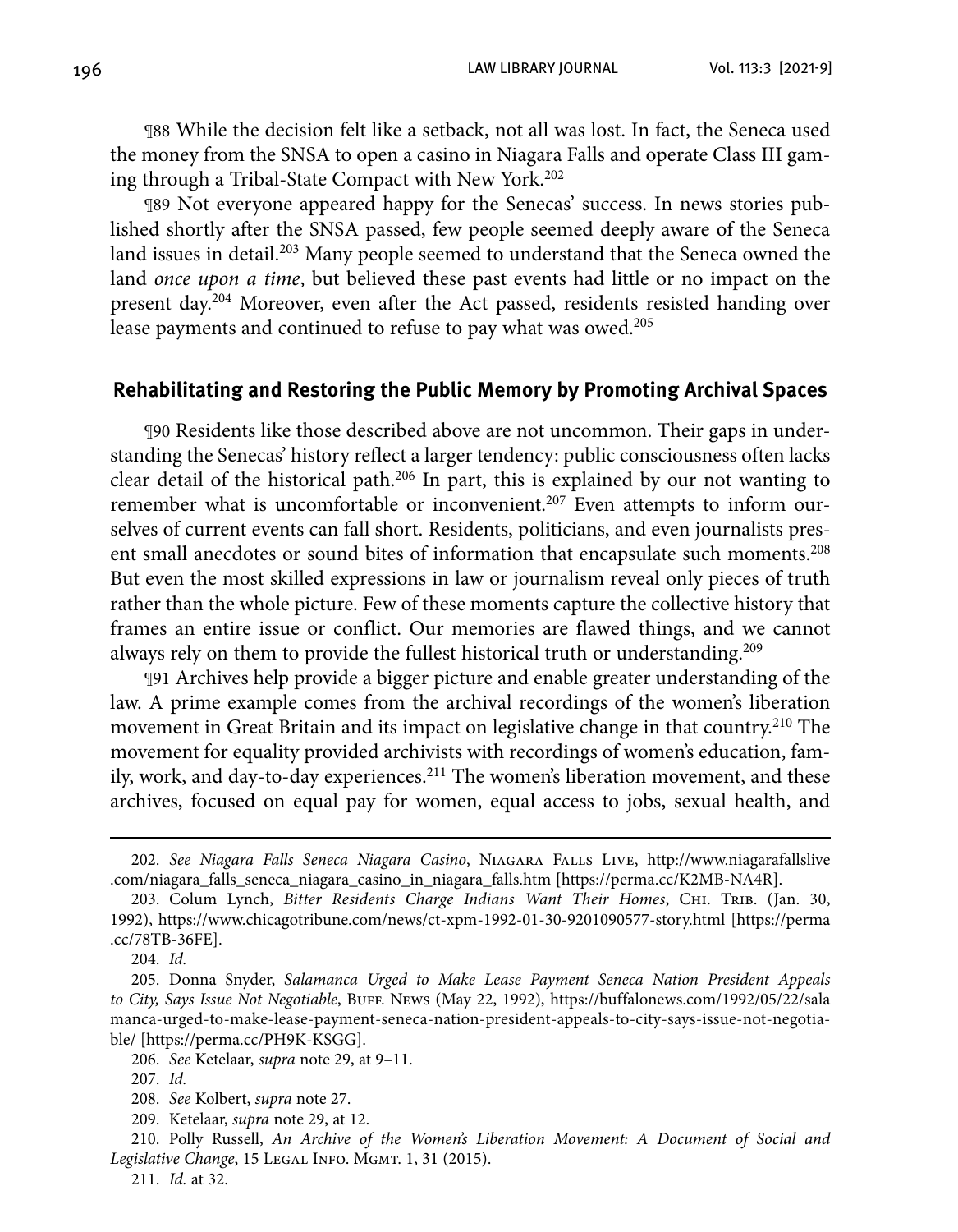sexuality issues.212 The recordings give researchers a clear view into the discrimination faced by women as they navigated the legal space for jobs, decent pay, and dignity.<sup>213</sup> But, the recordings also indicate how changes under the laws affected these women's lives.<sup>214</sup> The law before the movement gave women few choices, rendering them second-class citizens.215 After the movement, some laws gave women more choices, and the recordings reflect the change while noting areas of continued conflict on the civil rights front.216

¶92 Examples of archival work intersecting with the law are also found in the international arena, such as where tribunals review war crimes and determine how the public should remember atrocities and guard against a recurrence.<sup>217</sup> One example comes from the 1984 Paris Tribunal regarding the Armenian Genocide. The tribunal became one of several examples where international law intersected with what became known as "official history."218 In these tribunals, archives played a key role in determining the scope of official history and where and how it impacts international law.219 Moreover, the tribunals produce a counterhistory to the official history, written from the victor's perspective.<sup>220</sup>

¶93 In the 1984 Paris Tribunal, evidence indicated that not all official documents made it into the official history recorded at the Turkish government archives.<sup>221</sup> Particularly damning pieces of evidence were either destroyed or "lost," only to be found and produced by witnesses who had preserved the documents against official orders.222 These documents filled in gaps in the history and reasoning, making the archives more accurate and complete.223

¶94 The Paris Tribunal impacted international law with its counterhistory archive. Moreover, the tribunal impacted how war crimes are prosecuted under international law. Prosecuting state violations and insisting on the state governmental body making all required reparations became part of the international process for tribunals.<sup>224</sup>

¶95 The Paris Tribunal also discussed how archives can serve the people and how they prevent political bodies from engaging in revisionist practices. Archives can provide evidence for later legal proceedings that arise over time. They also serve as a

220. *Id.* at 249.

222. *Id.*

<sup>212.</sup> *Id.*

<sup>213.</sup> *Id.*

<sup>214.</sup> *Id.* at 33.

<sup>215.</sup> *Id.*

<sup>216.</sup> *Id.*

<sup>217.</sup> *See, e.g.*, Gabrielle Simm, *The Paris Peoples' Tribunal and the Istanbul Trials: Archives of the*  Armenian Genocide, 29 LEIDEN J. INT'L L. 245 (2016).

 <sup>218.</sup> *Id.* at 246.

 <sup>219.</sup> *Id.*

 <sup>221.</sup> *Id.* at 253.

 <sup>223.</sup> *Id.* at 253–54.

 <sup>224.</sup> *Id.* at 257–58.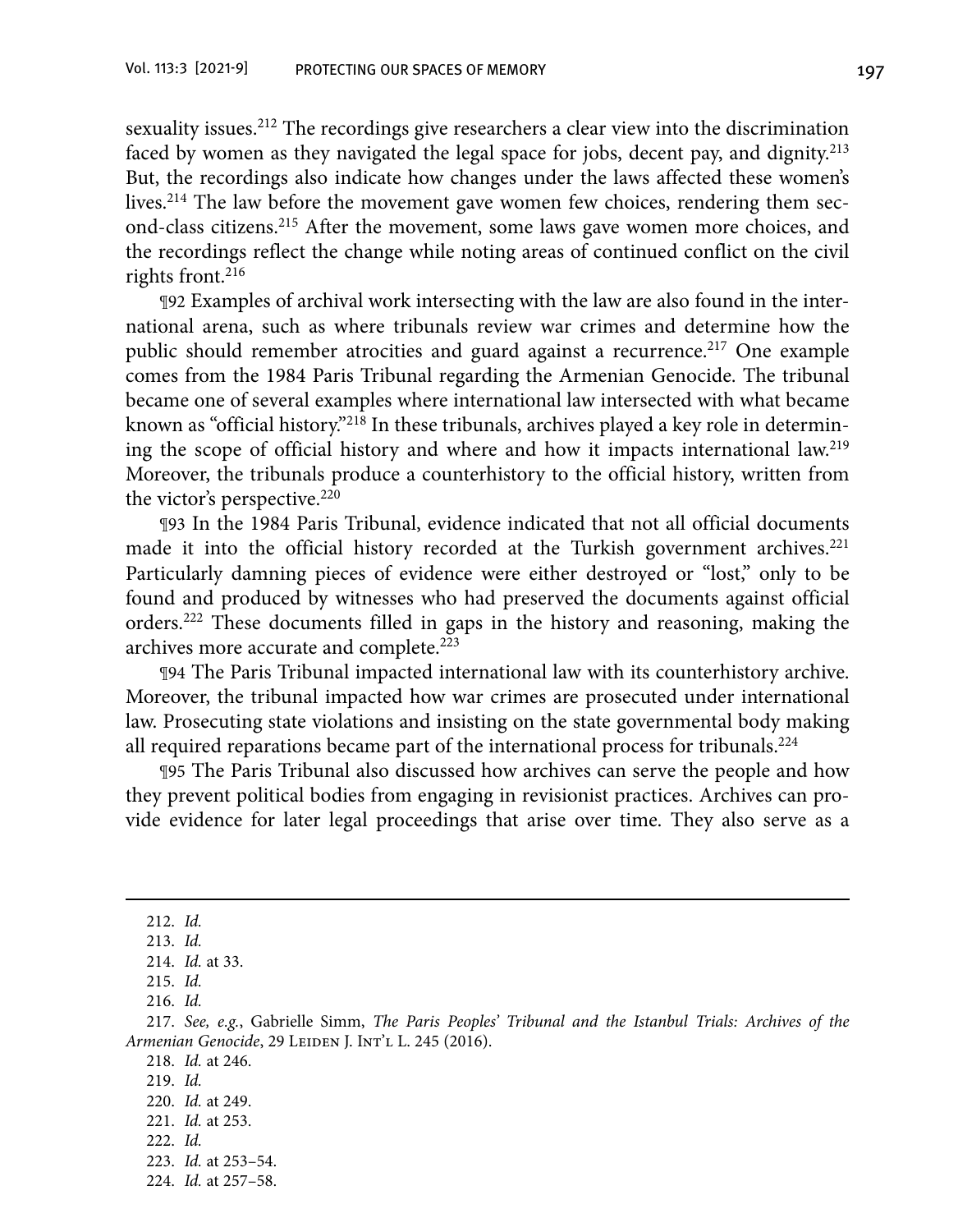memory space for the oppressed, providing a collection of heritage and a way to share it with a larger community.225

¶96 In his discussion on archives and international law, Abdulqawi Ahmed Yusuf notes that academic use of archives informs the international community, informs international legal theory, and informs the practice of law.226 He notes that the decentralized nature of international law produces a greater role for academic study and legal theory.227 Practitioners often review the archival evidence of customary practices and general principles to inform international law and theory.228

¶97 Archives play a vital role in this work as the archives grow with updates that inform and change customary practices for state actors. Academic study of these changes enables a practitioner to evolve legal theories and the overall practice of law.229

¶98 Yusuf insists that law evolves to address changes in societies, and archival work aids in that overall evolution. Thus, archival work helps extend the reach of existing law and create new law to meet the needs of the people. Yusuf insists that the law must serve the people, a process made possible only when laws evolve. Thus, legal theorists must "identify, propose, and effect changes" in legal theory and practice to ensure the growth and evolution of law that serves the people. Without archives, we cannot achieve these steps.<sup>230</sup>

¶99 Legal archives, or those memory spaces by which we record laws and their changes, aid researchers in understanding the legal landscape across time and how it impacts the community. Creating a legal archive and formatting that archive can shape the memory of the law and how it evolves over time. In short, the archive as a memory space helps crystalize what we know about the law and how we understand it.<sup>231</sup>

¶100 An archive contains traces of legal memory, like legal writing and draft legislation, but it also impacts future interpretations and how researchers will note any process of legal evolution.232 That is because archives show us the relationship between memory and justice.<sup>233</sup> Justice requires that we do not forget what has come before.<sup>234</sup> To successfully find justice, we must strive for it and seek it out.235 To that end, we must remember the law and its impacts on communities who lack a voice in the main

235. *Id.*

<sup>225.</sup> *Id.* at 250–51.

 <sup>226.</sup> Abdulqawi Ahmed Yusuf, *The Role of International Lawyers Between Theory and Practice,*  15 J. Int'l Crim. Just. 601 (2017).

 <sup>227.</sup> *Id*. at 604.

 <sup>228.</sup> *Id.* at 604–05.

 <sup>229.</sup> *Id.* at 605.

 <sup>230.</sup> *Id.* at 612.

 <sup>231.</sup> Kirsten Campbell, *The Laws of Memory: The ICTY, the Archive, and Transitional Justice*, 22 Soc. & Legal Stud. 247, 252, 253 (2013); *see also* Pierre Nora, *Between Memory and History*, 26 Representations 1, 7–25 (1989).

 <sup>232.</sup> Campbell, *supra* note 231, at 253.

 <sup>233.</sup> *Id.* at 260.

 <sup>234.</sup> *Id.*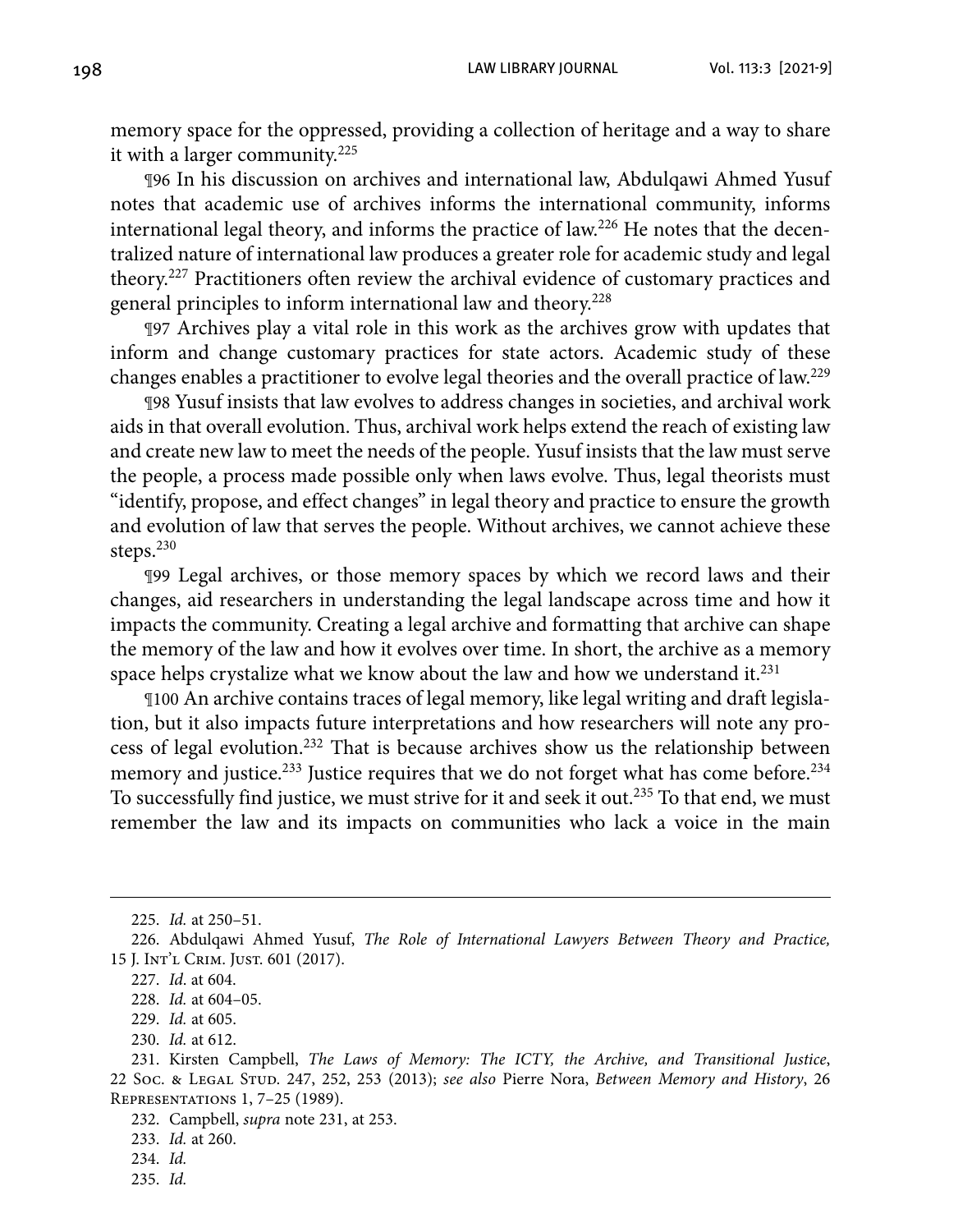political arena.236 Law attempts to represent justice, but it cannot do so with inadequate memory.<sup>237</sup> We need archives to aid our memory and instantiate justice.<sup>238</sup>

¶101 To better represent justice, writes Campbell, our laws must bear witness to the losses and injuries of the disenfranchised, the oppressed, and the voiceless. Laws must evolve as our notion of justice evolves. Archives enable us to bear witness in this way and make it possible to legislate and litigate accordingly.<sup>239</sup>

¶102 Recall Ketelaar's point that archives represent living records that inform our flawed memories. Archival spaces try to collect everything they can on an issue, event, or person. Archives try to avoid curating *only the good stuff* and work to provide the fullest history without a veneer. Each item curated, and each use of the item, becomes part of the record. As the record evolves, its strength of memory increases. The archive serves as a communal memory, a place where our collective memory can be renewed and restored. In some ways, with guidance, archives can help us avoid the revisionism of our history that allows us to forget inconvenient truths.240

¶103 Moreover, archives possess "instrumental, institutional, and intrinsic value."241 According to Ian Richards, archives are instrumental based on their impact on the culture of our society. They are committed to the public they serve. Further, archives possess intrinsic value in the nature of their work and how it evolves as our history evolves.242

¶104 Although archives serve the community, this service is not defined simply by geographic borders.<sup>243</sup> According to Richards, communities are defined by common elements of social groups with boundaries discerned by perceptions and activities. This creates a space where archives serve a larger, more amorphous community that evolves as the archives evolve. With increased technology and globalization, archives can serve a broader community on a larger scale.244

¶105 But, this change of perception does not alter the mission to create a memory space that informs our collective consciousness. In fact, this perception of a global community makes the mission of a memory space more precious than before. Notably, Ketelaar sees this tension when comparing legal proceedings to archival reviews.<sup>245</sup> The questions arise, what is truth, and when do we find it? Ketelaar insists that the search for truth does not stop at the end of a proceeding; truth, as a living concept, continually engages archivists and whole communities. Ketelaar also understands that such an

<sup>236.</sup> *Id.*

<sup>237.</sup> *Id.* at 261.

<sup>238.</sup> *Id.*

<sup>239.</sup> *Id.*

<sup>240.</sup> Ketelaar, *supra* note 29, at 12, 13.

<sup>241.</sup> Ian Richards, Archives as Cornerstone of Community Growth: Developing Community Archives in Brandon, Manitoba 1–2 (Feb. 2010) (M.A. thesis, Brandon University), [https://mspace.lib](https://mspace.lib.umanitoba.ca/handle/1993/3833?show=full) [.umanitoba.ca/handle/1993/3833?show=full](https://mspace.lib.umanitoba.ca/handle/1993/3833?show=full) [<https://perma.cc/GR7R-RW9P>[\].](https://perma.cc/GR7R-RW9P])

<sup>242.</sup> *Id.* at 17–18.

<sup>243.</sup> *Id.* at 21.

<sup>244.</sup> *Id.* at 21–22.

<sup>245.</sup> Ketelaar, *supra* note 29, at 11.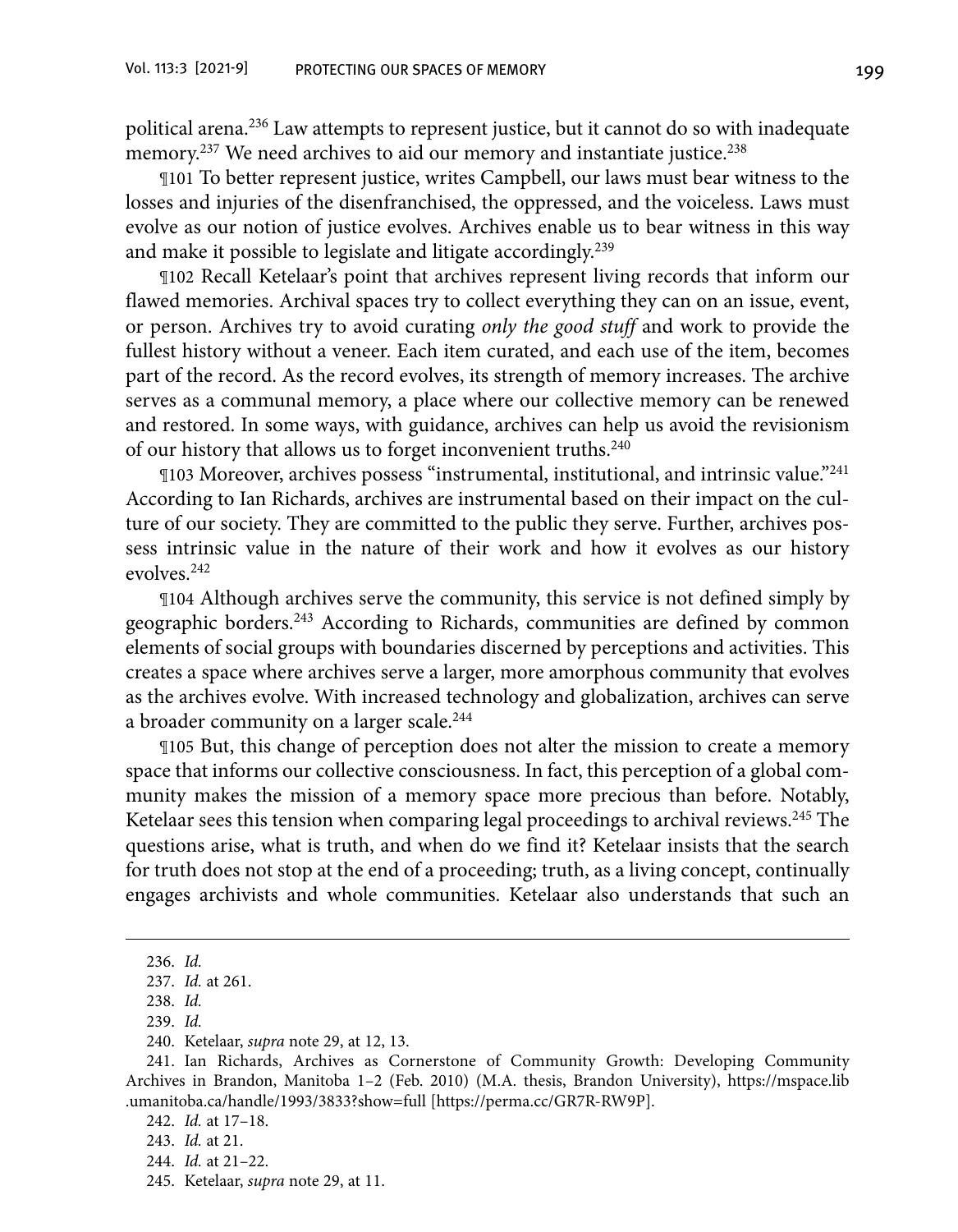understanding of truth can create tension between who will establish a "whole" picture and who will keep the information and protect it. But Ketelaar insists that archives are both open spaces and spaces of memory. They are never "closed" or finished and, as such, they act as keepers of living information that serve as a collective memory space for community.246

¶106 Additionally, this *concept of a living truth* raises tensions around the manipulation of information and whether archives can operate as memory spaces in the face of such potential issues, including whether any memory can be complete or whether any archive can be "finished," "complete," or "whole" in any way to achieve that fullest truth. When do we stop collecting? Whose truth is the most accurate and how do we collect it and protect it? When does the collection and protection begin to look like a manipulation of the history and truth that people knew before? When and how do you engage the community to make a fuller and more accurate accounting of memory and truth? Ketelaar insists that archivists play a great role in the face of this pressure not to be perceived as manipulators by acting as liberators of records and information to an extent that they cannot be destroyed and minority voices become silenced as part of history.<sup>247</sup> Richards agrees with this principle and notes that specific archives can provide a space to preserve information from manipulation or destruction when archivists act as gatekeepers to what exists in the archives and how access is managed. That said, Richards also notes that archivists must invite further community engagement to create broader community spaces and continue their efforts to remain a cornerstone of community in a larger sense.<sup>248</sup>

¶107 Ketelaar, Richards, and others conclude that the goals of expanding our global community, and serving that community with access and collaboration, are worth fighting for despite these issues.249 Maintaining this mission and the communities served by archives becomes more complex as our society evolves.<sup>250</sup>

¶108 Richards notes that archives must be seen as a cornerstone of the community to successfully maintain them and serve the community. Restated, it becomes necessary to engage the community and reeducate individuals on the archives and their uses. Establishing that constant contact and continued communication can improve understanding of the archives' holdings and uses.<sup>251</sup>

¶109 Ketelaar suggests that archives can achieve these objectives by engaging online with the community to create online records, digital storytelling, and greater access. Creating or developing an archival space that is geared toward an online, interactive community can yield tremendous rewards. But it also presents challenges with

<sup>246.</sup> *Id.* at 11–13.

 <sup>247.</sup> *Id.* at 14–17.

 <sup>248.</sup> Richards, *supra* note 241, at 74–76, 80–82.

 <sup>249.</sup> Ketelaar, *supra* note 29, at 20–21; Richards, *supra* note 241, at 80–82.

<sup>250.</sup> Richards, *supra* note 241, at 22–23, 74–75.

 <sup>251.</sup> *Id.* at 36.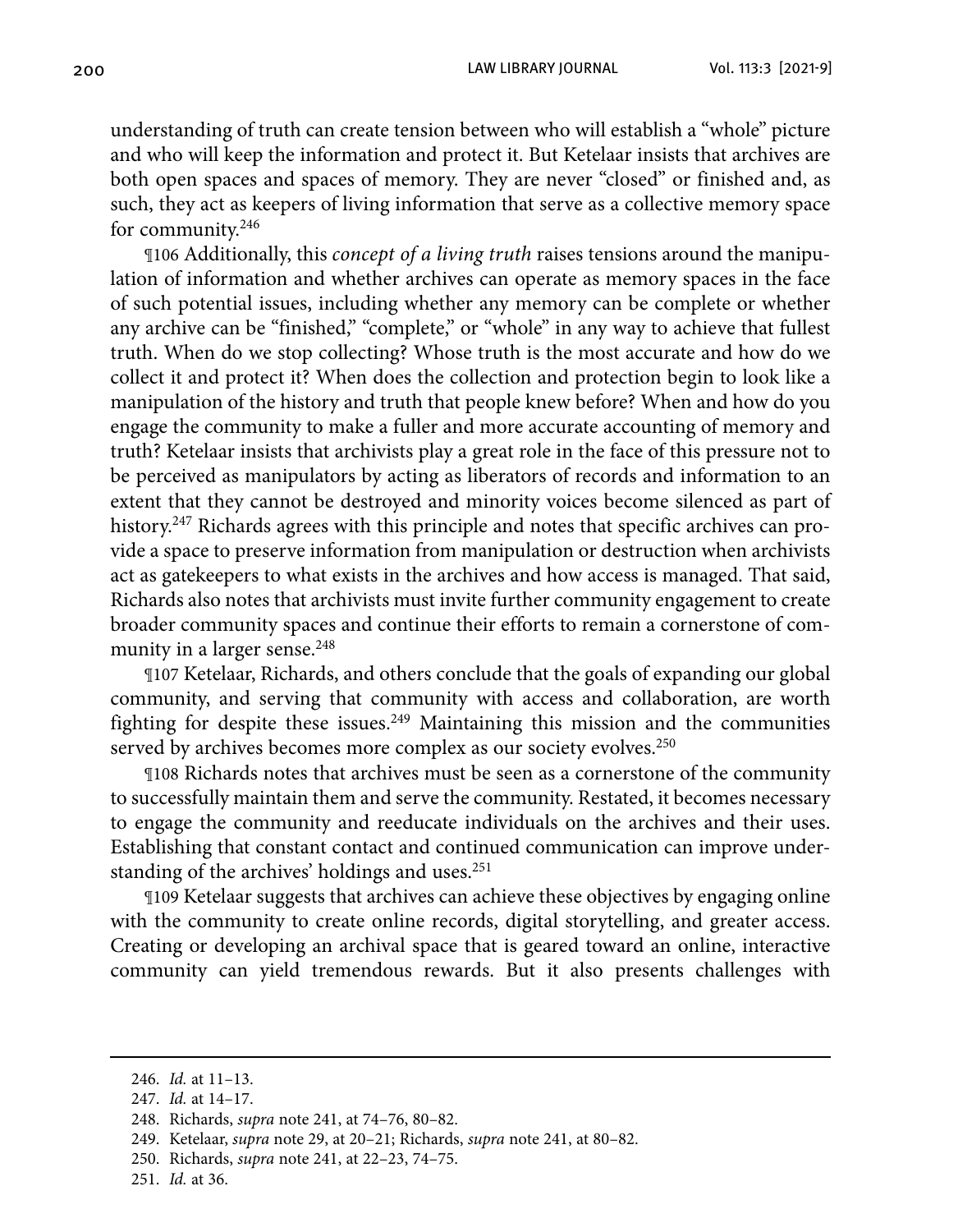provenance and requires new policy drafting that addresses the unique challenges created from using new technology.252

¶110 Richards makes additional suggestions for archives becoming a cornerstone of a community. He suggests engaging with historians and researchers to participate in specific ways that lobby for education about an archives' uses and its mission. Formal letters of support, social media, and participation in events can provide archives with an additional platform for reeducation. Further, creating dialogue around difficult topics and historical events can provide archives and parts of the community with a space to develop greater understanding of each other, the archives' subjects, and themselves.253

¶111 Creating this dialogue or developing digital histories adds to the archives and creates "living documents" as described by Ketelaar. In addition, reaching out to parts of the community to develop this dialogue solidifies the archives as a cornerstone of the community as suggested by Richards. These discussions create and develop awareness, and that awareness becomes part of the community identity.254

¶112 Archival spaces can contribute to the community by means of engagement, collection and development of community history, personal stories, and reestablished connections to places and groups.255 Archives as a memory space and a cornerstone of the community can be a place where histories intersect and overlap.<sup>256</sup> Archives balance histories and provide us with fuller knowledge of those histories.<sup>257</sup> These services are key to education and government policy development.258 They fill in the gaps of our knowledge, they inform us, they engage with us, they spur greater understanding, and they evolve as we do. They rescue pieces of our memory that we have lost.<sup>259</sup> Without them, we are left with only our own fallible memories, and much of what is important becomes lost to time.

¶113 To preserve, protect, and support our archival spaces, we need to make a compelling case for doing so. Doing this successfully could require getting professionals across disciplines to liaise on collections and concur on preservation and access issues.260 It could also require communicating across disciplines on the meaning of an artifact and how best to balance competing preservation versus conservation issues for the use and development of the community.<sup>261</sup>

258. *Id.* at 58–60.

259. Lisa Leff, *Rescue or Theft? Zosa Szajkowski and the Salvaging of Jewish History After World War II*, JEWISH Soc. STUD., Winter 2012, at 1, 32.

260. *See*, *e.g.*, Elizabeth Yakel, *Choices and Challenges: Cross-Cutting Themes in Archives and Museums*, 21 OCLC Sys. & Servs. 13 (2005).

 261. *Id*. at 15–16. To conserve is typically meant to focus on keeping materials in a way that prevents physical damage. This can sometimes lead to limited access to materials. Preservation, on the other hand, focuses on reducing damage to increase the life expectancy of materials. This focus arguably places

<sup>252.</sup> Ketelaar, *supra* note 29, at 14–17.

<sup>253.</sup> Richards, *supra* note 241, at 40, 42.

 <sup>254.</sup> *Id.* at 42–43.

<sup>255.</sup> *Id.* at 44.

<sup>256.</sup> *Id.* at 46.

<sup>257.</sup> *Id.*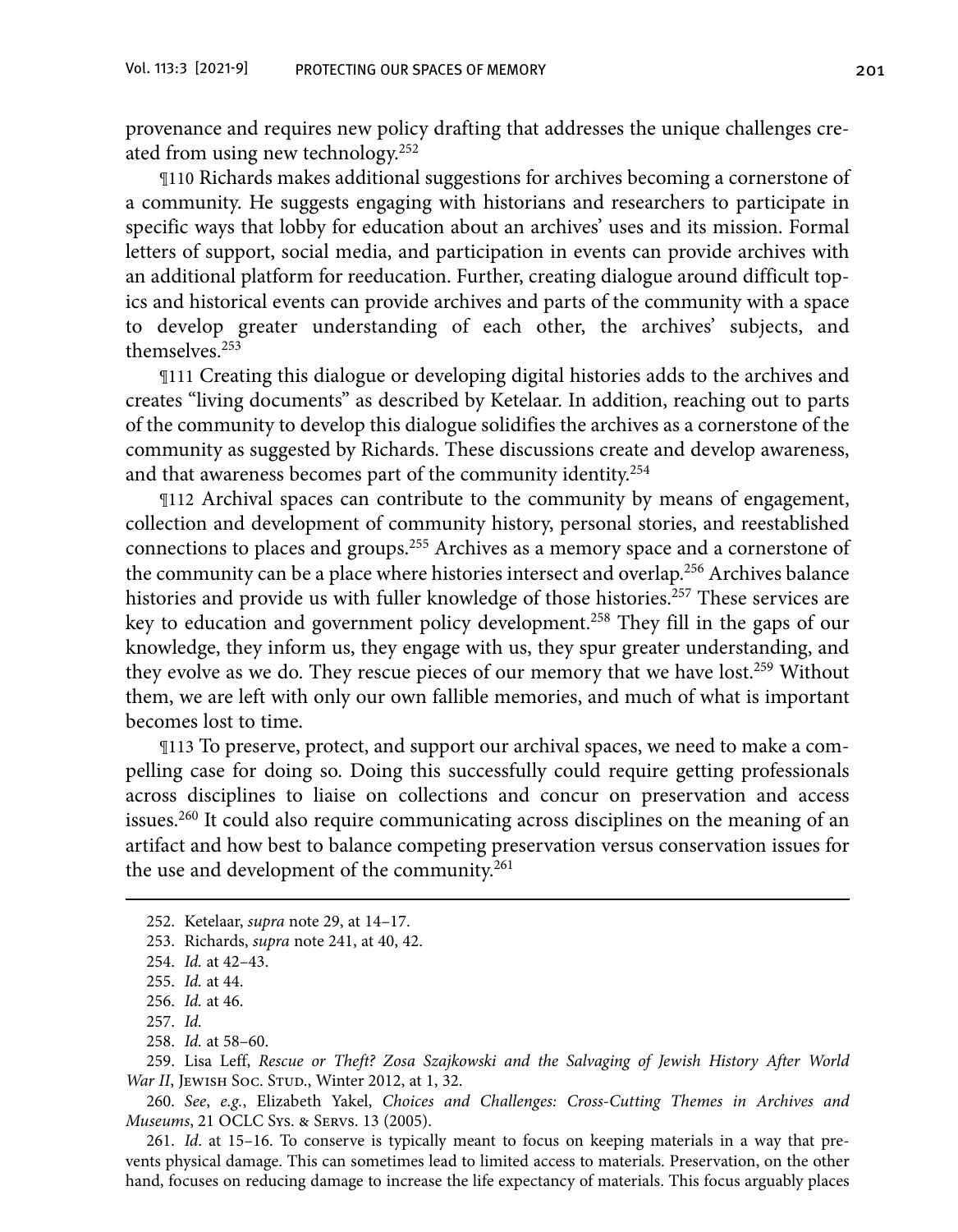202 LAW LIBRARY JOURNAL Vol. 113:3 [2021-9]

¶114 Moreover, developing our archival spaces as spaces of collective memory requires digitization techniques that advance those goals. Updating the technology used in an archival space, and the means by which we see an archival space, enables us to learn from our past. To increase access and storage, portable hard drives, ultra-dense optical media, holographic storage, and mega-dense tape cartridges can provide storage and access solutions.262

¶115 Increasing these technological options can lead to creating memory spaces that function with greater access to reach a broader community. These options can enable archivists to meet the needs of their communities with greater flexibility and ensure the archive they protect is better understood.

#### **Conclusion**

¶116 In sum, archives serve as cornerstones of community and spaces of collective memory. They serve as a more complete memory of our past and give context to the present, in a way that our fallible memories cannot. A more complete archival memory space impacts its community and history as the community engages with it and refines it. Librarians wishing to improve their relationship with their community should consider creating an archival memory space as a means to further access to information and engage the community in the concept of information completion. Gathering oral histories and memories of an important event in the community can be one of many examples where information professionals begin the work of creating a memory space. Gathering community art, poetry, and recordings on an event or law can be another way to reach out and build the space. Further research is needed to establish the most successful ways to build memory spaces with the right tools. Yet, even now, we can proceed with creating those spaces and engaging with the world around us to preserve and protect community memories. Indeed, it is the work of these memory spaces that enables us as information professionals to better preserve the history and the memory that we protect. As information professionals, we promote access to information, but that access is only as good as what we have on hand to provide to our community. Creating memory spaces enables us to provide access to more information than ever before. It enables us to provide a more complete, more nuanced picture of events than before. It enables us to hone the image of the library as a cornerstone of the community. Memories do not live in brick and mortar buildings. They endure beyond the cement, and stone, and time, provided we preserve them. So, too, our libraries can become memory spaces enduring beyond brick and stone. They can stand the test of time, as long as we think creatively about how they, and we, evolve and maintain their role in the community. The history around the SNSA and what led up to it offers a prime

the values of access and dissemination in a higher priority status when administering an archival system. Both are necessary archival values, but they can lead to competing issues and circumstances that require a balancing of perspectives.

<sup>262.</sup> *See* Lowell Rapaport, *Storage for the Long Haul*, IT Architect, no. 3, 2006, at 27, 27–29.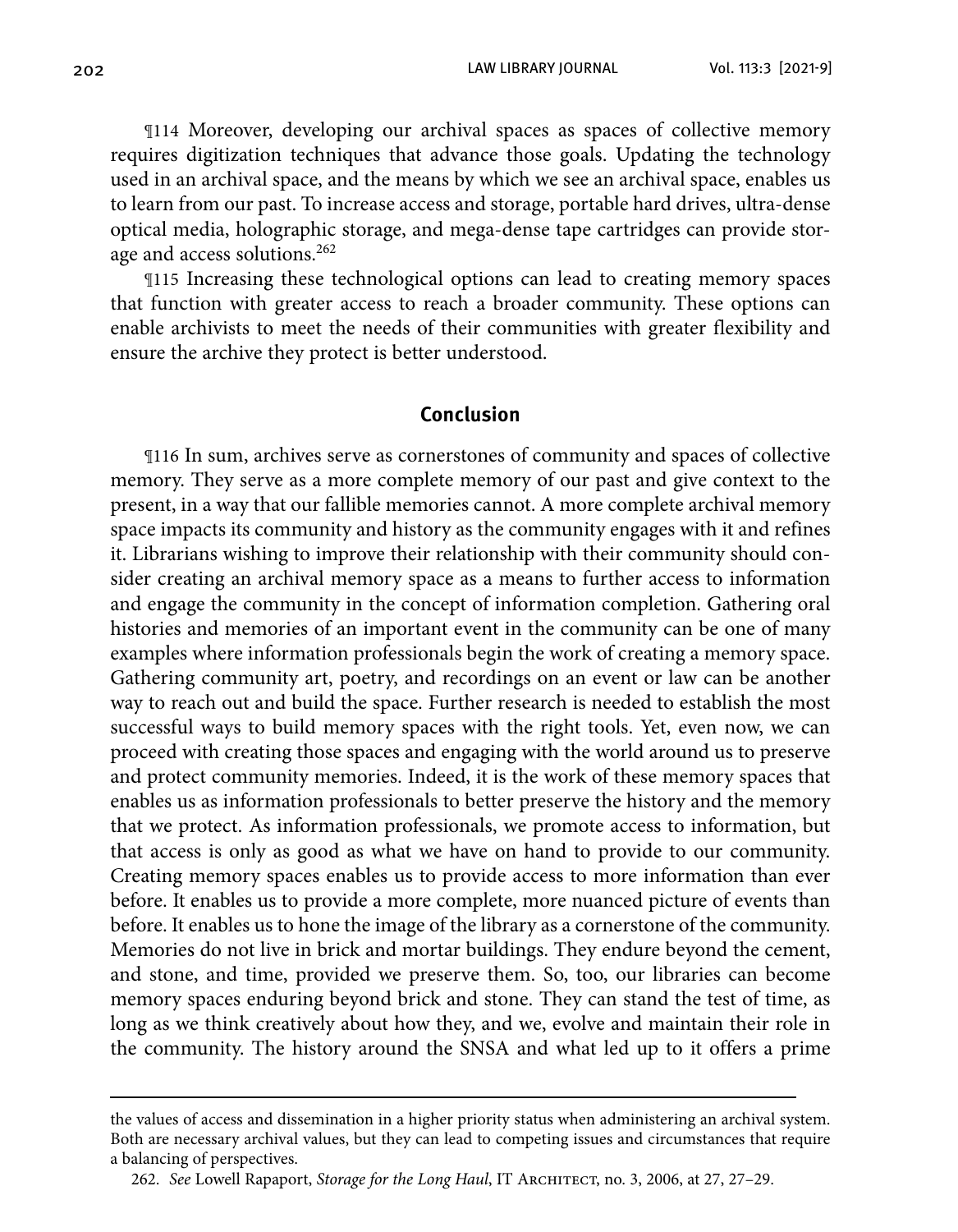example of how our history can get distorted or lost without an archival dig for understanding. It appears that few fully understood the history behind the land issues they meant to solve by passing the SNSA. Even after the Act's passage, few seemed willing to remember any of the history that once favored the Seneca in any meaningful way. This is exactly why archives are so important.

¶117 Archives limit our ability to revise history and remove uncomfortable truths. Archives also enable us to create spaces of living memory that grow richer with each use. But, maintaining this role requires understanding, education, and technology. Understanding is needed to ensure that archives continue to maintain their role as a cornerstone in the community. Education is needed to see how archives inform us and protect our history. Technology updates are needed to ensure that these goals are maintained.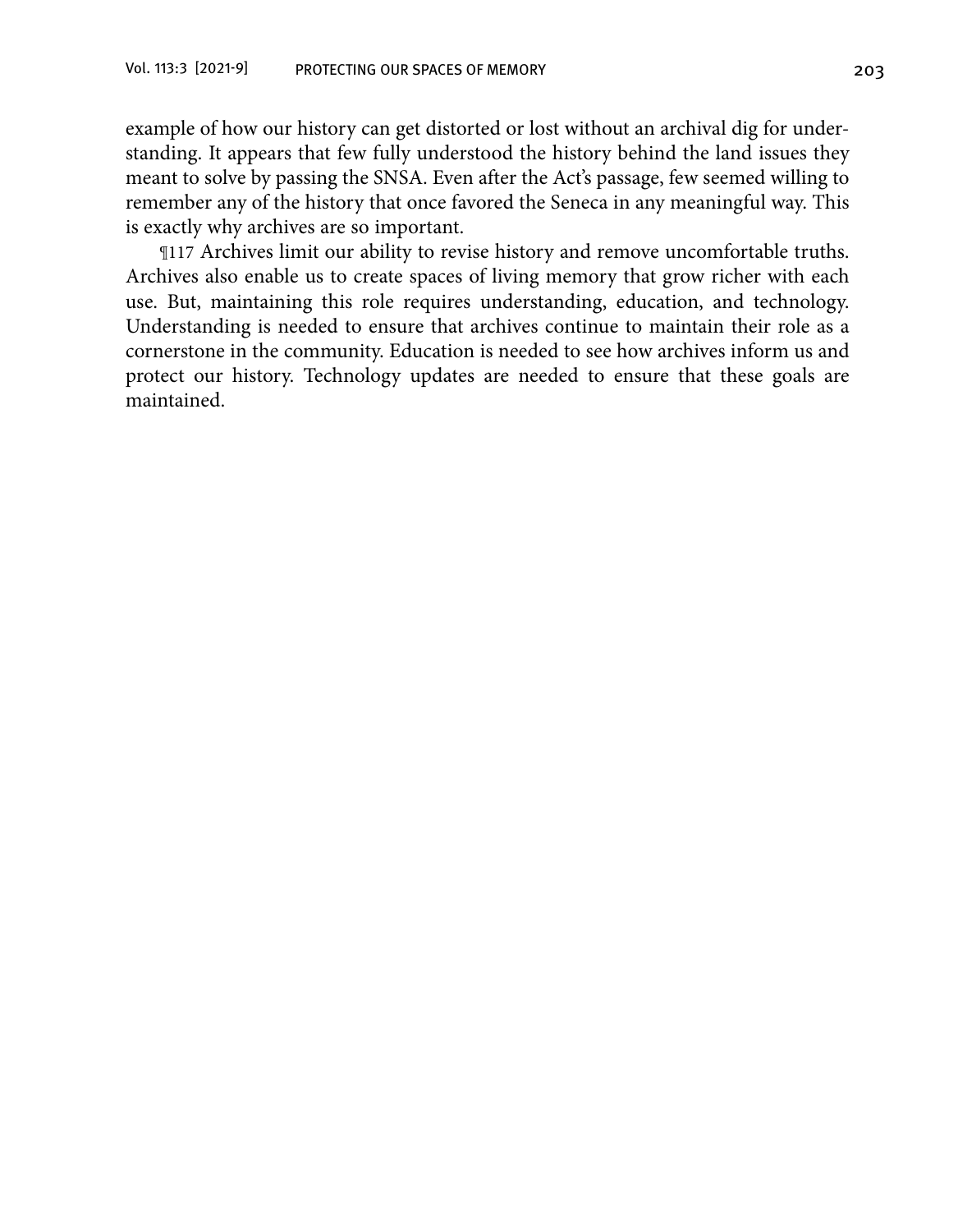

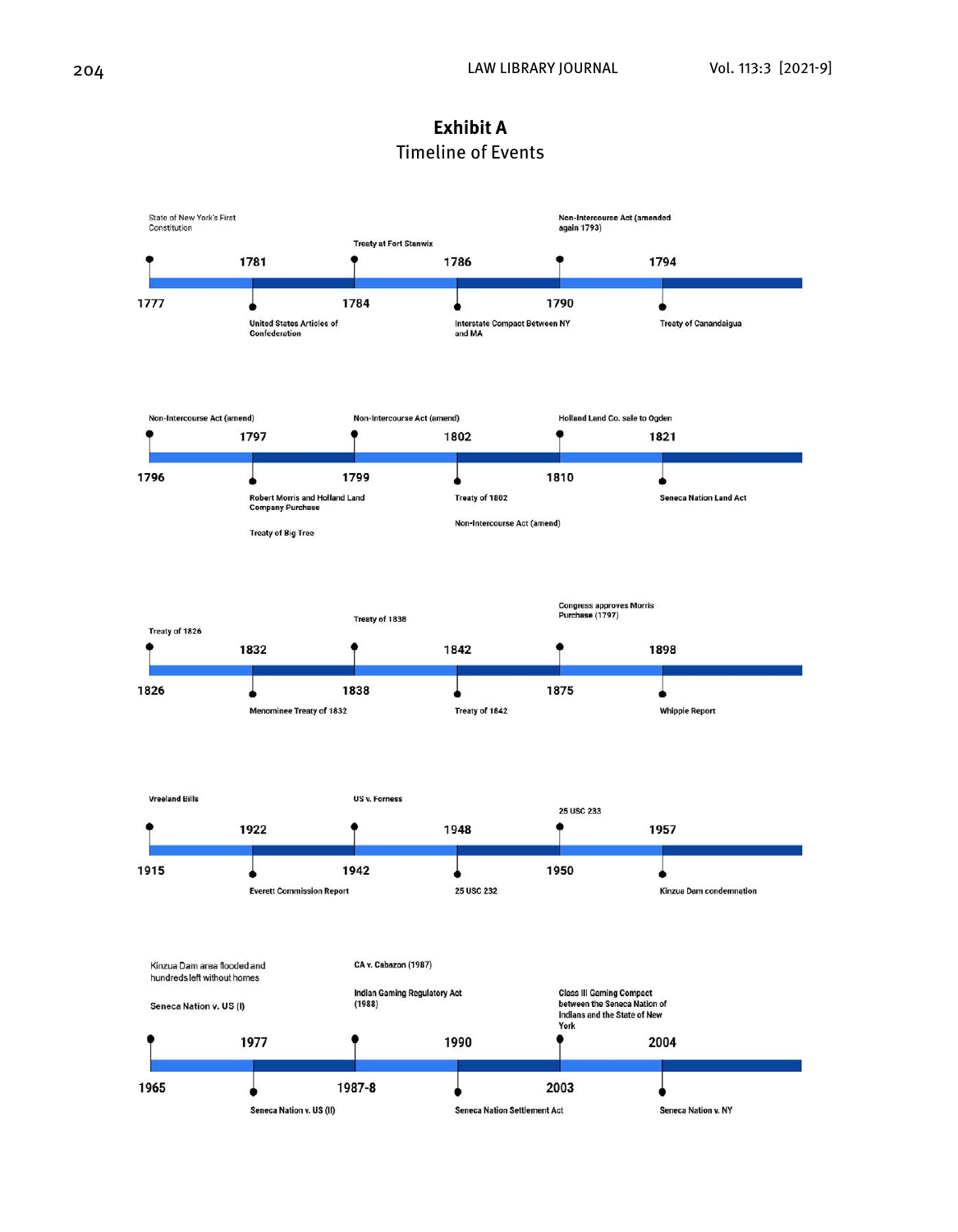

**Exhibit B** Maps, 1797–1804

Marilyn Haas. New York Map, 1797, Folder 1, Law Spec. Coll., Marilyn L. Haas Collection, Charles B. Sears Law Library, State University of New York at Buffalo.

**100 MW**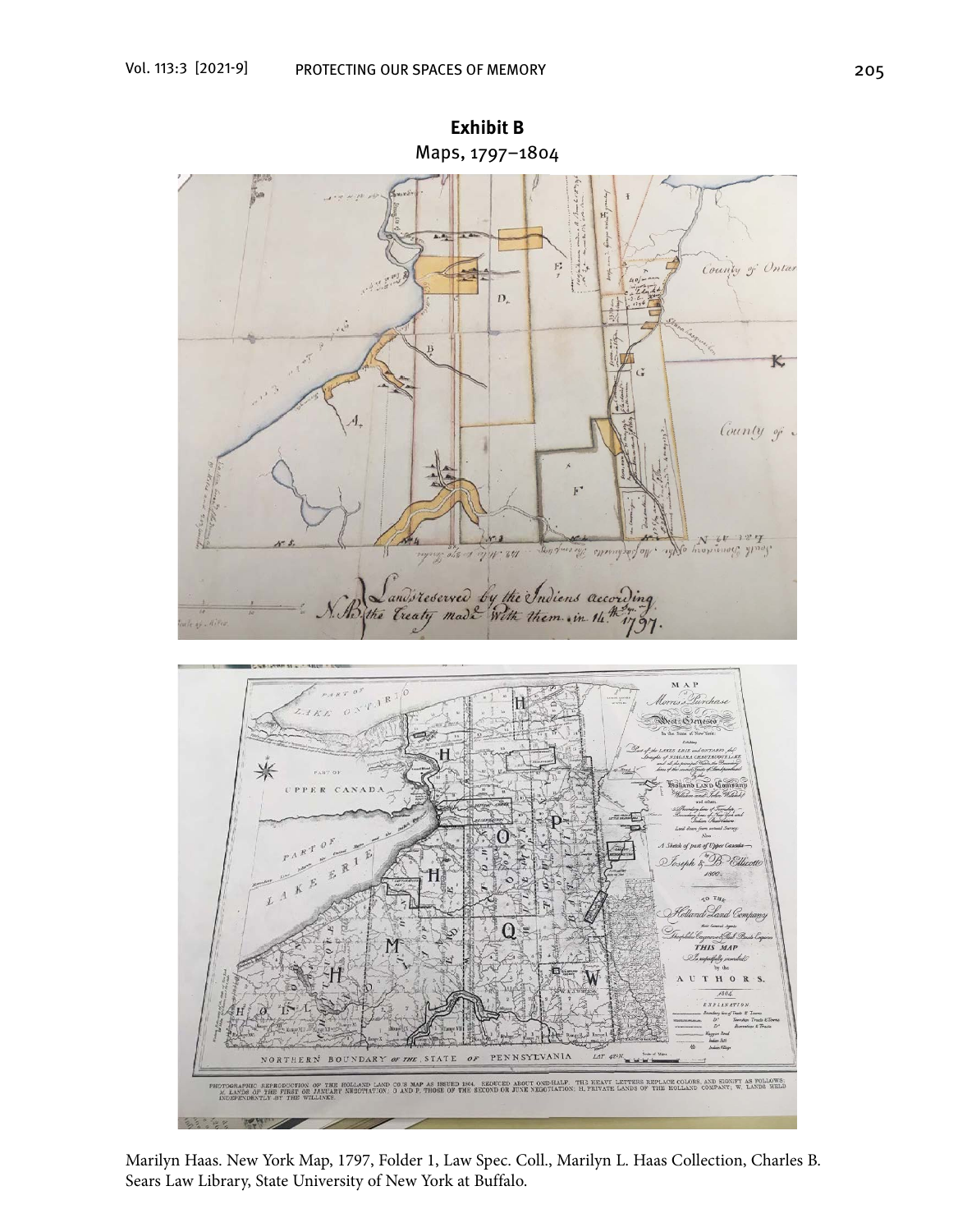

**Exhibit B** Maps, 1797–1804

Marilyn Haas. New York Map, 1797, Folder 1, Law Spec. Coll., Marilyn L. Haas Collection, Charles B. Sears Law Library, State University of New York at Buffalo.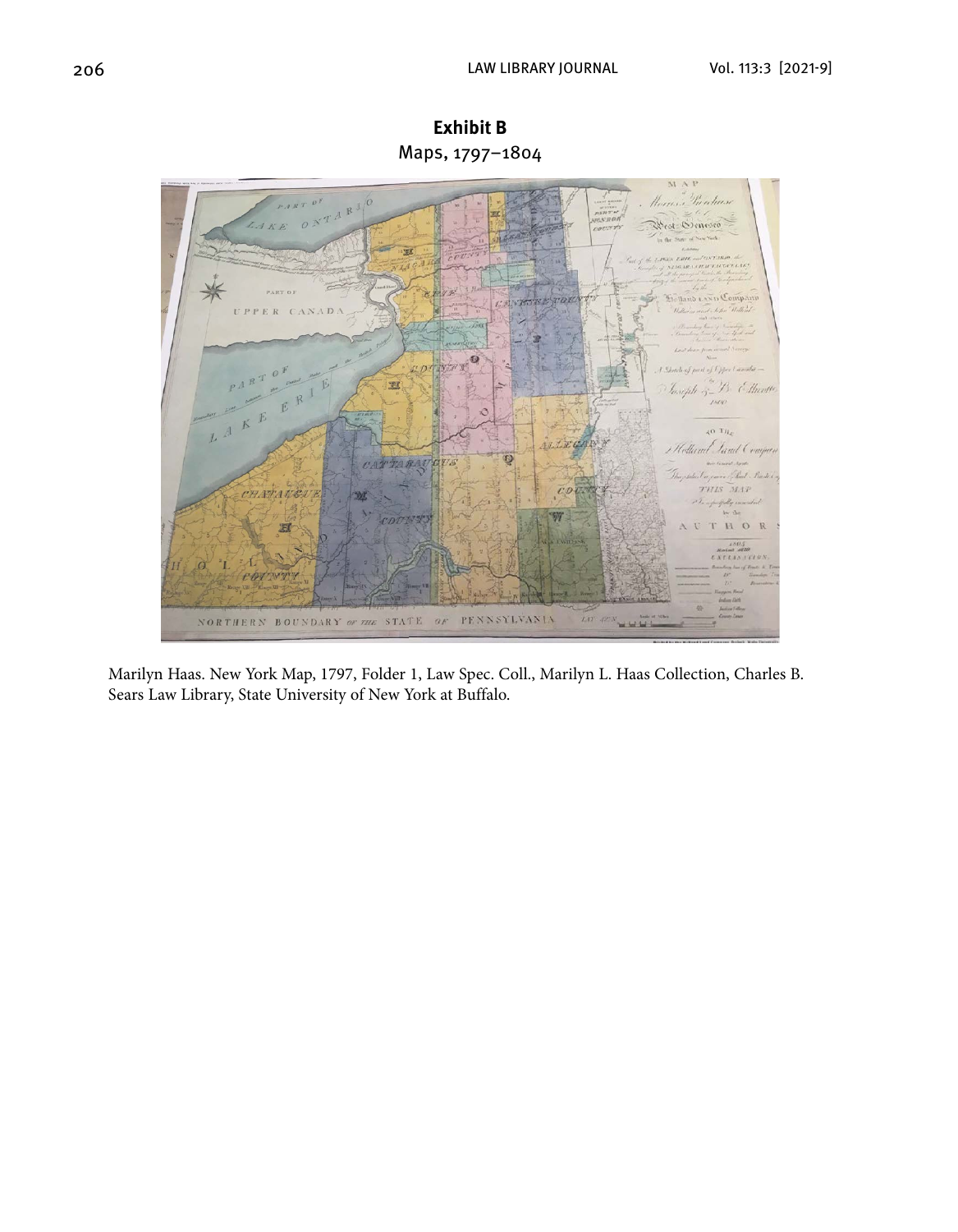LAW LIBRARY JOURNAL Vol. 113:3 [2021-10]

## **Comparing the United States Code Annotated and the United States Code Service Using Inferential Statistics: Are Their Annotations Equal?**\*

Emily Marcum\*\*

*Selected statutes from the U.S.C.S. and the U.S.C.A. were paired and 9164 total case annotations were examined. Of those, 6748 annotations were unique to their publication. All data was analyzed using the Wilcoxon* T *test for two related samples. The U.S.C.S. and the U.S.C.A. had significantly different case annotations.*

#### **Introduction**

¶1 There are two choices for annotated versions of the United States Code in print. The version published by West Publishing is the *United States Code Annotated*, or U.S.C.A., and the version published by Lexis Publishing is the *United States Code Service*, or U.S.C.S. Many law libraries, especially academic ones, carry copies of each, historically because they are thought to have different annotations. But which set should the researcher choose? Should the researcher use both? Should libraries continue to subscribe to both?

¶2 Only the rare library today can afford to purchase everything it wants (or even needs). Carrying both versions in print is a significant expense. The U.S.C.A. costs

<sup>\*</sup> © Emily Marcum, 2021.

<sup>\*\*</sup> Branch Librarian, 10th Circuit Court of Appeals, Oklahoma City, Oklahoma. This research was completed when I worked at Faulkner University Jones School of Law Library. I would like to thank Travis Chin, Lydia Lake, and Alex Hagelston, my student workers who helped compile this data. I would also like to give thanks to Faulkner University for supporting this research. This research was completed before I was hired by the federal judiciary and should not be construed as a governmental opinion or endorsement of any particular brand of reference material over another.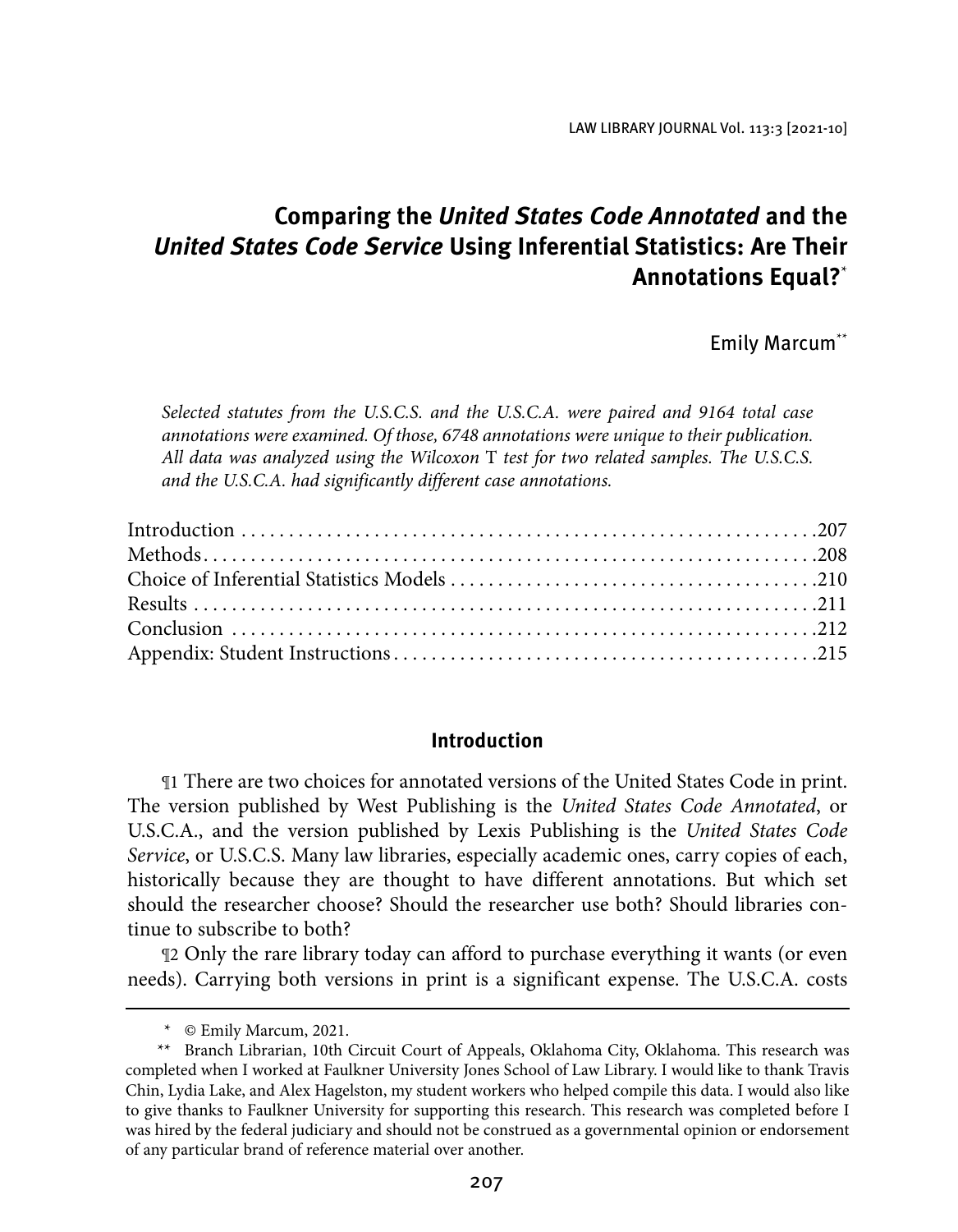\$23,285 initially<sup>1</sup> and requires annual supplements at additional cost. The U.S.C.S. is significantly cheaper at an initial price of  $$6,119,^2$  but also with additional cost every year thereafter.

¶3 Scholarly comparisons between the two codes are rare. The most recent published paper that I could locate was from 1982 and gave a qualitative analysis of the content of each code.<sup>3</sup> I did find one paper comparing Bloomberg's electronic "Smart Code" with the U.S.C.S. and the U.S.C.A. using a number of research problems to compare results.<sup>4</sup> However, that paper has not yet been published. The paper did confirm the lack of other scholarly works on point by citing only to the 1982 paper and noting the curious lack of others.<sup>5</sup> However, when it comes to quantitative analysis of each print code, sources are sparse. The latest edition of *Fundamentals of Legal Research* writes simply, "the U.S.C.A. contains more annotations than the U.S.C.S."6 Meanwhile, *Legal Research in a Nutshell* states,

You may need to check both USCA and USCS for thorough research of a particular statute. Each has selective annotations of court decisions, and a relevant case may be included in one but not the other. USCA's annotations are generally more extensive, but some court decisions appear only in USCS—which is also the only source for administrative decisions.7

¶4 This article is intended to be a large dataset quantitative analysis of the two codes' case annotations in the notes of decisions. I have not used research problems to select which statutes to compare. Instead, I have selected statutes by allowing the book to fall open to them so that I would not know in advance which statute would be picked.

¶5 My hope is that this analysis will guide researchers in picking which annotated code to start with. I also hope that this study will help library administrators give definitive numerical answers to the questions "Why should the library buy both versions of the code?" and "Are the two versions of the code really that different?"

#### **Methods**

¶6 I wanted to pick statutes to compare that are relatively distanced within the code, and I wanted to choose them in as close to a random methodology as possible.

<sup>1.</sup> Thomson Reuters, *United States Code Annotated*, [https://store.legal.thomsonreuters.com](https://store.legal.thomsonreuters.com/law-products/Statutes/United-States-Code-Annotatedreg-USCA/p/100028559) [/law-products/Statutes/United-States-Code-Annotatedreg-USCA/p/100028559](https://store.legal.thomsonreuters.com/law-products/Statutes/United-States-Code-Annotatedreg-USCA/p/100028559) [[https://perma.cc/3YWS](https://perma.cc/3YWS-N2GB) [-N2GB\]](https://perma.cc/3YWS-N2GB).

<sup>2.</sup> LexisNexis Store, *United States Code Service*, [https://store.lexisnexis.com/products/united](https://store.lexisnexis.com/products/united-states-code-service-uscs-skuSKU7560/details) [-states-code-service-uscs-skuSKU7560/details](https://store.lexisnexis.com/products/united-states-code-service-uscs-skuSKU7560/details) [\[https://perma.cc/KGA6-7NWC\].](https://perma.cc/KGA6-7NWC])

<sup>3.</sup> Jeanne Benioff, *A Comparison of Annotated U.S. Codes*, 2 Legal Reference Servs. Q. 37 (1982).

 <sup>4.</sup> Jason Zarin, *A Comparison of Case Law Results Between Bloomberg Law's "Smart Code" Automated Annotated Statutes and Traditional Curated Annotated Codes*, SSRN (July 7, 2017), [https://ssrn](https://ssrn.com/abstract=2998805) [.com/abstract=2998805](https://ssrn.com/abstract=2998805) [[https://perma.cc/DT2R-CWYZ\].](https://perma.cc/DT2R-CWYZ])

 <sup>5.</sup> *Id.* at 2.

 <sup>6.</sup> Steven M. Barkan et al., Fundamentals of Legal Research 147 (10th ed. 2015).

 <sup>7.</sup> Kent Olson, Legal Research in a Nutshell 109 (13th ed. 2018).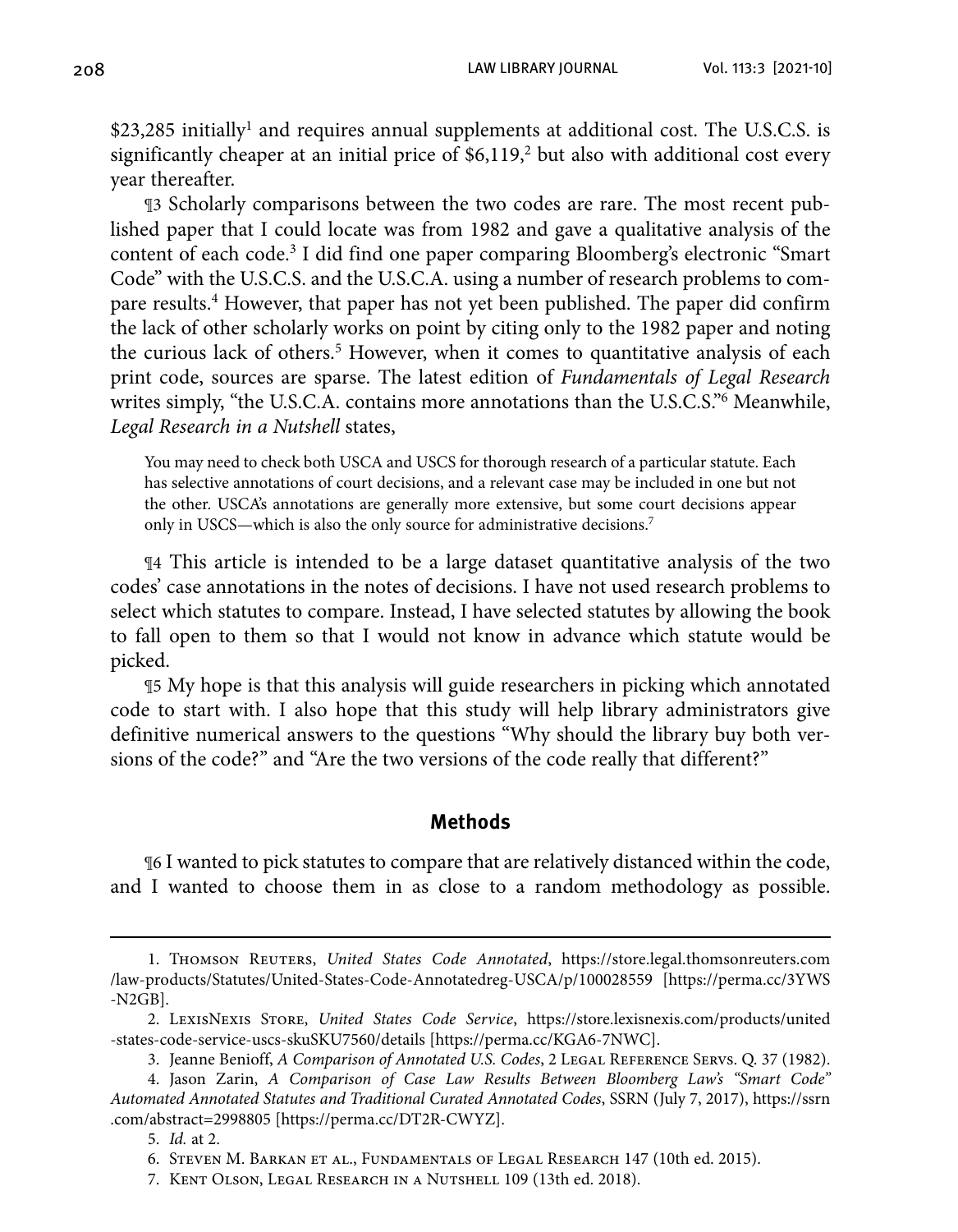Therefore, I decided to pick one statute per volume of the U.S.C.S. by allowing the volume to fall open and using the statute listed on the page it fell open to. If the book fell open to a statute that did not have any case annotations, then I went forward one page at a time until I reached the first statute with annotations. I chose statutes even if they had an exceptionally large number of case annotations to prevent picking and choosing which statutes I wanted. Then I compared the exact same statute from the U.S.C.A.

¶7 This method of choosing has the advantage of picking statutes without regard to a specific, preconceived research problem. However, one drawback to this method is that sometimes print books can have spines creased to open to their most popular contents. Therefore, this method of selection cannot be considered perfectly random, except that I did not know in advance which statutes would be chosen.

¶8 I continued with this method until I had reached more than 5000 case annotations in the first set. If the sets had roughly the same number of annotations, I reasoned, stopping when one set had more than 5000 would result in a total of approximately 10,000 case annotations. As it turned out, I stopped when I reached 5059 case annotations in the U.S.C.A., and I wound up having 9164 total case annotations.

¶9 For the entire experiment, I used 2018 pocket parts for both the U.S.C.S. and the U.S.C.A. For each statute, I had student workers fill out a table of case annotations (see table 1 for an example of a completed statute table; all other completed statute tables are available upon e-mailing the author). To fill out the tables, I gave my student researchers blank tables for each statute and a printed instruction sheet with nine steps and one special instruction, as seen in the appendix following the article.

¶10 In summary, their instructions were to go to the U.S.C.S. statute I assigned and enter the title and citation of all cases in alphabetical order for both the main volume and the pocket part. Then they were to go to the U.S.C.A. and, for all cases, check to see whether the annotations were present in the U.S.C.S. or not, and then come up with a count of total case annotations for both the U.S.C.S. and U.S.C.A., and also a total count of how many case annotations were found in only one or the other. In this manner, we came up with four different numbers for each statute: U.S.C.S. total case annotations, U.S.C.S. unique case annotations, U.S.C.A. total case annotations, and U.S.C.A. unique case annotations.

¶11 My student workers and I looked only at case annotations and not annotations to treatises or other commentary because the cases are judicial opinions and are thus publisher-neutral, whereas there might be an incentive for a publisher to cite to only its own line of treatises or commentaries. Thus, a researcher might expect both codes to share a similar selection of case annotations but not to share the same treatise annotations. Also, by looking only at case annotations, we had the time and funding to compare a larger number of statutes than if we had counted all annotations of any kind.

¶12 One area where this methodology becomes complicated, however, is with administrative "case" annotations. U.S.C.S. includes administrative case annotations and U.S.C.A. does not. Administrative case annotations meet the criteria for selection in that they are publisher-neutral government publications that a researcher might be looking for. Not including them would make the U.S.C.S. appear to have fewer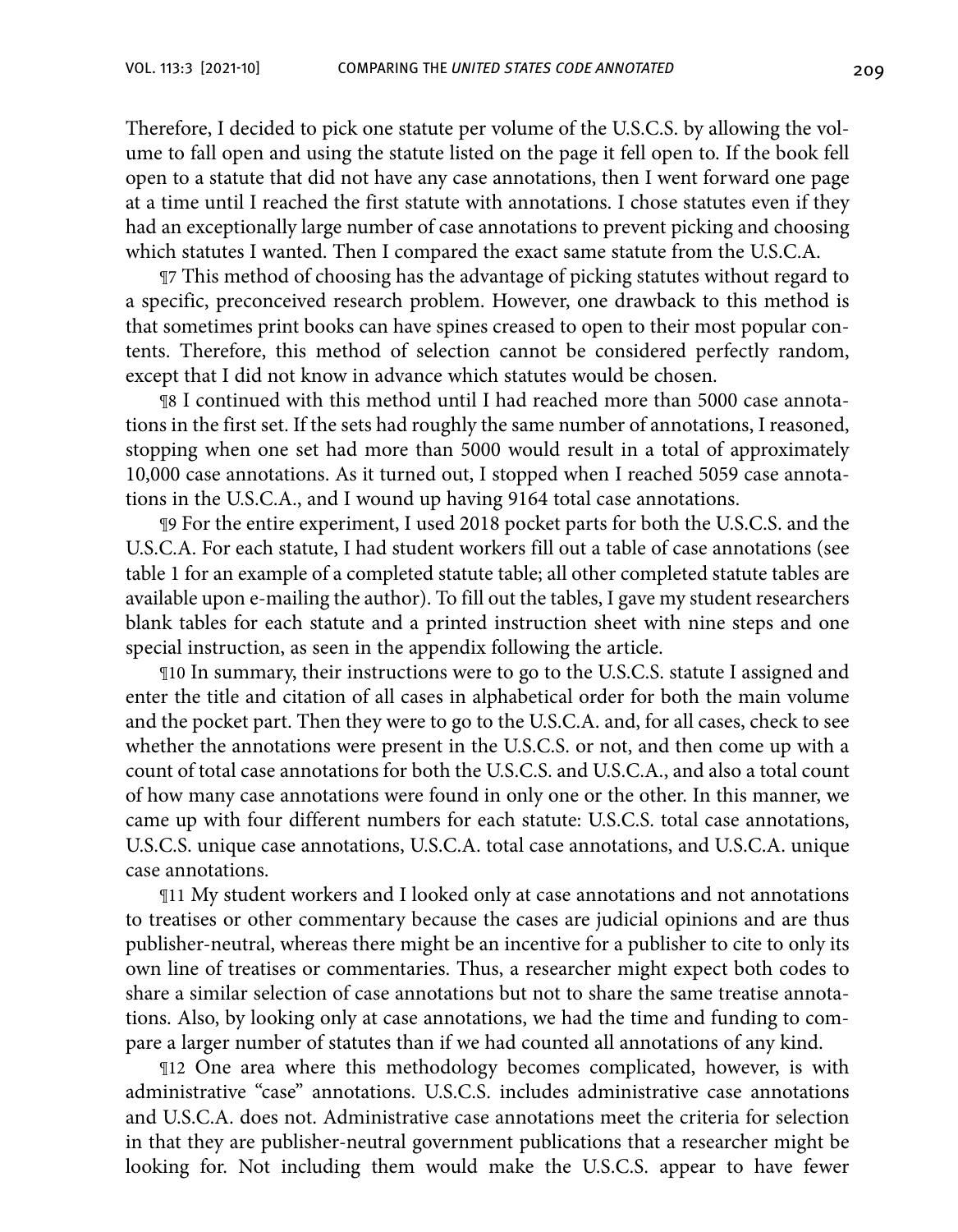annotations than it actually has, whereas including administrative cases would seem to penalize the U.S.C.A. for not including them. In the end, I decided to include administrative case annotations because they are publisher-neutral, government information that both codes could have included if they so desired. While administrative case annotations were not a large percentage of the overall count, it is important to be aware of this difference when evaluating the results.

#### **Choice of Inferential Statistics Models**

¶13 In a perfect world, with infinite amounts of time and funding, a researcher could count every single case annotation in both the U.S.C.S. and U.S.C.A. for all statutes. That would represent the entire population of case annotations. However, because we do not have infinite time, we instead drew a sample of case annotations from each. Inferential statistics is the process of inferring from a sample the characteristics of a whole population:

For us to draw accurate conclusions about a population, a sample must be "representative" of that population. In a representative sample, the characteristics of the sample reflect the characteristics of the population . . . . Whether a sample is representative depends on how we select the sample. From a statistical standpoint, the most important aspect of creating representative samples is random sampling.<sup>8</sup>

¶14 In essence, we want to know whether our sample is representative of the population, and inferential statistics help us to decide whether a sample is close enough to what we predict we would find in a full population or whether we should reject our prediction of what the population looks like. In this article, our hypothesis about the population is that case annotations in the U.S.C.S. and the U.S.C.A. are not significantly different from each other. "Significant describes results that are too unlikely to accept as resulting from chance sampling error when the predicted relationship does not exist; it indicates rejection on the null hypothesis."9

¶15 Put in other words, it is not enough to take a sample of case annotations from each publication and say that one publication has more than the other. We want to know whether the two numbers are so different that we cannot believe that the two publications have equivalent numbers of annotations. To do this, we need to test our sample using inferential statistics.

¶16 There are two types of inferential statistics: parametric and nonparametric. "Parametric statistics are procedures that require certain assumptions about the raw score populations being represented . . . . Nonparametric procedures are inferential procedures that do not require such stringent assumptions about the parameters of the populations represented by the sample . . . ."<sup>10</sup>

<sup>8.</sup> Gary Heiman, Basic Statistics for the Behavioral Sciences 24 (3d ed. 2000).

<sup>9.</sup> *Id.* at 530.

 <sup>10.</sup> *Id.* at 249.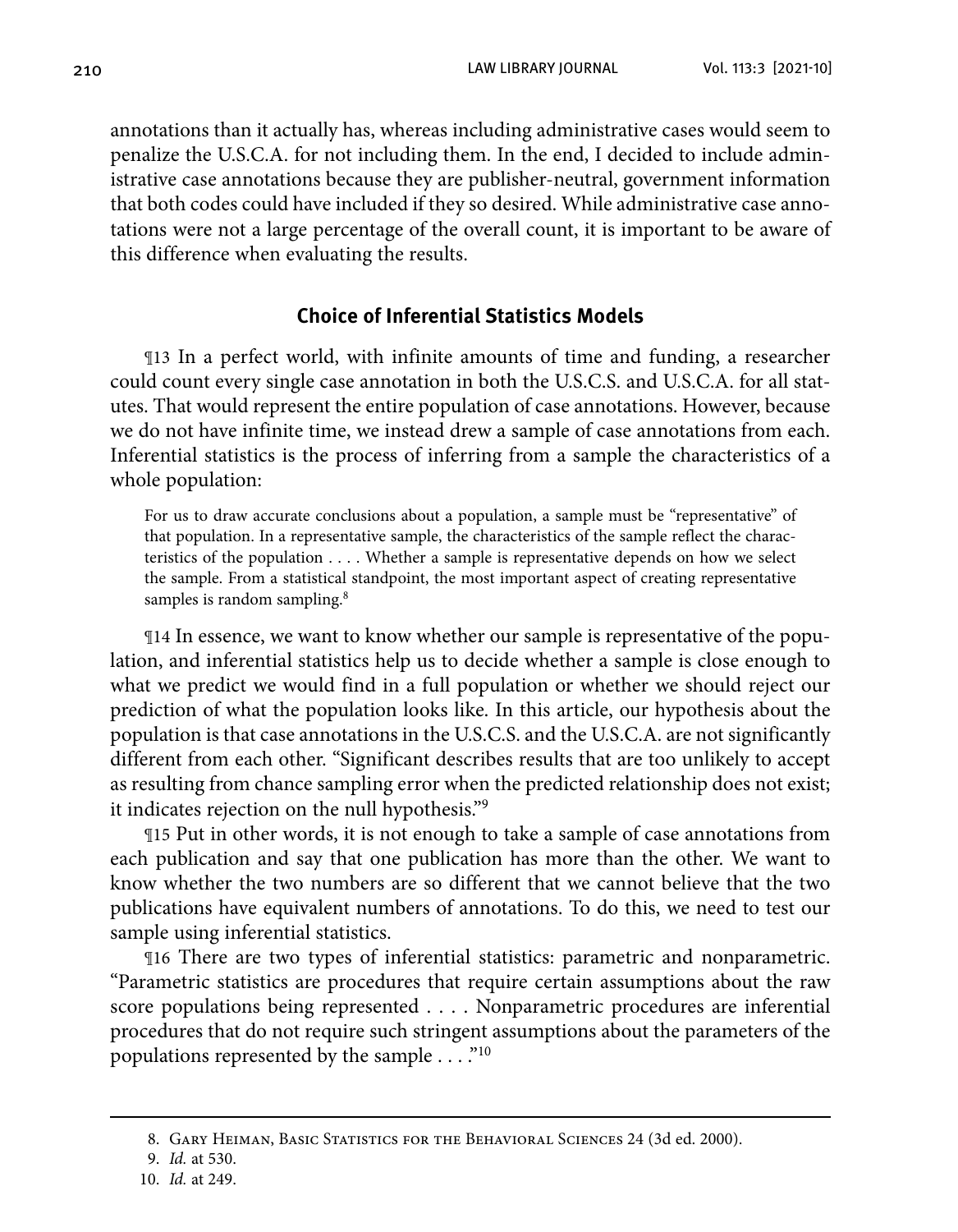¶17 The most widely used matched pair inferential statistical model is the related samples *t* test. "Related samples occur when we pair each score in one sample with a particular score in the other sample."11 Here, we are matching a U.S.C.S. statute with the same statute in the U.S.C.A. However, the related samples *t* test statistical model was not well suited for this study because the related samples *t* test assumes a normal population distribution.<sup>12</sup> That is because it is a parametric inferential statistic. In this case, we have no reason to suspect that the full population of case annotations follows a normal bell curve. Therefore, I did not use the related samples *t* test to analyze the data.

¶18 I was tempted to choose the Cohen's Kappa model because it measures rater agreement. In other words, since both codes are made by human editors, I could have used Cohen's Kappa to measure the amount of agreement between editors when deciding which cases to include in their annotations. In this statistical model, results are expressed between zero and one, where zero means any rater agreement is due entirely to chance and one indicates perfect agreement between raters.13 The problem is that there is no widely accepted agreement about which value between zero and one should be considered "statistically significant." Due to this lack of scientific agreement over which value is statistically significant, I rejected this statistical model in favor of one with clearer standards for significance.

¶19 Thus, I chose the Wilcoxon *T* test for two related samples because it allows for a nonnormal distribution and a lack of random assignment, and it has an agreed-upon standard for significance. "The Wilcoxon *T* test is the nonparametric equivalent of the related samples t-test for ranks."14 That is why it does not require a normal distribution (that is, it does not require a population that follows a normal bell curve).

¶20 I ran the Wilcoxon *T* test twice. The first test was to decide whether the total annotations in the U.S.C.A. were significantly different from the total annotations in the U.S.C.S. The second time I ran the test to decide whether the total number of unique annotations in the U.S.C.A. were significantly different from the total number of unique annotations in the U.S.C.S.

#### **Results**

¶21 We counted annotations for 23 different statutes (see table 3). From this, I analyzed 5059 annotations in the U.S.C.A., of which 3852 were unique to the U.S.C.A. I analyzed 4105 annotations in the U.S.C.S., of which 2896 were unique to the U.S.C.S. Expressed as percentages, 76 percent of case annotations in the U.S.C.A. were unique to the U.S.C.A., and 70.5 percent of the case annotations in the U.S.C.S. were unique to the U.S.C.S. (see figures 1 and 2). These results reflect a much greater lack of overlap than expected.

<sup>11.</sup> *Id.* at 320.

<sup>12.</sup> *Id.* at 311.

<sup>13.</sup> See Mary McHugh, *Interrater Reliability: The Kappa Statistic*, 22 BIOCHEMIA MEDICA 276 (2012).

 <sup>14.</sup> Heiman, *supra* note 8, at 438.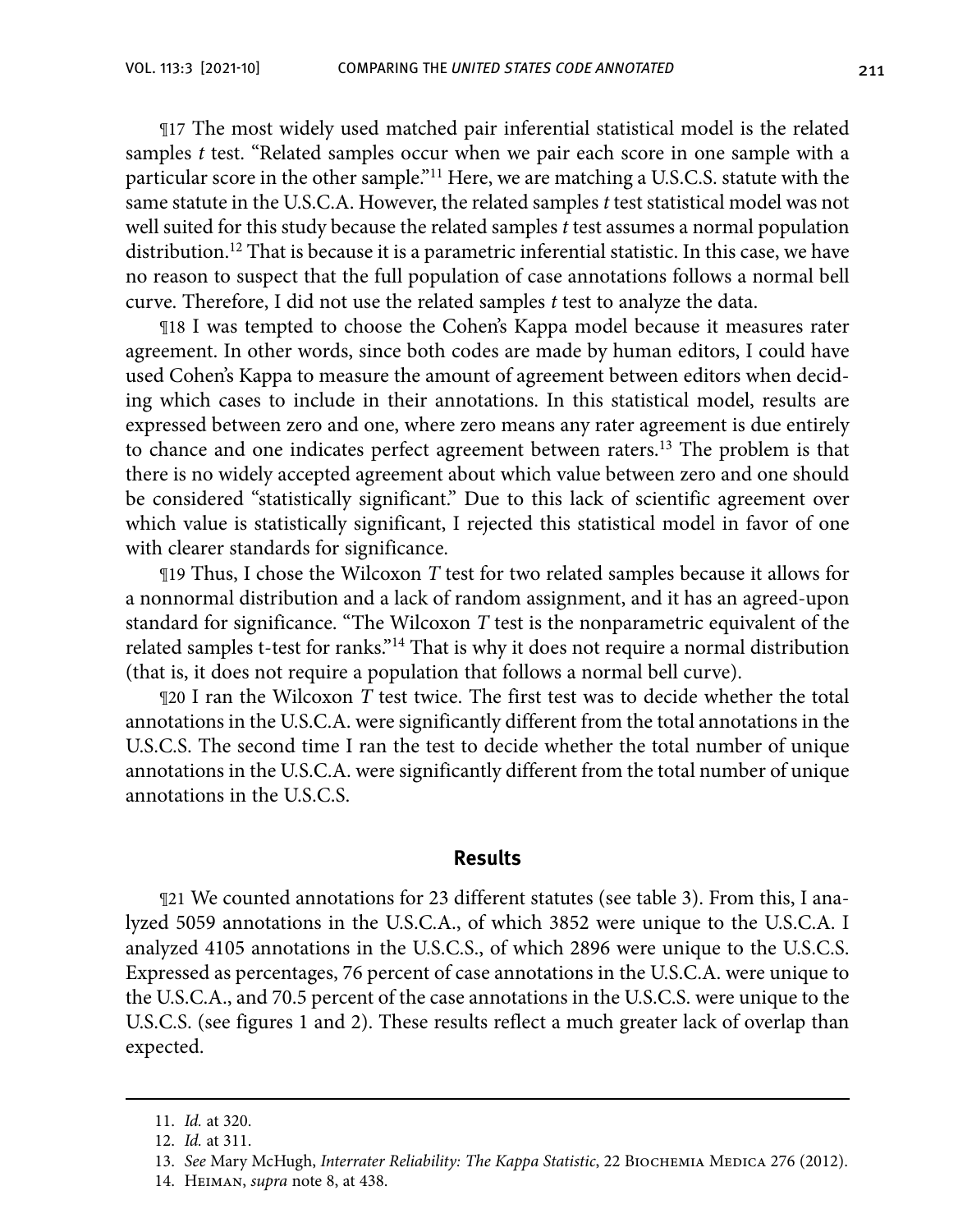|  | н |  |  |
|--|---|--|--|
|--|---|--|--|

Sample Statute Annotations: 5 U.S.C.S. § 7111

| Title                                  | <b>Citation</b>    | In $U.S.C.A.?$ |
|----------------------------------------|--------------------|----------------|
| AFGE v. Lov                            | 367 F.3d 932       | yes            |
| Baird v. Holway                        | 539 F. Supp. 2d 79 | yes            |
| Eisinger v. FLRA                       | 218 F.3d 1097      | ves            |
| Nat'l Treasury Employees Union v. King | 961 F.2d 240       | no             |
| Ry. Mail Ass'n v. Corsi                | 326 U.S. 88        | no             |

#### **TABLE 2**

Sample Statute Annotations: 5 U.S.C.S. § 7111 Cites in U.S.C.A. but not U.S.C.S.

| <b>Title</b>                                 | <b>Citation</b> |  |
|----------------------------------------------|-----------------|--|
| Local 2441 v. FLRA                           | 864 F.2d 178    |  |
| U.S. Dep't of Defense v. FLRA                | 114 S. Ct. 1006 |  |
| Total Case Annotations U.S.C.S.: 5           |                 |  |
| Unique to U.S.C.S.: 2                        |                 |  |
| Total Case Annotations II $S \cap A \cdot r$ |                 |  |

Total Case Annotations U.S.C.A.: 5 Unique to U.S.C.A.: 2

¶22 I ran the Wilcoxon *T* test for two related samples twice, once to determine whether the total annotations were significantly different in each set and once to determine whether the sets had significantly different numbers of unique case annotations. Two of the statutes analyzed had difference scores of 0 on both tests, therefore they dropped out of the analysis both times and thus both times I proceeded with *N*=21. The critical value of *T* when *N*=21 is 58. Both times I ran the Wilcoxon *T* I obtained a *T* value of 50. Because 50 is less than 58, both tests were significant. Therefore, we can say that the U.S.C.A. and the U.S.C.S. have a significantly different total number of case annotations, and we can also say that the U.S.C.A. and the U.S.C.S. have a significantly different number of unique case annotations as well.

#### **Conclusion**

¶23 Because both of our inferential statistics tests were significant, we can reject the hypothesis that the U.S.C.S. and the U.S.C.A. offer the same selection of case annotations. Instead, we can say that the case annotations given are significantly different from each other. Put differently, there is a significant amount of non-overlap between the case annotations offered by one set and those offered by the other.

¶24 Law libraries often buy both sets of annotated codes because law librarians have historically thought the two sets different. This study confirms that. However, it is still surprising that the percentages of unique annotations were so high: 76 percent of annotations being unique to the U.S.C.A. and 70.5 percent being unique to the U.S.C.S. is much higher than I expected it to be. Given such a high percentage of diversity between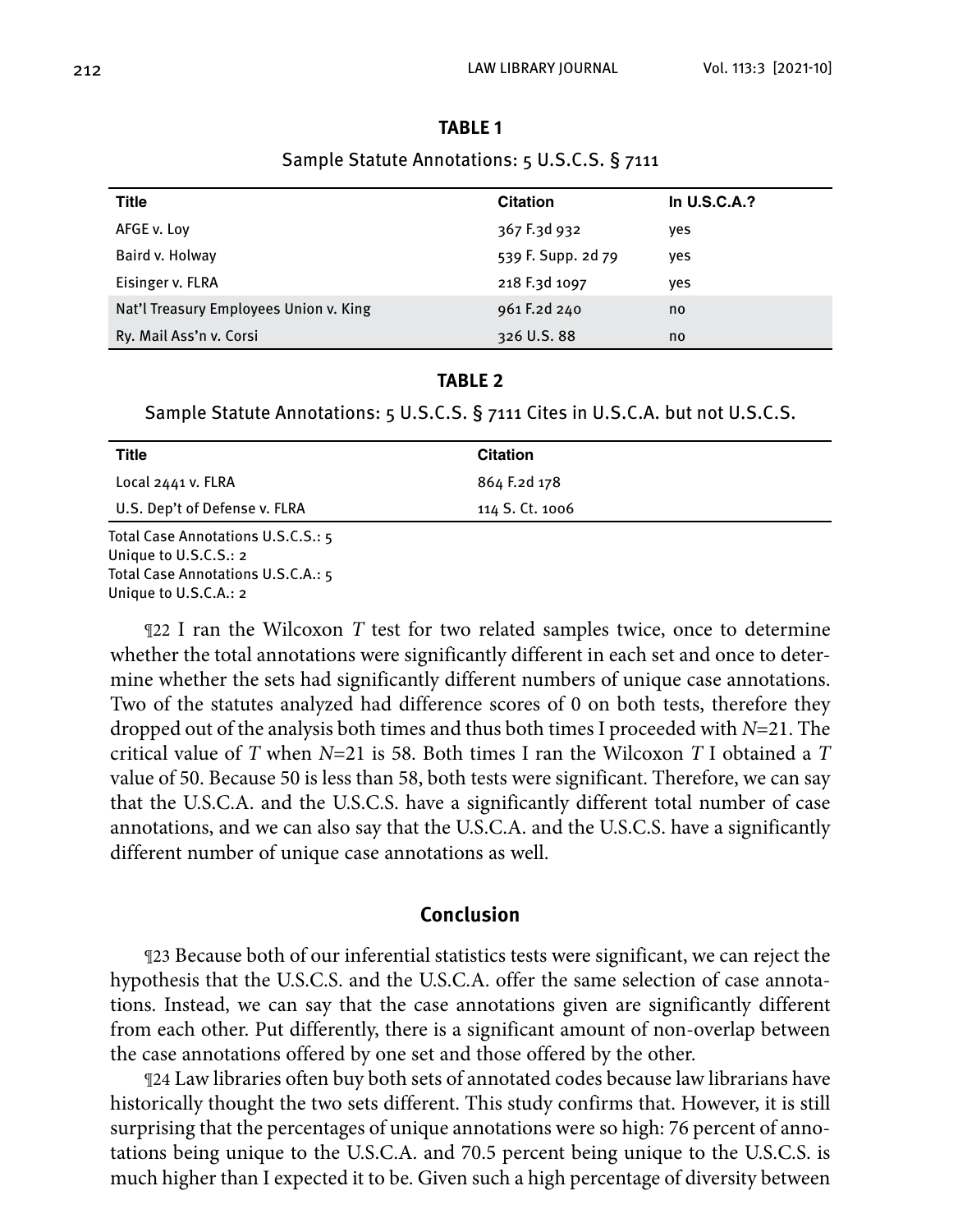| <b>Statute</b>            | # Citations in<br><b>U.S.C.S.</b> | # Citations<br>Unique to<br><b>U.S.C.S.</b> | # Citations in<br><b>U.S.C.A.</b> | # Citations<br>Unique to<br><b>U.S.C.A.</b> |
|---------------------------|-----------------------------------|---------------------------------------------|-----------------------------------|---------------------------------------------|
| 2 U.S.C.S. 192            | 81                                | 27                                          | 94                                | 40                                          |
| 2 U.S.C.S. 1402           | 17                                | 13                                          | 10                                | 6                                           |
| 3 U.S.C.S. 301            | 8                                 | 6                                           | 4                                 | $\overline{2}$                              |
| 5 U.S.C.S. 551            | 384                               | 328                                         | 221                               | 165                                         |
| 5 U.S.C.S. 601            | 13                                | 13                                          | $\mathbf{1}$                      | $\mathbf{1}$                                |
| 5 U.S.C.S. 2108           | 54                                | 26                                          | 38                                | 10                                          |
| 5 U.S.C.S. 5372a          | 4                                 | 3                                           | 1                                 | o                                           |
| 5 U.S.C.S. 7111           | 5                                 | $\overline{\mathbf{c}}$                     | 5                                 | $\overline{2}$                              |
| 5 U.S.C.S. 7532           | 30                                | 22                                          | 11                                | 3                                           |
| 5 U.S.C.S. 8333           | 72                                | 72                                          | 71                                | 71                                          |
| 5 U.S.C.S. Appx. 2 Sec. 2 | 18                                | 14                                          | 6                                 | $\overline{2}$                              |
| 6 U.S.C.S. 557            | 43                                | 42                                          | 6                                 | 5                                           |
| 7 U.S.C.S. 18             | 169                               | 148                                         | 35                                | 14                                          |
| 7 U.S.C.S. 499a           | 78                                | 60                                          | 45                                | 29                                          |
| 7 U.S.C.S. 907            | 5                                 | $\overline{2}$                              | 4                                 | $\mathbf{1}$                                |
| 7 U.S.C.S. 1421           | 27                                | 19                                          | 13                                | 5                                           |
| 7 U.S.C.S. 1926           | 44                                | 14                                          | 44                                | 14                                          |
| 7 U.S.C.S. 2014           | 75                                | 38                                          | 57                                | 20                                          |
| 7 U.S.C.S. 4504           | 3                                 | $\mathbf{2}$                                | $\mathbf{1}$                      | $\mathbf{o}$                                |
| 8 U.S.C.S. 1158           | 1060                              | 1043                                        | 923                               | 906                                         |
| 8 U.S.C.S. 1231           | 700                               | 288                                         | 1459                              | 1047                                        |
| 8 U.S.C.S. 1325           | 85                                | 59                                          | 60                                | 34                                          |
| 9 U.S.C.S. 2              | 1130                              | 655                                         | 1950                              | 1475                                        |
| <b>TOTALS:</b>            | 4105                              | 2896                                        | 5059                              | 3852                                        |

### **TABLE 3**

#### Results

the two, a researcher may be well served by examining both sets when starting research. Libraries should continue to buy both sets despite the cost burden, if possible.

¶25 Another surprising finding is that the literature has led us to believe that U.S.C.A. contains more annotations than U.S.C.S.,<sup>15</sup> and an examination of table 3 shows that only 3 of the 23 statutes had more annotations in U.S.C.A. However, counting the total number of annotations together across the sample gives the U.S.C.A. an advantage of 954 cases. Put differently, in only 3 of the 23 cases was the U.S.C.A. a more thorough resource, but in those 3 cases where it was different it was so thorough that it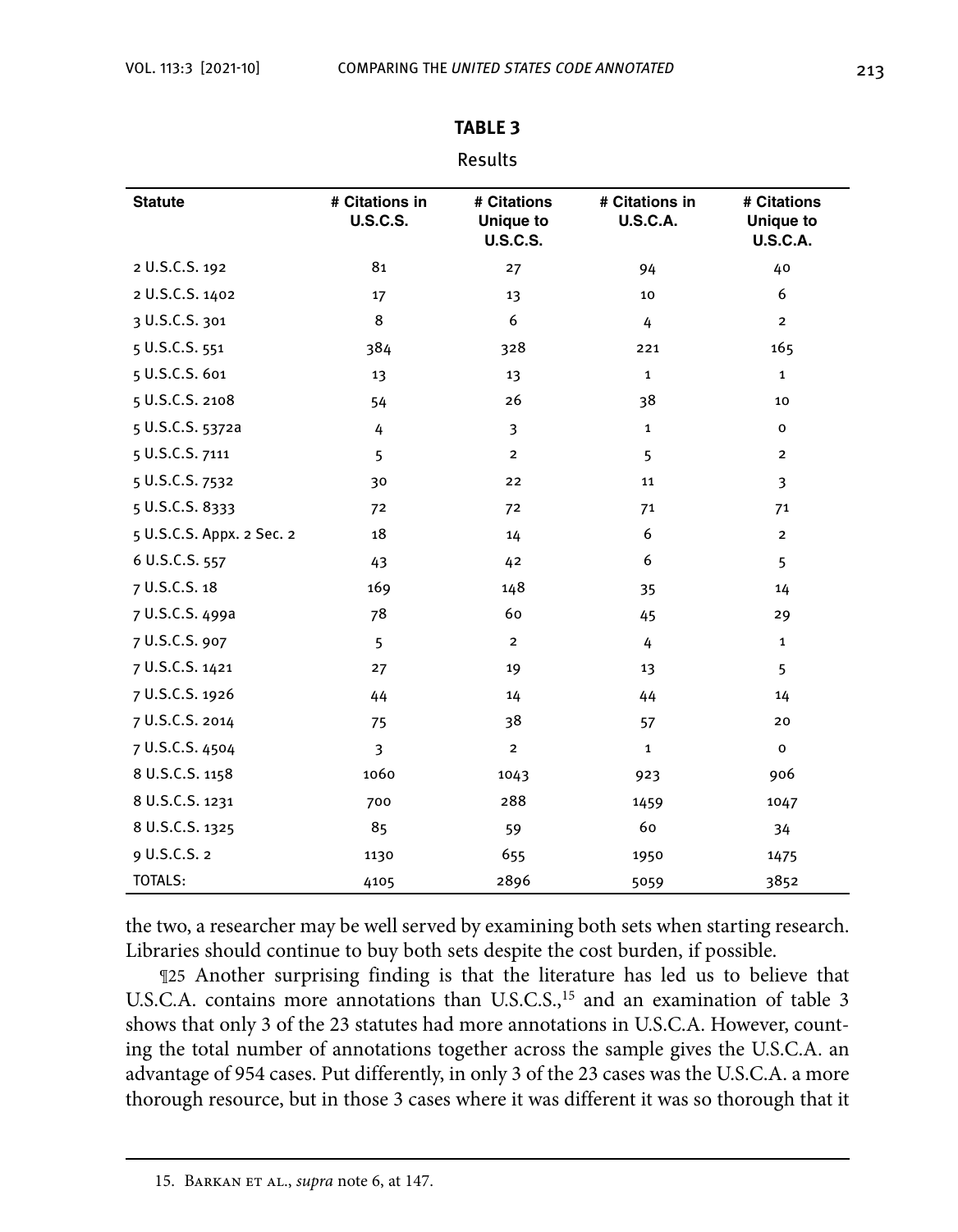

**Figure 1** Percentage of Annotations Unique to U.S.C.A.



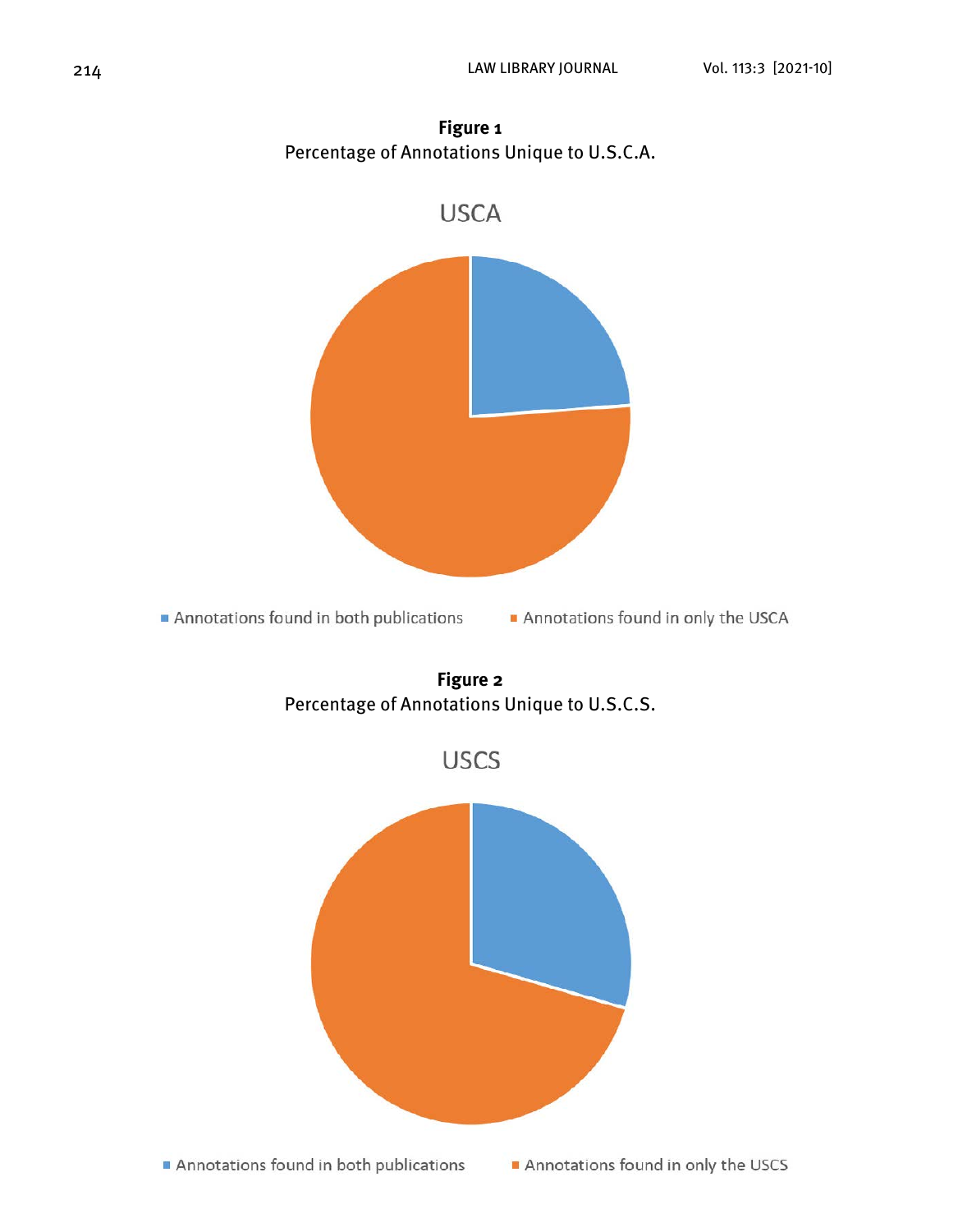came out on top by 954 despite having fewer annotations in 20 of the surveyed statutes.

### **Appendix: Student Instructions**

**Step 1:** Go to U.S.C.S. statute assigned; write down title and citation in columns 1 and 2. There are many parallel citations, but you need to write down only one. Leave column 3 blank for now. For the next citation, either insert a row above or below, based on alphabetization. All titles need to be in alphabetical order or the next steps will be more difficult. Repeat until all citations for this statute are listed.

**Step 2:** Check pocket part for more U.S.C.S. citations to the statute and, if therein, repeat step 1 for all. If there are no citations in the pocket part, go on to step 3.

**Step 3:** Go to the same statute in the U.S.C.A. Check each citation to see if it is listed in the U.S.C.S. list that you just completed in table 1 (alphabetical order makes this much faster). If it is listed in both places, put "yes" in column 3. If it is listed only in the U.S.C.A., then fill out the title and citation in the "Unique to U.S.C.A. table," which is table 2. Repeat until all citations for this statute are either marked "yes" or listed in table 2.

**Step 4:** Check pocket part for more U.S.C.A. citations to the statute and, if there are, repeat step 3 for all. If there are no citations in the pocket part, go to step 5.

**Step 5:** For any citation in table 1 that is not marked "yes" in column 3, shade the row red using the "table design" tab and the shading button.

**Step 6:** Count the total number of citations from the U.S.C.S. and list at the bottom of the page.

**Step 7:** Count the total number of citations unique to the U.S.C.S. and list at the bottom of the page. This number is the same number as the number of red columns you have shaded in step 3.

**Step 8:** Count the total number of citations from the U.S.C.A. and list at the bottom of the page. This number is calculated by adding the number of "yeses" in column 3 plus the total rows in table 2.

**Step 9:** Count the number of citations unique to the U.S.C.A. and list at the bottom of the page. This number is the same as the number of rows in table 2.

**Special instructions:** Watch out for the difference between "U.S. v. Jane" and "Jane v. U.S." If this is a simple appeal of a case, do not list it as a unique citation. Only list it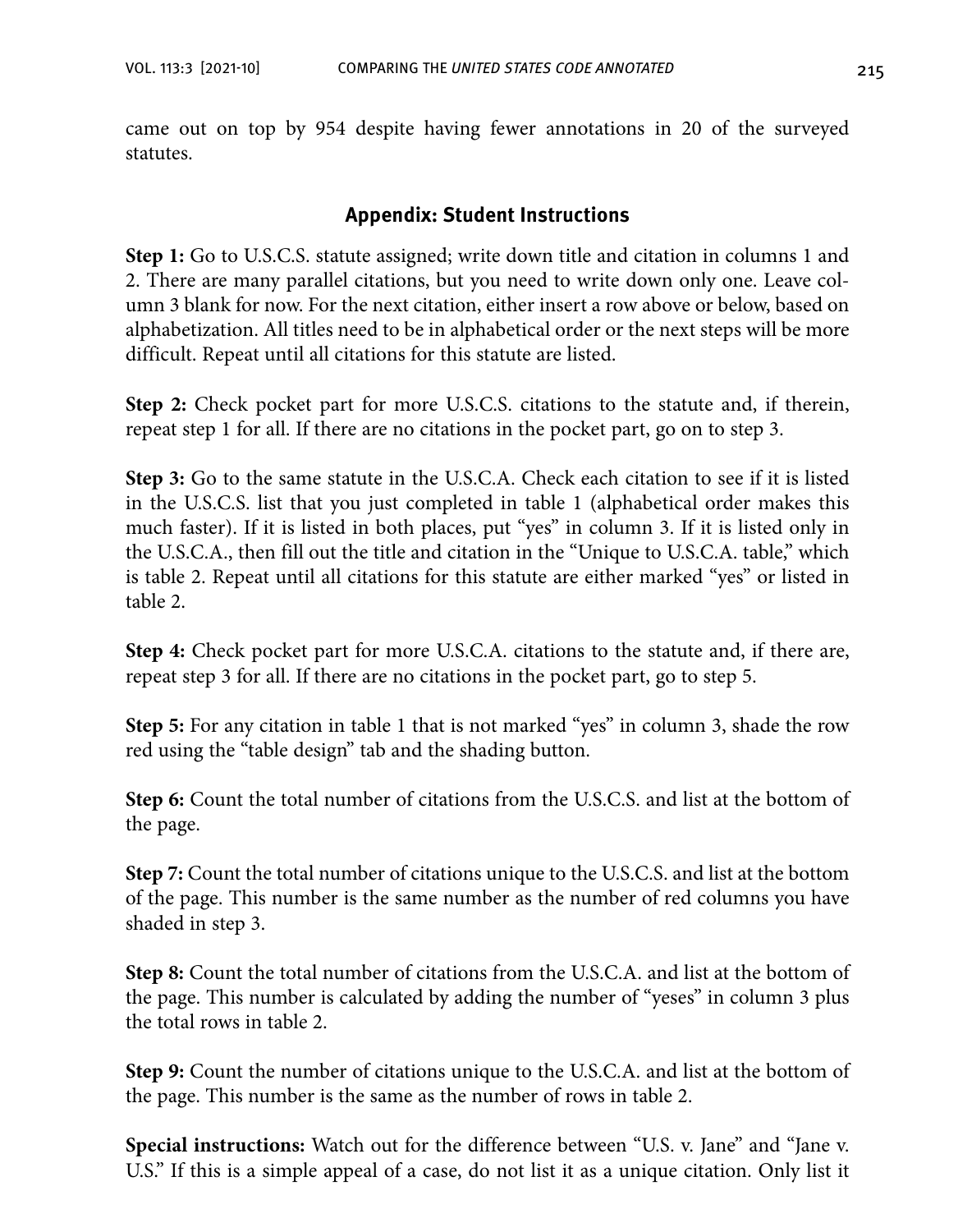as unique if none of the citation numbers match and KeyCite reveals that it is not an appeal of a previously cited case. If a citation says "criticized by" in front of it, then list it as a separate citation. Do not list it as a separate citation if it has other signals in front of it such as "ovrld" or "superseded by statute on other grounds," etc. Therefore, the only signal that gets its own citation list is "criticized by."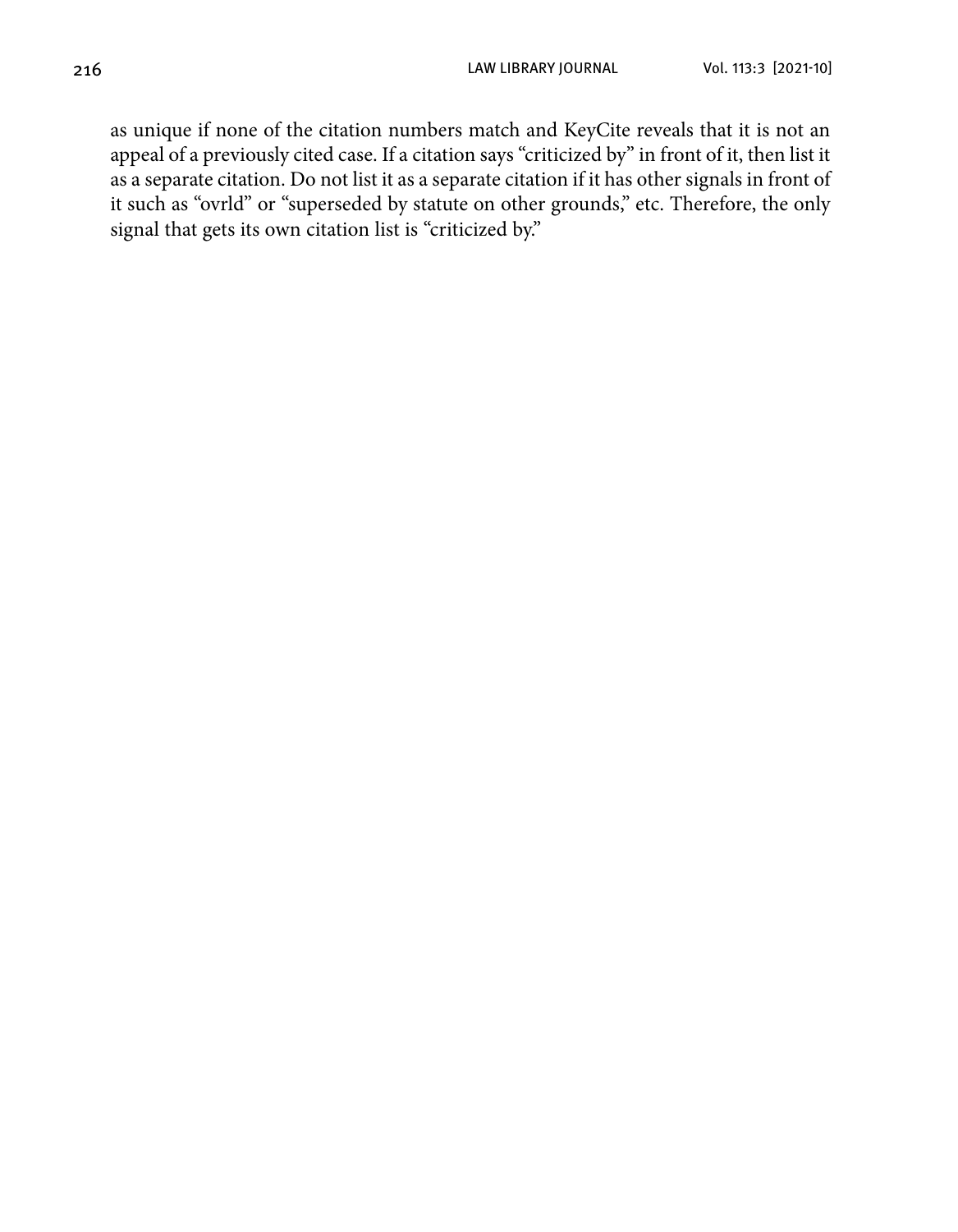LAW LIBRARY JOURNAL Vol. 113:3 [2021-11]

## **Keeping Up with New Legal Titles**\*

Compiled by Susan Azyndar\*\* and Susan David deMaine\*\*\*

#### **Contents**

| Modern Legal Scholarship: A Guide to<br>Producing and Publishing Scholarly and<br>Professional Writing by Christine Coughlin,<br>Sandy Patrick, Matthew Houston, and<br>Elizabeth McCurry Johnson | Katie Brown           | 218 |
|---------------------------------------------------------------------------------------------------------------------------------------------------------------------------------------------------|-----------------------|-----|
| Deconstructing Service in Libraries: Intersections<br>of Identities and Expectations edited<br>by Veronic Arellano Douglas and<br>Joanna Gadsby                                                   | Nariné Bournoutian    | 219 |
| Five Words that Changed America: Miranda v.<br>Arizona and the Right to Remain Silent by<br>Amos N. Guiora and Louisa M.A. Heiny                                                                  | SaraJean Petite       | 221 |
| Lyrics in the Law: Music's Influence on America's<br>Courts by Mark W. Klingensmith                                                                                                               | Louis M. Rosen        | 223 |
| A World Without Email: Reimagining Work<br>in an Age of Communication Overload by<br>Cal Newport                                                                                                  | Teresa Miguel-Stearns | 224 |
| The Lost Translators of 1808 and the<br>Birth of Civil Law in Louisiana by<br>Vernon Valentine Palmer                                                                                             | Susan Gualtier        | 226 |
| Break 'Em Up: Recovering Our Freedom<br>from Big Ag, Big Tech, and Big Money by<br>Zephyr Teachout                                                                                                | Christine Park        | 227 |

<sup>\*</sup> If you would like to review books for "Keeping Up with New Legal Titles," please send an email to [sazyndar@nd.edu an](mailto:sazyndar@nd.edu)d [sdemaine@indiana.edu.](mailto:sdemaine@indiana.edu)

<sup>\*\*</sup> Associate Director, Kresge Law Library, University of Notre Dame, Notre Dame, Indiana.

<sup>\*\*\*</sup> Director and Senior Lecturer in Law, Jerome Hall Law Library, Indiana University Maurer School of Law, Bloomington, Indiana.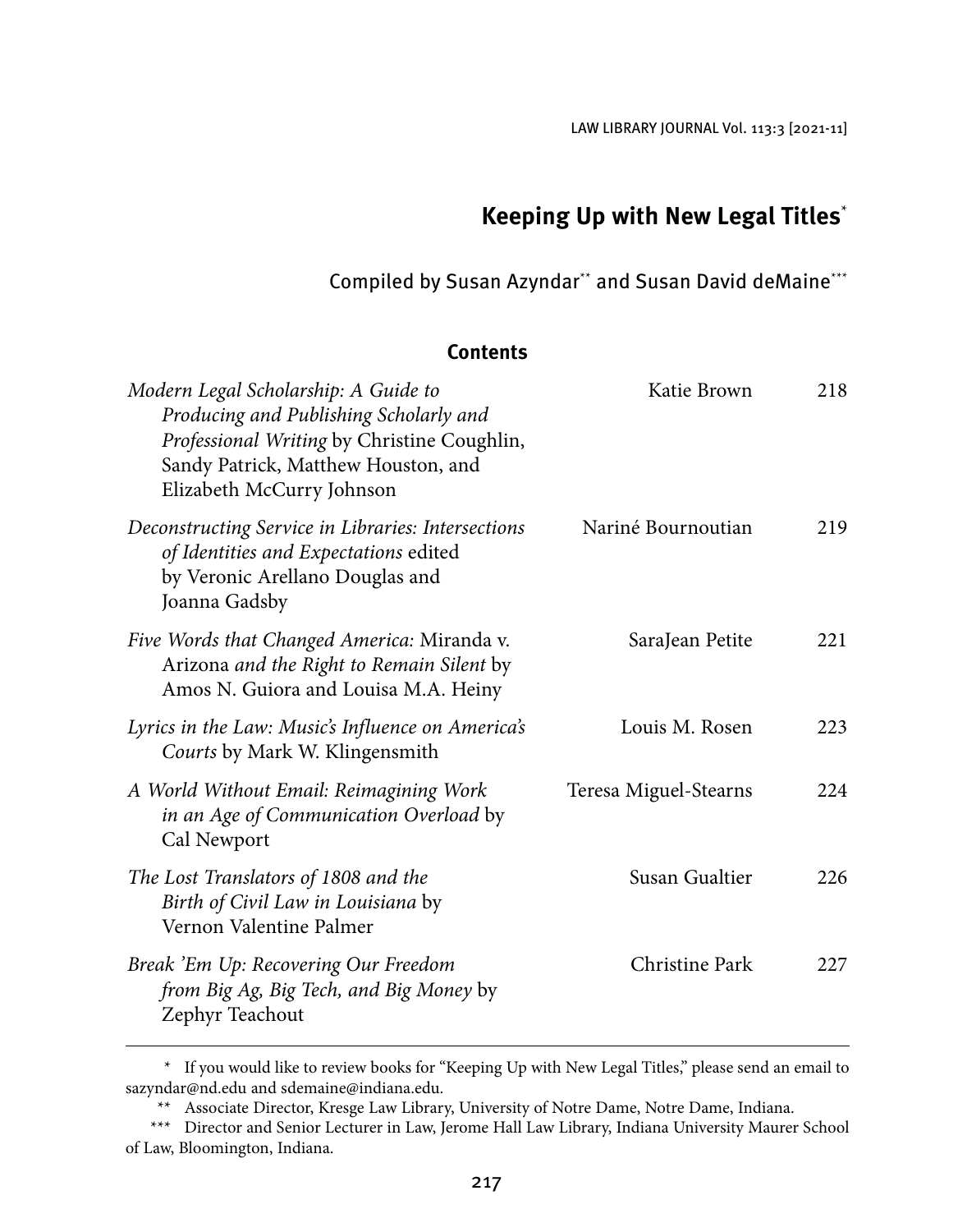218 LAW LIBRARY JOURNAL Vol. 113:3 [2021-11]

| Hamilton and the Law: Reading Today's Most<br>Contentious Legal Issues Through the Hit<br>Musical edited by Lisa A. Tucker | Miriam A. Murphy   | 229 |
|----------------------------------------------------------------------------------------------------------------------------|--------------------|-----|
| The Color of Creatorship: Intellectual Property,<br>Race, and the Making of Americans by<br>Anjali Vats                    | Morgan M. Stoddard | 230 |
| Abortion and the Law in America: Roe v. Wade to<br>the Present by Mary Ziegler                                             | Olli S. Baker      | 232 |

Coughlin, Christine, Sandy Patrick, Matthew Houston, and Elizabeth McCurry Johnson. *Modern Legal Scholarship: A Guide to Producing and Publishing Scholarly and Professional Writing*. Durham, N.C.: Carolina Academic Press, 2020. 250p. \$41.

#### *Reviewed by Katie Brown*\*

¶1 *Modern Legal Scholarship: A Guide to Producing and Publishing Scholarly and Professional Writing* piqued my interest for two reasons. First, as a faculty member with library administration duties, discussions of scholarship occur all around me in the library. Students regularly come to the library to discuss the potential of and process for getting their upper-level writing requirement papers published, and faculty reach out for advanced research assistance for their scholarship. Moreover, the scholarship expectations of law librarians today have become a focus of conversation in the profession. Second, I have always respected one of the authors, Elizabeth McCurry Johnson, a former academic law librarian.

¶2 This collaborative, task-orientated work boasts four authors: Christine Coughlin and Sandy Patrick, who both currently serve as law professors; Mathew Houston, a practicing attorney who served as the student editor for his alma mater's flagship law review; and Elizabeth McCurry Johnson, former law librarian and professor, who in recent years has returned to private practice. This work is drafted as a how-to guide for a reader looking for significant and practical advice on the writing process, which can often become overwhelming and daunting to a novice. The book explores the nature of scholarship from the initial foundation or spark of an idea through the writing to the end result of a final piece of published self-expression. A host of varied examples, step-by-step recommendations, and practical suggestions are richer because of the authors' different relationships to the legal publishing process.

¶3 *Modern Legal Scholarship* presents helpful information on multiple forms of scholarly writing. One excellent chapter discusses writing law review and journal articles, including how to craft a strong title for your law review. The other types of scholarly writing thoroughly explored in the text include seminar and white papers, capstone projects,

<sup>\*</sup> © Katie Brown, 2021. Associate Dean for Information Resources, Charleston School of Law, Charleston, South Carolina.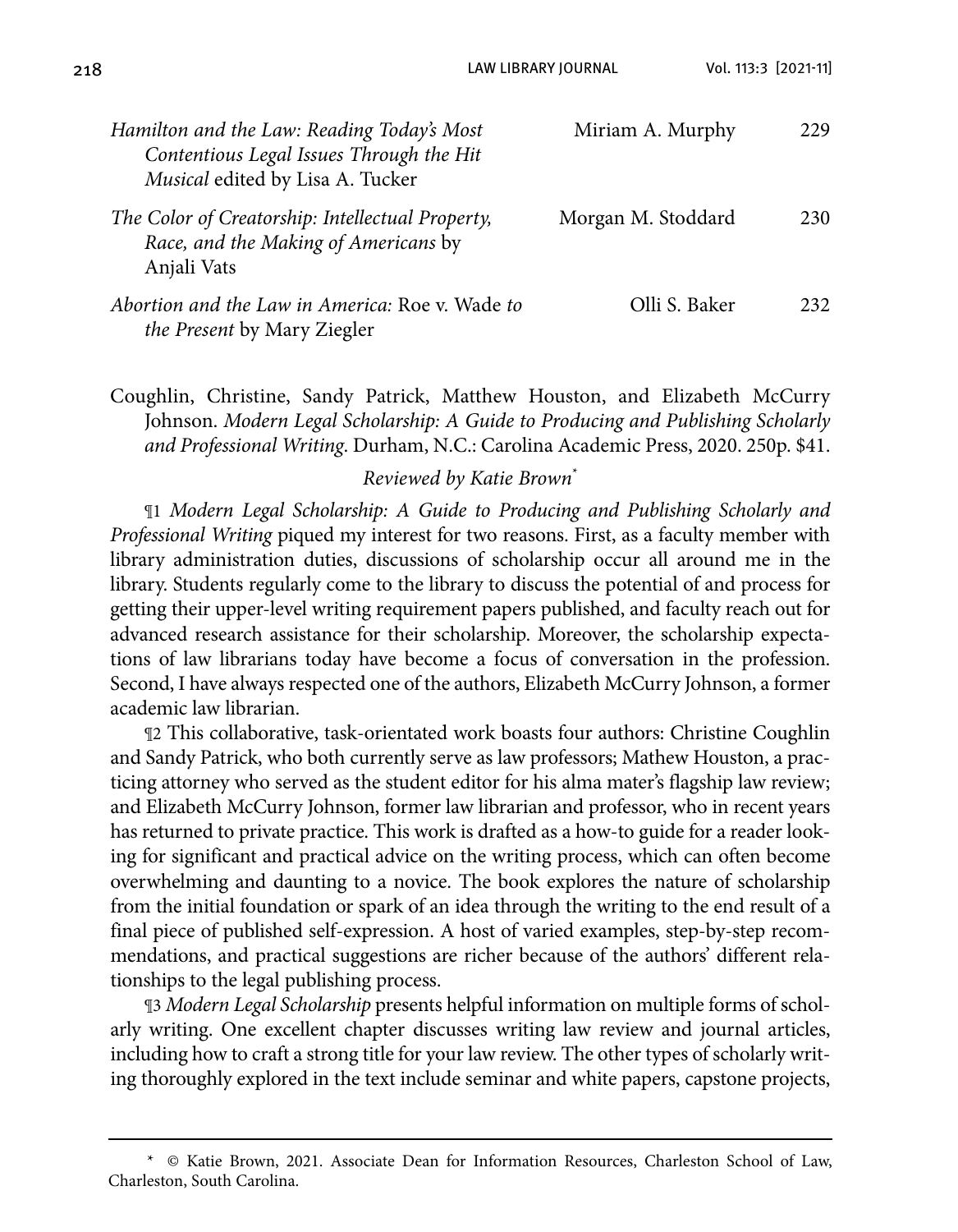bar journal articles, creative works, op-eds, and more modern academic scholarly writing in blogs and social media platforms.

¶4 Additionally, the authors address the article submission process. Some think the process is more of an art, while others believe it is more of a science. Some may find the process "dirty," as authors game their way up the rankings ladder. Whatever opinion is held about the submission process, this text does a great job of walking the reader through a straightforward three-question approach for submitting a work to any potential publisher. To be successful, an author needs to know where to publish, how to submit, and when to submit. The authors help hopeful student writers navigate these questions. For example, the authors recommend the student's law school review or journal as the first place to consider submitting work, even if the student is not a member of the particular journal as some school's review guidelines allow for open submissions. Next, the authors recommend considering submitting the work to other law schools' journals or reviews if the student's background is unique and the drafted article meets or exceeds the criteria laid out for professional authors. Finally, the authors recommend the student consider publishing in a specialty journal if he or she has a specific level of expertise and establishes a strong interest in the subject area of the journal's specialization. In the end, any legal writer who follows the tips and recommendations of the authors and answers their three questions will find the hard work done. After that, it is just a waiting game for the acceptance email. It is worth noting that this book is a 2020 publication, so there is some discussion about ExpressO, which no longer exists as a submission platform.

¶5 *Modern Legal Scholarship* is a very straightforward and accessible book for any potential legal scholar. Its pages are filled with practical advice and instruction for novice to experienced writers. I was glad to add it to our library collection and recommend this book for library collections focusing on titles that provide more practical and skills-based resources than theory.

¶6 It would also be a great textbook for a multiweek workshop or course in support of the advanced writing requirement. These companion courses for the writing requirement have gained popularity, and often they do not have a required or recommended text. This book fills that void.

Douglas, Veronica Arellano, and Joanna Gadsby, eds. *Deconstructing Service in Libraries: Intersections of Identities and Expectations.* Sacramento: Litwin Books, 2020. 402p. \$35.

#### *Reviewed by Nariné Bournoutian*\*

¶7 Although many would agree that service is a core tenet of librarianship, service lacks a single or simple definition. Recognizing this complexity, *Deconstructing Service in Libraries: Intersections of Identities and Expectations* is a collection of works that examines the concept of service in libraries, its complex history, and the various ways in which it is shaped by social forces and personal identities.

<sup>\*</sup> © Nariné Bournoutian, 2021. Head of Continuing Resources and Collection Maintenance, Arthur W. Diamond Law Library, Columbia University, New York, New York.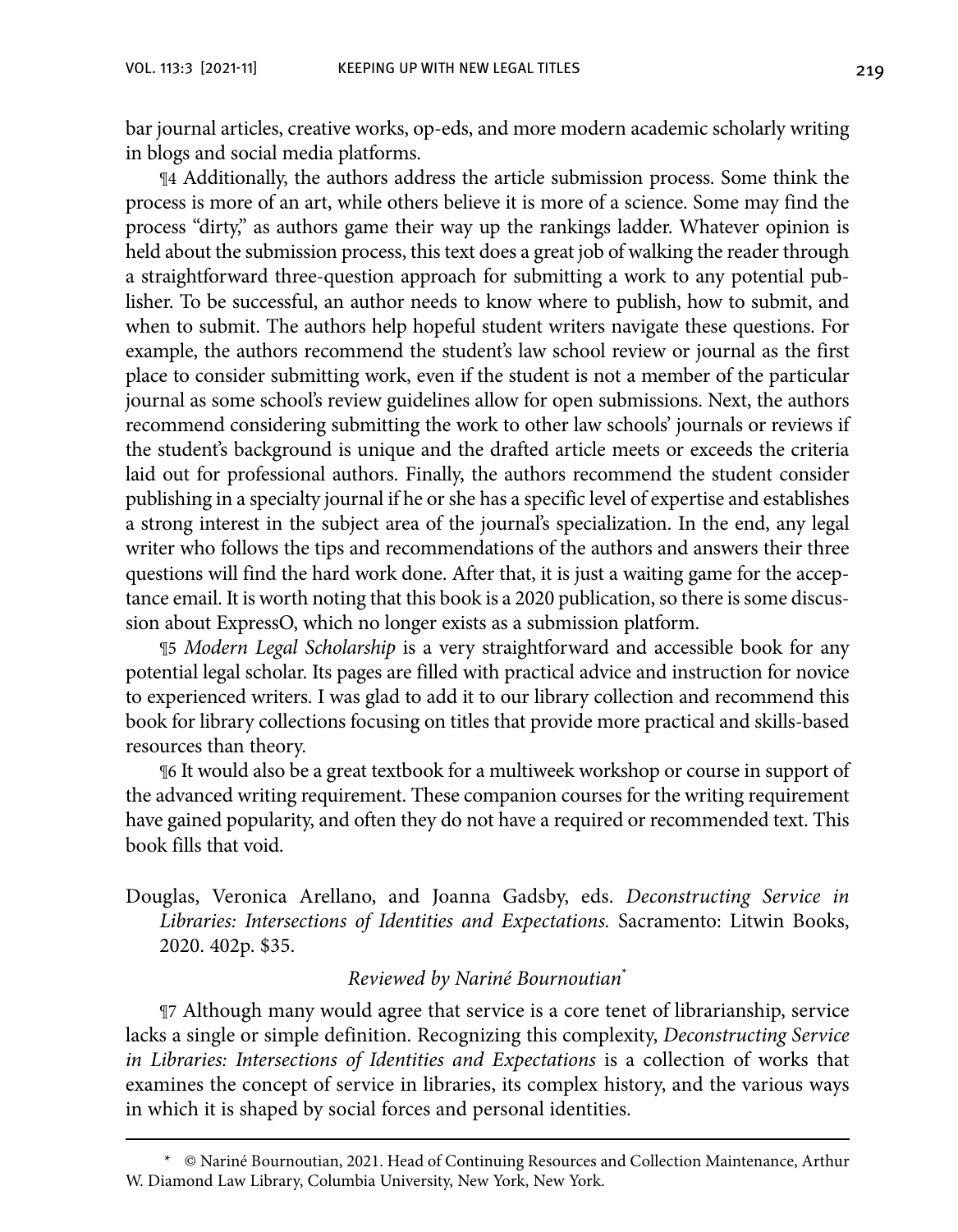220 LAW LIBRARY JOURNAL Vol. 113:3 [2021-11]

¶8 As the editors note in their introduction, no service interaction exists in a vacuum. Each is influenced by the context and the individuals involved, all of which are inseparable from systems of power. These essays explore the relationships between power and service in librarianship, ways to overcome oppressive structures in service interactions, and methods to ensure staff well-being given the emotional labor inherent in service work.

¶9 The collection consists of 19 chapters by different authors, all of whom serve as library workers, and all but one in academic libraries. The first of two sections, "Intersecting Identities and Service," examines different aspects of library workers' identities and how they shape service practices, as well as the emotional and mental tolls of providing service. The second section, "Reworking the Concept of Service in Libraries," explores how current practices and ideas of service can be transformed into a framework to empower library workers and dismantle existing harmful systems for the benefit of both patrons and staff. However, the majority of the chapters address both of these concepts to some degree, and it was hard to see a delineation between the two sections. This did not hinder the strength of the individual essays, even if the book's structure was somewhat unclear.

¶10 Fourteen of the chapters dissect and expand on academic theories of service and intersectionality and how these theories manifest in libraries. These chapters include literature reviews, and often autoethnographic reflections from the writers supplement the discussion. Five of the essays also feature original research or case studies. Noteworthy examples include "DisService: Disabled Library Staff and Service Expectations," by Kelsey George, which includes a survey of library workers who identify as disabled; and "Shared Service in the Archives: The Johns Hopkins University First-Generation Students Oral History Project," by Jennifer Kinniff and Annie Tang, which documents an oral history project by archivists at Johns Hopkins University.

¶11 The writing styles vary among the essays. In addition to the predominantly academic writing style, the book is interspersed with personal reflections from the authors, such as transcript excerpts from anonymous interview subjects in "The Weight of Service: Librarianship and Mental Health," by Siân Evans. One chapter, "Uneven Expectations: Gender, Whiteness, and the Wobbly Tripod," by Hailley Fargo, Chelsea Heinbach, and Charissa Powell, is presented entirely in a conversational style among the authors to reflect the informal reality of their ongoing work and the way many library workers share their experiences with colleagues. These breaks from the scholarly style exemplify how the theories in *Deconstucting Service in Libraries* are realized in daily situations and in the personal experiences of different library workers. Indeed, even in chapters without these direct breaks, nearly every author offers personal anecdotes to supplement their arguments. Given that many of the essays highlight the systemic power imbalances in librarianship and academia, autoethnography was emphasized to balance out surveys and empirical data, offering perspectives underrepresented in scholarly research. Many subjects, such as mental health, burnout, and discrimination, are harder to measure and quantify in research due to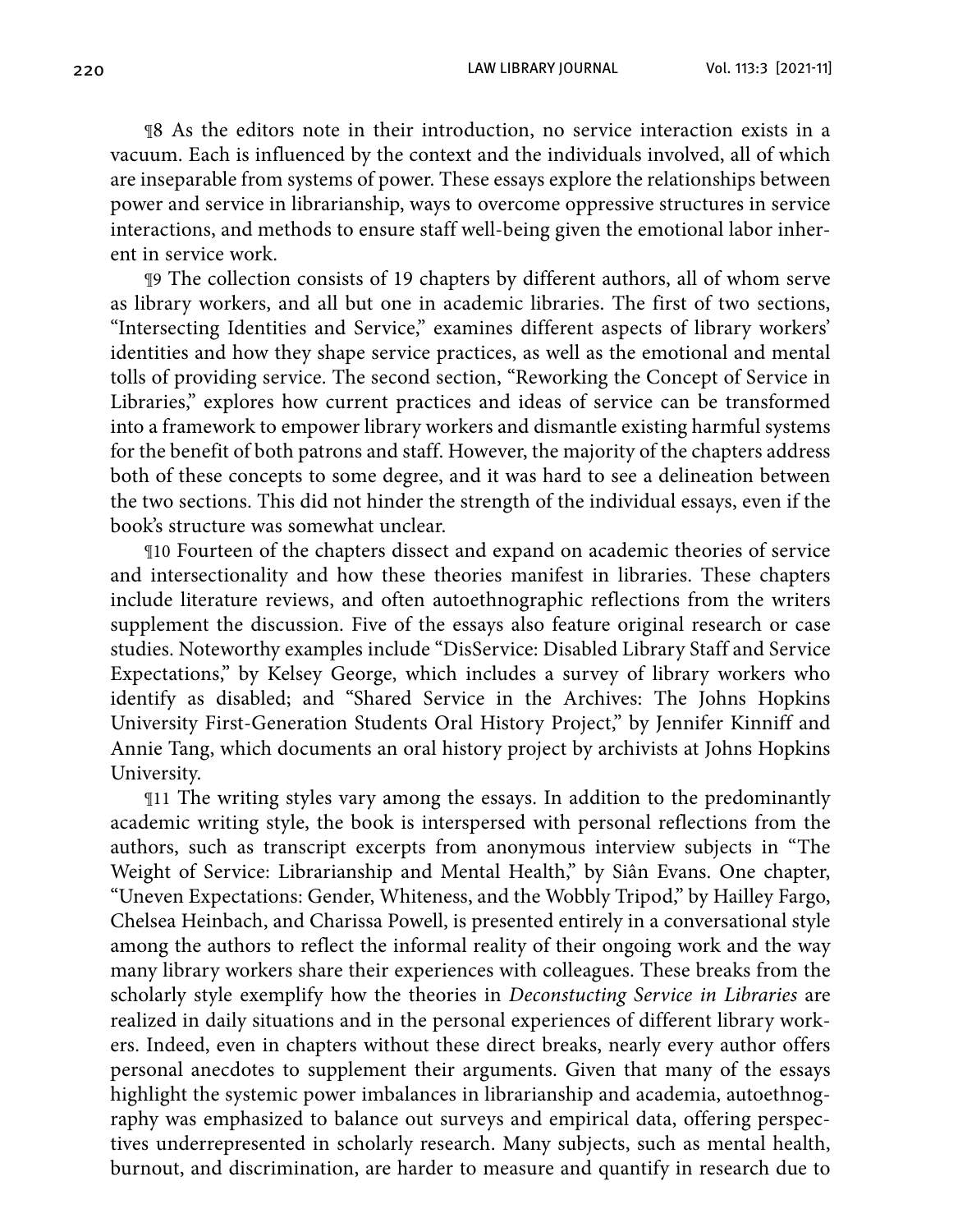their highly individual nature; sharing feelings, experiences, and opinions is therefore a necessary tool this book deploys effectively.

¶12 The various authors often acknowledge a distinct absence of nonlibrarian library workers in past literature on this topic, a particularly glaring oversight given how often these staff members bear the brunt of emotional labor in service interactions. Some of the chapters do excellent work filling that gap. For example, "DisService" describes how surveys through ALA or other professional organizations are usually limited to a sample who can afford or are reimbursed for membership fees. "Access Services: Not Waving But Drowning" notes the absence of research on nonlibrarian access services workers and the necessity of focusing the chapter on personal experiences as a result.

¶13 *Deconstructing Service in Libraries* is recommended for academic law librarians interested in critical thought and reflection on the nature of service in their profession and their institution. It is also recommended for anyone with an interest in intersectionality in librarianship. The book is suitable for any level of expertise and knowledge on these subjects. Summaries of preliminary works in literature reviews provide a cursory overview of these academic theories for those who are unfamiliar with them, as well as a wealth of citations for additional reading. In addition, the essays provide enough critical analyses and expansions on these ideas to be interesting for readers already well versed in them. Recommended for academic libraries, both law-specific and general.

Guiora, Amos N., and Louisa M.A. Heiny. *Five Words that Changed America:* Miranda v. Arizona *and the Right to Remain Silent.* Northport, N.Y.: Twelve Tables Press, 2020. 281p. \$26.95.

#### *Reviewed by SaraJean Petite*\*

¶14 "You have the right to remain silent. Anything you say can and will be used against you in a court of law." The American legal system did not always give criminal suspects the right to remain silent, as embodied in this now familiar statement. In the fascinating, well-researched *Five Words that Changed America:* Miranda v. Arizona *and the Right to Remain Silent*, University of Utah law professors Amos Guiora and Louisa Heiny tell the story of *Miranda v. Arizona*,<sup>1</sup> the case that brought us the *Miranda* warning. The story unfolds over seven parts, beginning with the initial criminal case and ending with the impact of the case on its major players.

¶15 In part 1, the authors provide detailed accounts of the crimes Miranda committed: kidnapping and rape of one woman, robbery of a second woman, and attempted robbery of a third woman. They describe how, without probable cause to arrest Miranda, the police solicited a confession as well as permission to search his car, where they found the evidence needed to convict him of the rape. Because of conflicting accounts, the authors rely almost entirely on primary sources, such as police reports

<sup>\*</sup> © SaraJean Petite, 2021. Reference and Government Documents Librarian, Judge Ben C. Green Law Library, Case Western Reserve University, Cleveland, Ohio.

<sup>1.</sup> 384 U.S. 436 (1966).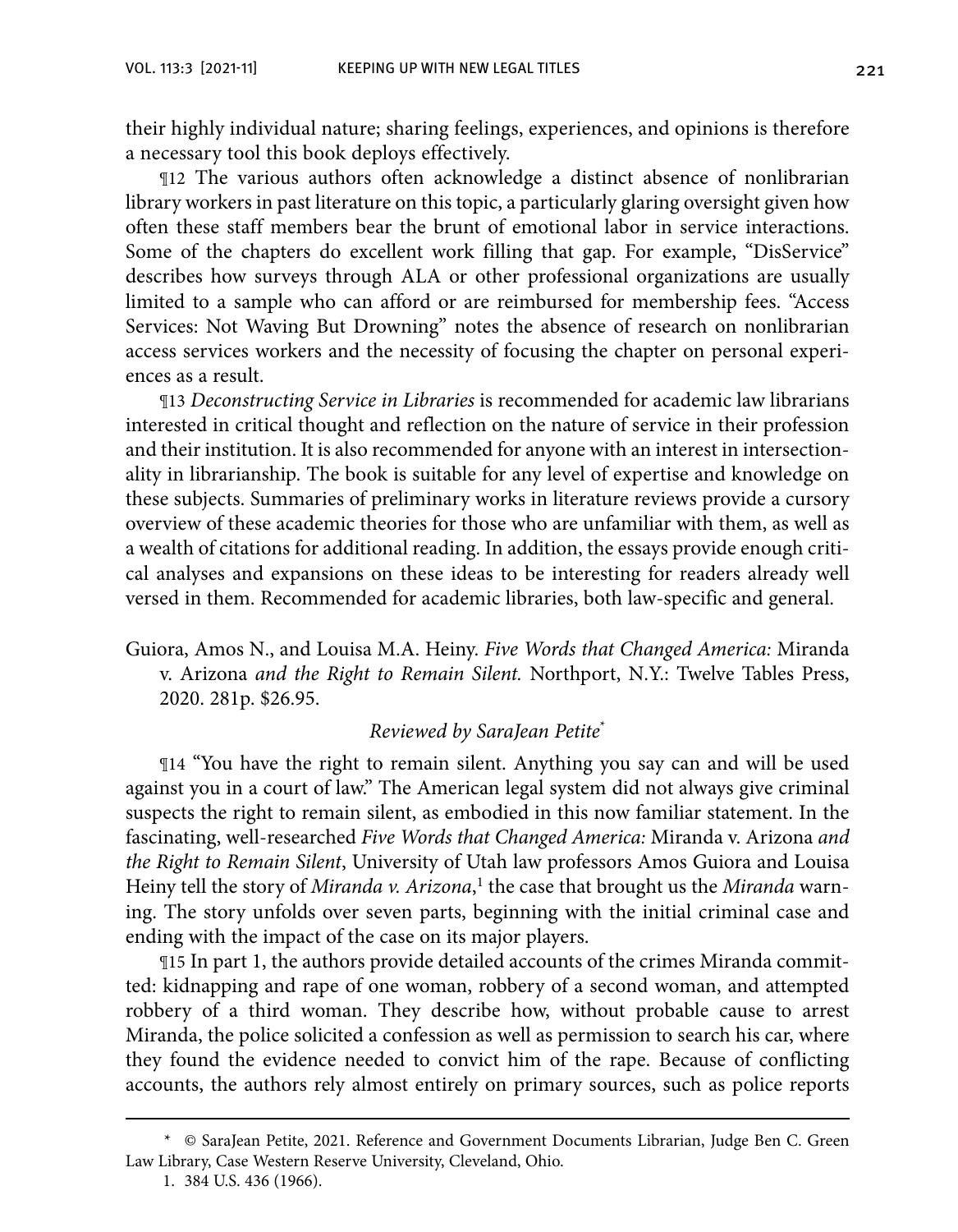and court transcripts, and on interviews with people who were involved contemporaneously.

¶16 The second part charts the development of areas of law on which *Miranda* had a significant impact. The authors discuss the Supreme Court's power to say what the law is, along with emancipation, citizenship, due process, and the right to vote. The authors focus on the evolution of due process, a key concept in Miranda's case, tracing the history of due process in the criminal law context, from statements that mob rule and beating suspects are not due process to the establishment of affirmative rights beginning with a right to counsel, if requested; then a right to counsel in capital cases; and finally a right to counsel in all criminal cases.

¶17 Part 3 returns to Miranda's case. Here, the authors discuss the legal climate: to convict a rapist, the victim had to resist the rapist, not have been "promiscuous," and not be married to the rapist. Within this climate, the strategies Miranda's defense lawyer used at trial played a starring role. In a chapter entitled "Objection of a Lifetime," the authors trace the trial's turning point to an objection regarding the confession because Miranda was not told he had the right to counsel. Although not an entirely accurate statement of legal requirements at the time, this objection made it possible to appeal the case on that issue. Without that objection, the Supreme Court never would have heard the appeal.

¶18 The appeal takes center stage in part 4. Here we meet the legal team the ACLU hired for Miranda: John Paul Frank, a scholar, and John Flynn, a prominent litigation attorney. Chief Justice Warren was looking for cases to expand *Escobedo v. Illinois*, 2 a case interpreting the Sixth Amendment to require police to honor a suspect's request to speak to a lawyer. Miranda's case was one of four with the fact pattern Chief Justice Warren sought, and multiple Justices selected it as one they wanted to hear. The authors skillfully describe the arguments in the parties' briefs and oral arguments, revealing how what was originally a Sixth Amendment right to counsel case became a Fifth Amendment self-incrimination case. This part concludes with an explanation of the decision-writing process and how the Chief Justice secured the necessary support for his views, ultimately requiring the police to give the *Miranda* warning.

¶19 After the successful appeal, the case was retried, as described in the book's fifth part. The defense counted on winning because, in light of the Supreme Court's opinion, the prosecution could not use the confession or the evidence obtained as a result of the confession. The prosecution was able to secure a guilty verdict, however, because Miranda had told his girlfriend what he had done, and she testified at the trial.

¶20 Parts 6 and 7 relate what happened in the aftermath of the *Miranda* litigation. Miranda became somewhat famous in prison, and he developed a very strong sense of self-importance. After he was released, he had run-ins with the criminal justice system, and he was eventually murdered in a bar fight. Chief Justice Warren became unpopular, and he faced calls for impeachment. The officers who arrested Miranda felt their actions had been misrepresented, and police departments had to consider the effects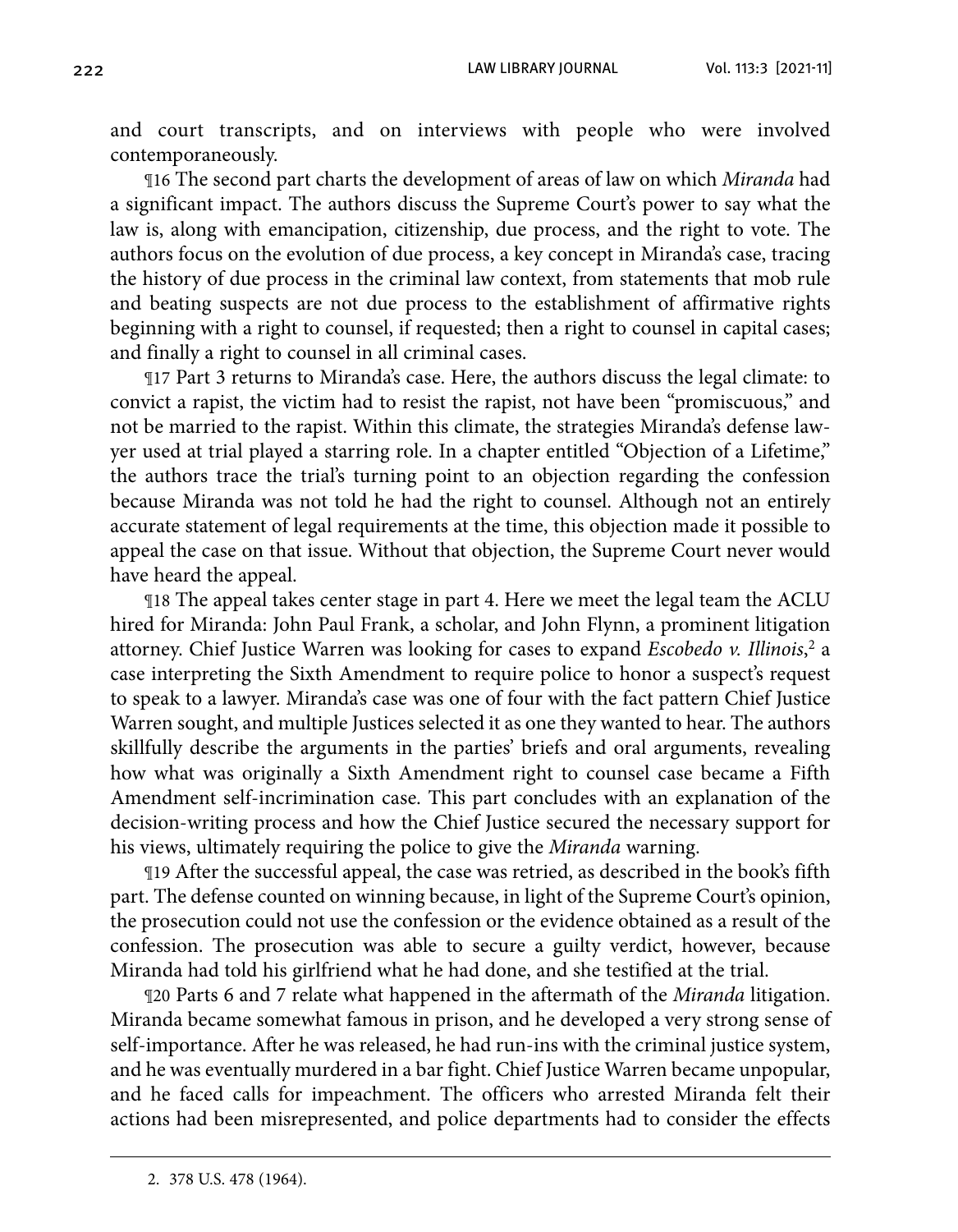that the Court's decision would have on their day-to-day operations. The authors also detail the subsequent careers of the lawyers and law clerks involved.

¶21 The book also contains two appendixes: the full text of *Miranda v. Arizona* and a chapter-by-chapter list of rich source material. As mentioned above, this book relies heavily on primary source material such as police reports and court transcripts. Later chapters' sources include court opinions, other scholarly works, and websites. Each website includes a perma.cc link, so the reader will always have access to the Internet sources.

¶22 *Five Words the Changed America* reads like a novel. The authors introduce the people involved in the case and give the reader a sense of their personalities. They explain the legal issues and the litigation process in a way nonlawyers can understand. The layout of the book makes it easy to read, with short chapters and plenty of illustrations of people, places, and documents related to the case. While this book is accessible to people with no legal background, the meticulous research behind it makes it an excellent source for anyone interested in learning more about Miranda's case. This book would be a good addition to the collections of academic law libraries and the legal collections of university libraries and public libraries.

Klingensmith, Mark W. *Lyrics in the Law: Music's Influence on America's Courts*. Lanham, Md.: Lexington Books, 2020. 373p. \$120.

#### *Reviewed by Louis M. Rosen*<sup>∗</sup>

¶23 I have been obsessed with music my entire life, so as an evolving scholar of popular culture and the law, I was thrilled to discover another legal writer equally obsessive about music. Judge Mark W. Klingensmith sits on the Fourth District Court of Appeal in my home state of Florida, and in *Lyrics in the Law: Music's Influence on America's Courts*, he presents a compendium of judicial decisions that quote song lyrics resulting from his painstaking research of federal and state cases. Law librarians will appreciate the description of Klingensmith's research and case selection process in the introduction.

¶24 The organizational system Klingensmith uses warms my nerdy librarian's heart. He organizes the book into chapters mostly based on broad musical genres—rock, pop, standards, R&B, folk, rap, country, and stage and film—and then alphabetically by artist within each chapter, and alphabetically by song for each included artist. Entire chapters are devoted to cases that quote lyrics by the Beatles, Bob Dylan, and the team of Gilbert (a former lawyer) and Sullivan, who wrote 14 comic operas together. I would have organized the book in a very similar manner, with a few different judgment calls that could have gone either way.3

<sup>\*</sup> © Louis M. Rosen, 2021. Reference Librarian and Associate Professor, Law Library, Barry University School of Law, Orlando, Florida.

<sup>3.</sup> For example, Judge Klingensmith categorizes Simon and Garfunkel as pop rather than folk and Herman's Hermits as rock rather than pop. I might have gone the other way on both.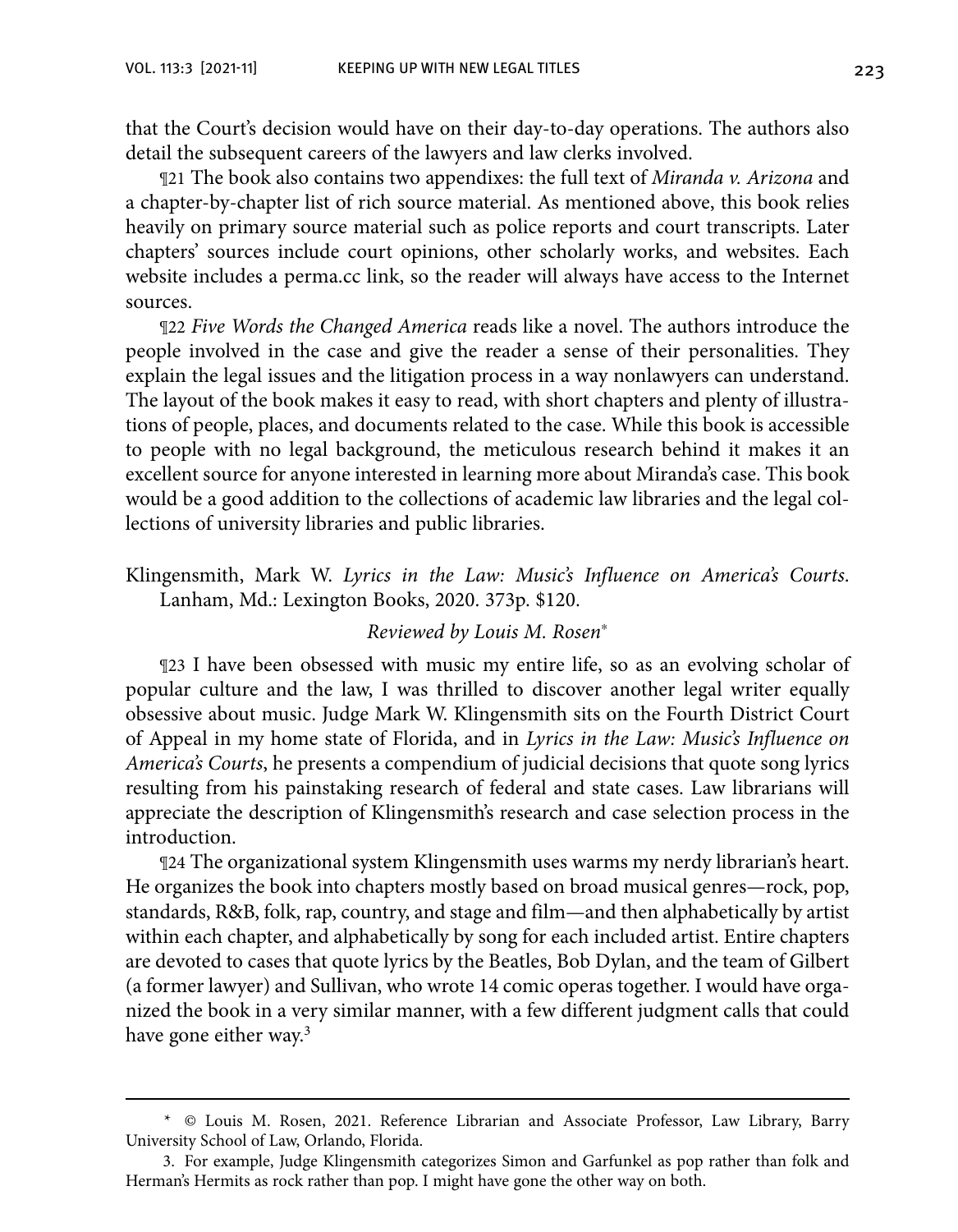224 LAW LIBRARY JOURNAL Vol. 113:3 [2021-11]

¶25 *Lyrics in the Law* is a fun and easy book to browse through, and there are so many ways to read it: cover to cover, skipping to your favorite genres, or browsing for your favorite artists. For each quotation, Klingensmith provides a brief background of the case and explains where the musical quotation comes into play. I was pleased to see at least one judge had quoted a song by my favorite artist, Tom Waits. The line, "What the large print giveth, the small print taketh away" from "Step Right Up" appears in a products liability case involving insurance coverage.

¶26 I am always on the lookout for any pop culture references in case law to sprinkle into my lesson plans, and *Lyrics in the Law* will offer me some fun examples to draw from for future classes. Even though the book is lengthy, I was surprised by the dearth of cases under some of the chapter headings. The hip hop chapter, for instance, was disappointingly short. I hope judges continue to refer to song lyrics, giving Klingensmith material for a second edition. And, if they skew away from the familiar, well-trodden bands and songs that Baby Boomers and Generation Xers know best in favor of more modern artists, that would be fine with me, too.

¶27 One thing I would change about this book would be to place the case citations and additional comments in footnotes rather than endnotes after each chapter. Nevertheless, this entertaining book would make an excellent addition to academic law library and university library collections. I hope other music, pop culture, and legal researchers discover and enjoy this meticulously researched labor of love as much as I did.

Newport, Cal. *A World Without Email: Reimagining Work in an Age of Communication Overload*. New York: Portfolio/Penguin, 2021. 296p. \$27.

#### *Reviewed by Teresa Miguel-Stearns*\*

¶28 Cal Newport has been writing about how we work for several years. His books, articles, and op-eds push us to find ways to engage in *Deep Work* (2016) and embrace *Digital Minimalism* (2019). His latest book, *A World Without Email*, expounds on several pieces he has written for the *Chronicle of Higher Education*, the *New York Times*, and the *New Yorker*, in which he explains why the way we work today is counterproductive and needs to change. As the title of his new book suggests, Newport, a data science professor at Georgetown University, takes aim at email—that once-beloved miracle that reconnected us with distant relatives and grammar school pals turned indispensable tool we love to hate.

¶29 Newport coined the phrase "hyperactive hive mind" to describe one's mental state while constantly checking email, engaging in chat, and bouncing from one technology-based activity to another. The inability to engage in deep work while the hyperactive hive mind is working overtime is not earth-shattering news. We have witnessed the transition in the last 20 years from a workplace culture that afforded large blocks of

<sup>\*</sup> © Teresa Miguel-Stearns, 2021. Associate Dean, Legal Information Innovation; Director, Law Library; and Professor of Law, Daniel F. Cracchiolo Law Library, James E. Rogers College of Law, University of Arizona, Tucson, Arizona.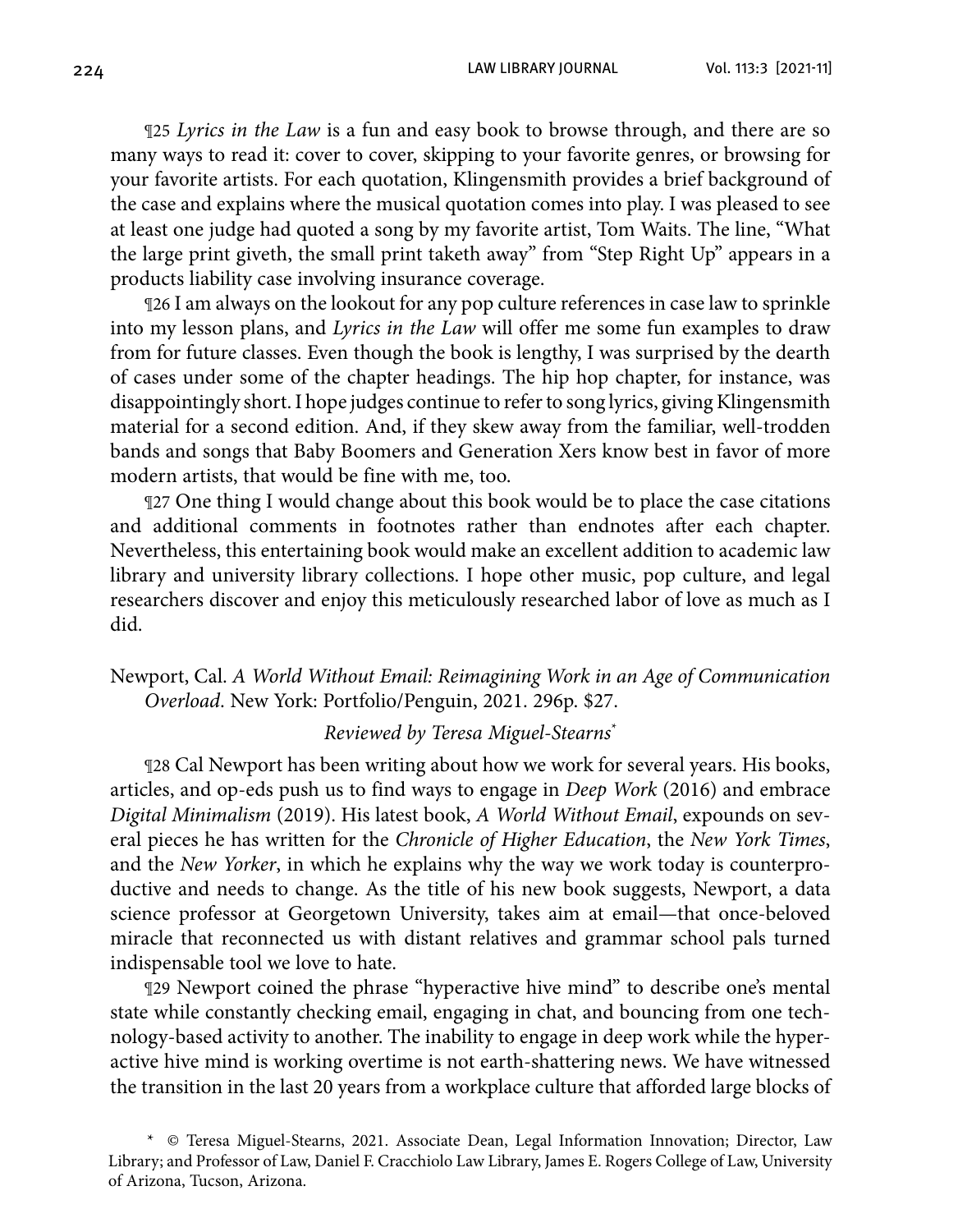uninterrupted time to a place where one is fortunate to have a single block of time during the week, much less every day. We have seen, as Newport so poignantly observes, our "workdays devolve into Sisyphean battles against [our] inboxes" (p.xv).

¶30 As a result, many of us rely on early mornings, late evenings, and weekends for those significant blocks of uninterrupted time to engage in meaningful writing and reflection away from technological interruptions. At the same time, and even more so during the pandemic, we spend much of our "free time" simply catching up on email so that we start the next day, week, or month without a nagging bold number next to Inbox.

¶31 We have heard this before. We have even implemented some of Newport's ideas in our libraries with varying degrees of success. We know we are working in a hyperactive hive mind environment; we just haven't figured out how to manage it. Disappointingly, Newport does not give us solutions, not for *our* kind of work.

¶32 Newport sorts knowledge sector workers into two discrete categories: (1) highlevel specialists and (2) support staff. High-level specialists are, for example and for the benefit of this audience, faculty whose output is paramount to the success of the institution as well as their own. Support staff make up administrative units such as faculty assistants, human resources, and marketing.

¶33 With these two types of knowledge workers in mind, Newport invokes mid-20th century management theorist Peter Drucker, who coined the term "knowledge work" (p.89). Drucker advocated for knowledge workers' autonomy over how to accomplish their tasks, with managers providing only the objectives and goals. Newport argues that managers have taken autonomy too far in allowing employees to determine *how to organize* their work. According to Newport, leaving the workflows entirely to the individual causes employees to fall into the hyperactive hive mind trap.

¶34 Newport is clearly onto something, but he fails to acknowledge an entire class of workers I call "hybrid knowledge workers." Hybrid knowledge workers, such as librarians, provide intellectually demanding support to faculty and other patrons while teaching and pursuing their own research agendas. A library's core mission is service, but an academic librarian's career depends on knowledge work and output as well.

¶35 Libraries do not fit squarely within Newport's examples of workplaces that will thrive once employees are freed of their inboxes. Newport's knowledge workers are either individual contributors or members of project teams with a singular task. They can and should rely on project boards such as Trello rather than email to track their work. Just-in-time service to faculty, students, administrators, and other library patrons is what drives daily work in an academic library—and often the hyperactive hive mind.

¶36 I submit that we are moving in the right direction and must continue to experiment with workflows, as Newport suggests. Many libraries already implement some of Newport's ideas. For example, we employ ticketing systems for reference questions and research support, use project boards for collaborative project and committee work, schedule "focus time" to free up blocks of time for deep work, and follow email best practices. But these measures have not reduced email to a manageable level, especially in this time of COVID and especially from our patrons and constituents outside our immediate library colleagues. We need to do more and be more creative.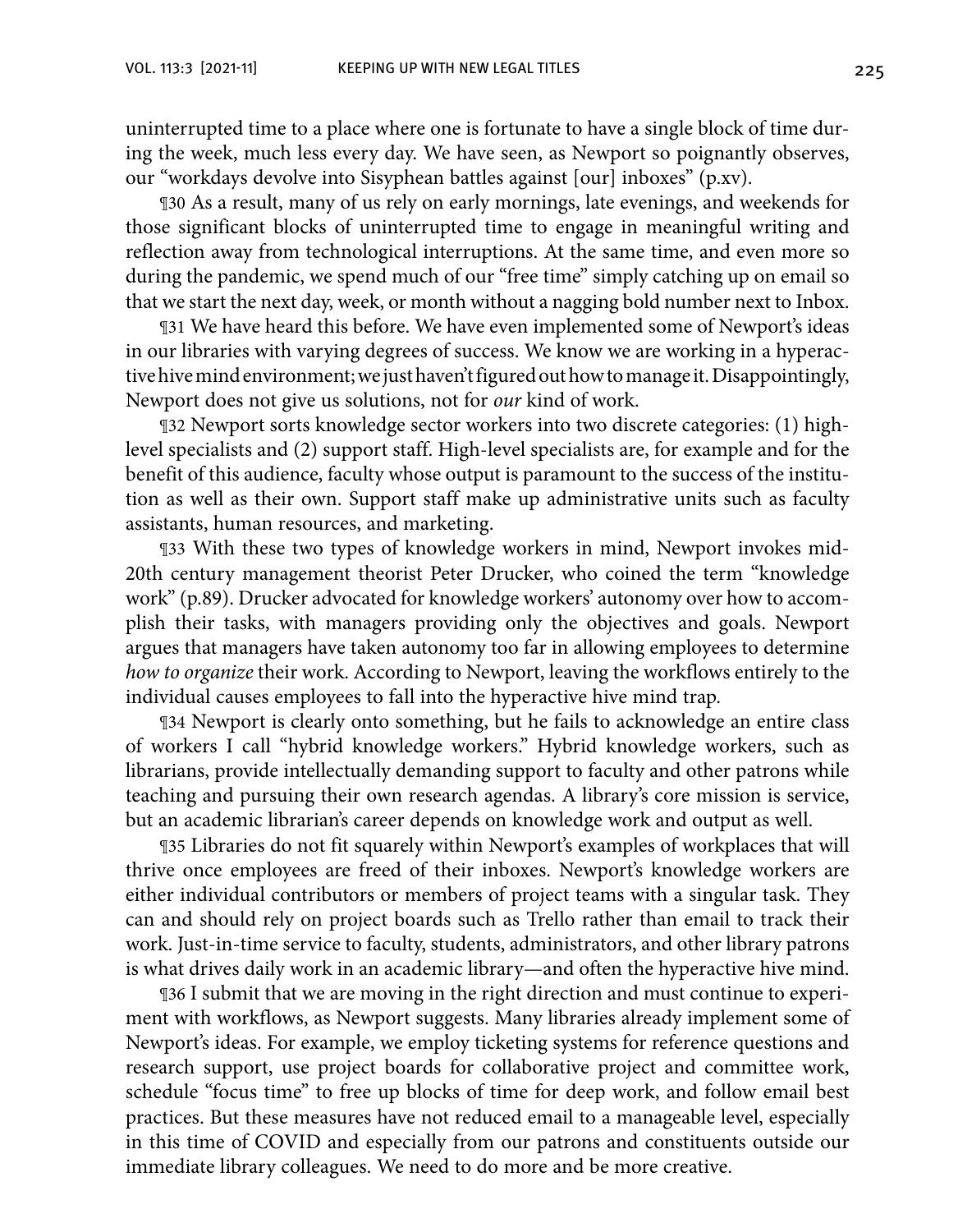226 LAW LIBRARY JOURNAL Vol. 113:3 [2021-11]

¶37 Here's one idea: Daimler AG, the German company that makes Mercedes-Benz, implemented a unique strategy for vacationing employees: an out-of-office reply telling the sender the intended recipient is on holiday and the email will not reach the inbox. The vacationing worker's inbox auto-deletes all incoming emails, and the sender is instructed to resend at a later date or contact another employee. The worker returns from vacation to the same inbox they left. Ingenious—for those on vacation.

¶38 What about day to day? I don't have a ready solution, and neither does Newport. Fully remote work due to COVID has only fueled the hyperactive hive mind environment, and the likely continuation of remote work in some form will require library managers to think strategically about the role of email in our workdays.

¶39 Librarians might be the most perfect example of hybrid knowledge workers and this may be a self-serving, naïve, even ignorant declaration. But, I cannot think of another group of knowledge workers who, like academic librarians, are so evenly split between service as their core mission and scholarly output as a necessary career requirement. These dueling demands require a different approach to solving the hyperactive hive mind problem generally, and email inundation specifically, so that we can meet both demands superbly. As a result, this book is best suited to collections with a focus on interdisciplinary business titles.

Palmer, Vernon Valentine. *The Lost Translators of 1808 and the Birth of Civil Law in Louisiana*. Athens, Ga.: University of Georgia Press, 2021. 139p. \$54.95.

#### *Reviewed by Susan Gualtier*\*

¶40 The Digest of Orleans, drafted in French, was the first civil code of the territory of Louisiana. Its translation, the first such civil code written in English, gave birth to a vocabulary of the civil law in English still used today. In *The Lost Translators of 1808 and the Birth of Civil Law in Louisiana*, Vernon Palmer sets out two goals: first, to identify the two unknown translators of the Digest of Orleans of 1808; and second, to place their translation in the legal and historical context of the birth of Louisiana's legal system. The result is an entertaining tale of two unique personalities, paired with an insightful evaluation of the long-criticized, yet tremendously important, translation of the Digest.

¶41 The translators' names have, until now, remained unknown. Palmer's search for them centers on a list of contributors printed in a statute on April 14, 1807. Marshalling evidence such as the timing of the statute, the amounts paid, and the circumstances surrounding their careers and connections, Palmer identifies the translators as Henry Paul Nugent and Auguste Davezac de Castera. He then shares brief biographies of Nugent, a mercurial teacher, dancer, translator, and satirical writer, and Davezac, a highly respected lawyer, translator, and politician. Palmer makes available to curious readers selected writings of both translators in an appendix.

¶42 The second half of the book evaluates the translation in the context of the birth of the Louisiana civil law. The translation was harshly criticized almost from its

<sup>\*</sup> © Susan Gualtier, 2021. Reference and FCIL Librarian, University of Pennsylvania Carey School of Law, Philadelphia, Pennsylvania.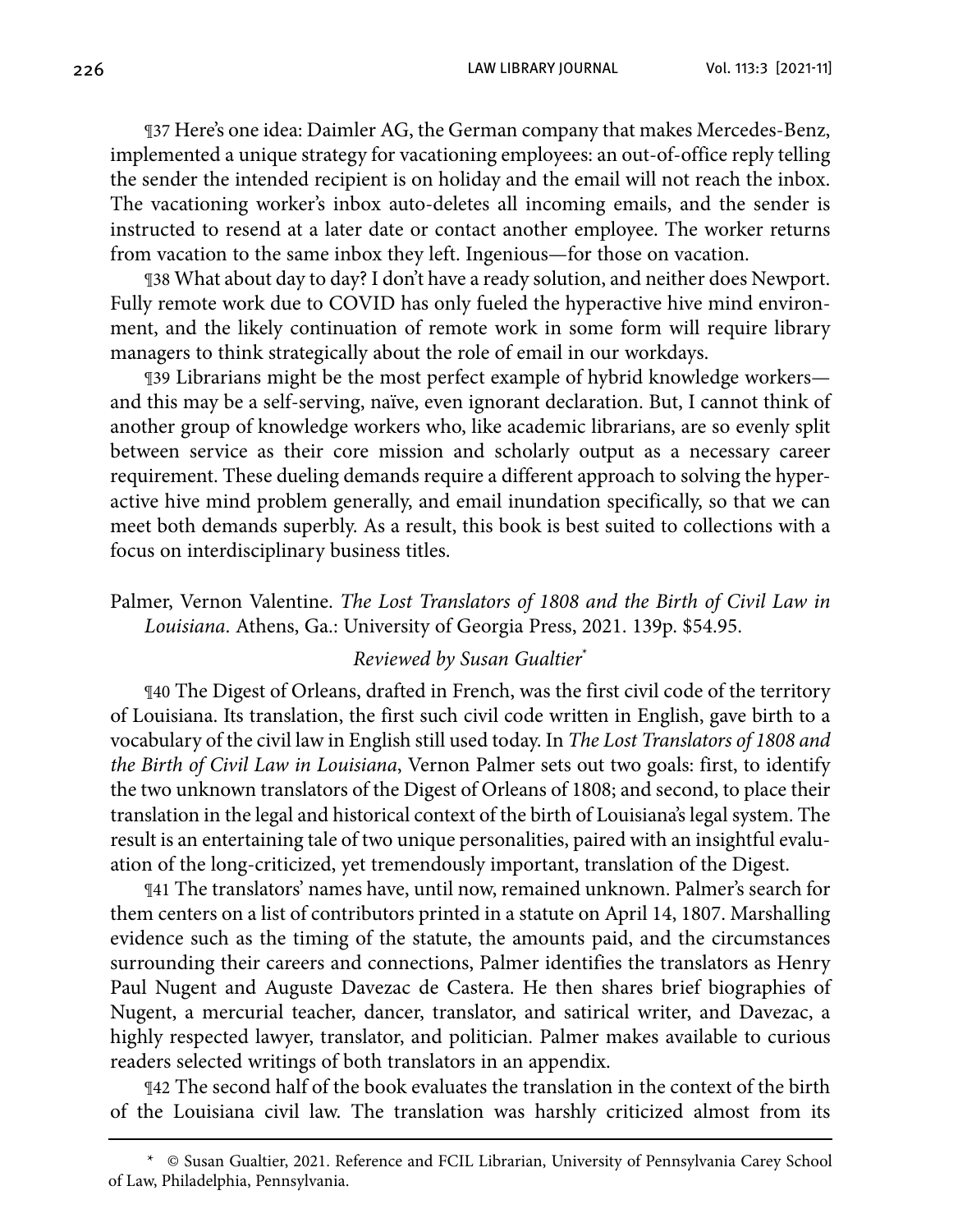inception and, indeed, contains some egregious (and, at times, hilarious) translation errors. Rather than focus on the errors, however, Palmer argues that the translators attempted to meet the needs of English-speaking, common law lawyers by attempting a "legal transposition" (p.53) rather than a literal translation. Many of the French words in the Digest were replaced with common law terms of art instead of being translated literally, suggesting that the translators deemed it necessary to impose English common law terminology on the civil law. Palmer points to a range of contextual factors supporting this choice, including the influx of Anglophone lawyers into New Orleans during the period immediately preceding the Digest, their inexperience with the civil law or its terminology and concepts, and the decrease in the number of lawyers who were capable of speaking or reading French. By introducing common law terminology and parallel concepts into the translation, the translators ensured that "the civil law arrived on the scene preemptively mixed and already resonating with common-law terms and ideas" (p.60). Thus, the 1808 translation of the Digest of Orleans helped give birth to Louisiana's unique mixed legal system by preserving the civil law while producing "an immediate and almost unnoticed reception of common-law ideas" (*id.*).

¶43 Palmer includes extensive notes and a bibliography, showing the impressive and persuasive evidence for his claim. Even if one does not agree with Palmer's identification of the translators, Nugent's and Davezac's stories are compelling and worth reading, as both were prominent in the early Louisiana legal profession. The second half of the book, analyzing the translation itself, is an interesting exploration of Louisiana legal history and legal translation more generally; it should appeal to readers interested in those topics. This portion stands alone and can be read apart from the section identifying the translators.

¶44 Overall, this brief volume is entertaining and insightful. It is highly recommended for libraries collecting in the areas of civil law, Louisiana law, legal translation, and legal history.

Teachout, Zephyr. *Break 'Em Up: Recovering Our Freedom from Big Ag, Big Tech, and Big Money*. New York: All Points Books, 2020. 308p. \$28.99.

#### *Reviewed by Christine Park*\*

¶45 In *Break 'Em Up: Recovering Our Freedom from Big Ag, Big Tech, and Big Money,*  Zephyr Teachout, a law professor at Fordham University and a former Democratic gubernatorial and congressional candidate in New York, makes the salient and timely case for the revitalization of the antitrust movement in the United States. In around 300 pages, Teachout systemically chronicles how America has become a land of monopolies, how a few corporations have come to exert control over Americans' everyday lives, and how communities across the country can fight back.

¶46 The first eight chapters of the book outline how monopolists have changed the economy into a quasi-economic/quasi-political system, subverting democracy and the

<sup>\*</sup> © Christine Park, 2021. George A. Strait Fellow, Maloney Library, Fordham University School of Law, New York, New York.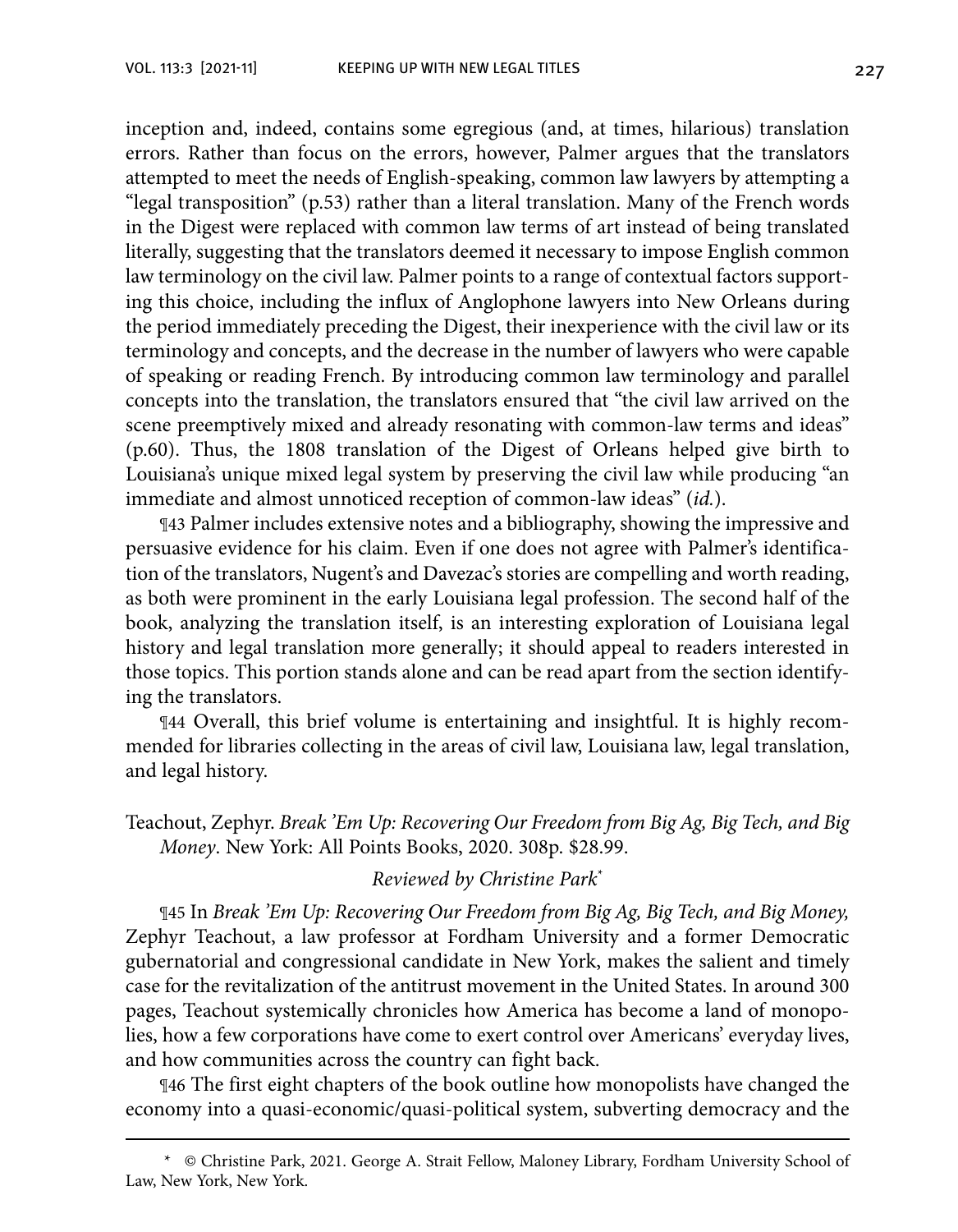228 LAW LIBRARY JOURNAL Vol. 113:3 [2021-11]

freedom of individuals. To set the stage, Teachout first describes the "Chickenization" of the American middle class. "Chickenization" is the process by which three poultry giants have thoroughly transformed the chicken industry using a processor-control model driven directly by changes to antitrust laws from the Reagan administration. This transformation enabled chicken processors to consolidate power through both vertical and horizontal mergers, allowing them complete control over the chicken distribution process. Teachout insightfully demonstrates that this model has spread to other industries, using examples like Uber and Seamless, which decentralize labor while centralizing power and decision-making abilities.

¶47 Teachout details exactly how large technology companies, particularly Google, Facebook, and Amazon, have systematically destroyed both competition and independent journalism, used advertising algorithms to surveil users, and garnered political power, ultimately acting as quasi-governmental, quasi-business entities. She further explains how billionaires, oligarchs, and Wall Street have used their wealth and power to successfully lobby against antimonopoly rules, essentially gaming the system.

¶48 But after eight chapters of endless examples of bad corporate practices that paint a bleak economic and moral future, Teachout remains optimistic, outlining ways for her readers to fight back. Instead of admonishing readers for continuing to use Google and Facebook or for buying products from major companies, Teachout asserts that boycotting is ineffective and unreasonable. Rather, she encourages readers to fight for antimonopoly laws and create a moral economy by using antimonopoly activism as the blueprint.

¶49 However, it's difficult to embrace this optimism while reading *Break 'Em Up*, especially in light of recent defeats for workers. One example is the failed effort to form the first Amazon warehouse union in Bessemer, Alabama, despite nationwide and even presidential support. Another is the success of Uber and Lyft in the campaign to pass Proposition 22 in California, which allows them to continue classifying their drivers as independent contractors and avoiding obligations to provide employment benefits such as health insurance and paid sick leave.

¶50 Teachout's main argument is that the people have the power to change the system. She tells the long history of the antimonopoly movement in the United States and believes that we are currently in the early stages of a new antimonopoly era. She makes the persuasive point that the largest hurdle is not the overwhelming wealth and power of the billionaires and monopolies but the passivity of the people. In the last chapter of *Break 'Em Up*, Teachout paints a new and brighter picture, one in which antimonopoly activism has persisted and changed the fabric of society. In the year 2040, rural America and smaller cities are flourishing after Congress has reinstated Glass-Steagall Act requirements, the courts have overturned the *Citizens United* corporate campaign finance case, and the people have organized and taken back their power. Recommended for academic law libraries, especially those with strong political science or antitrust collections.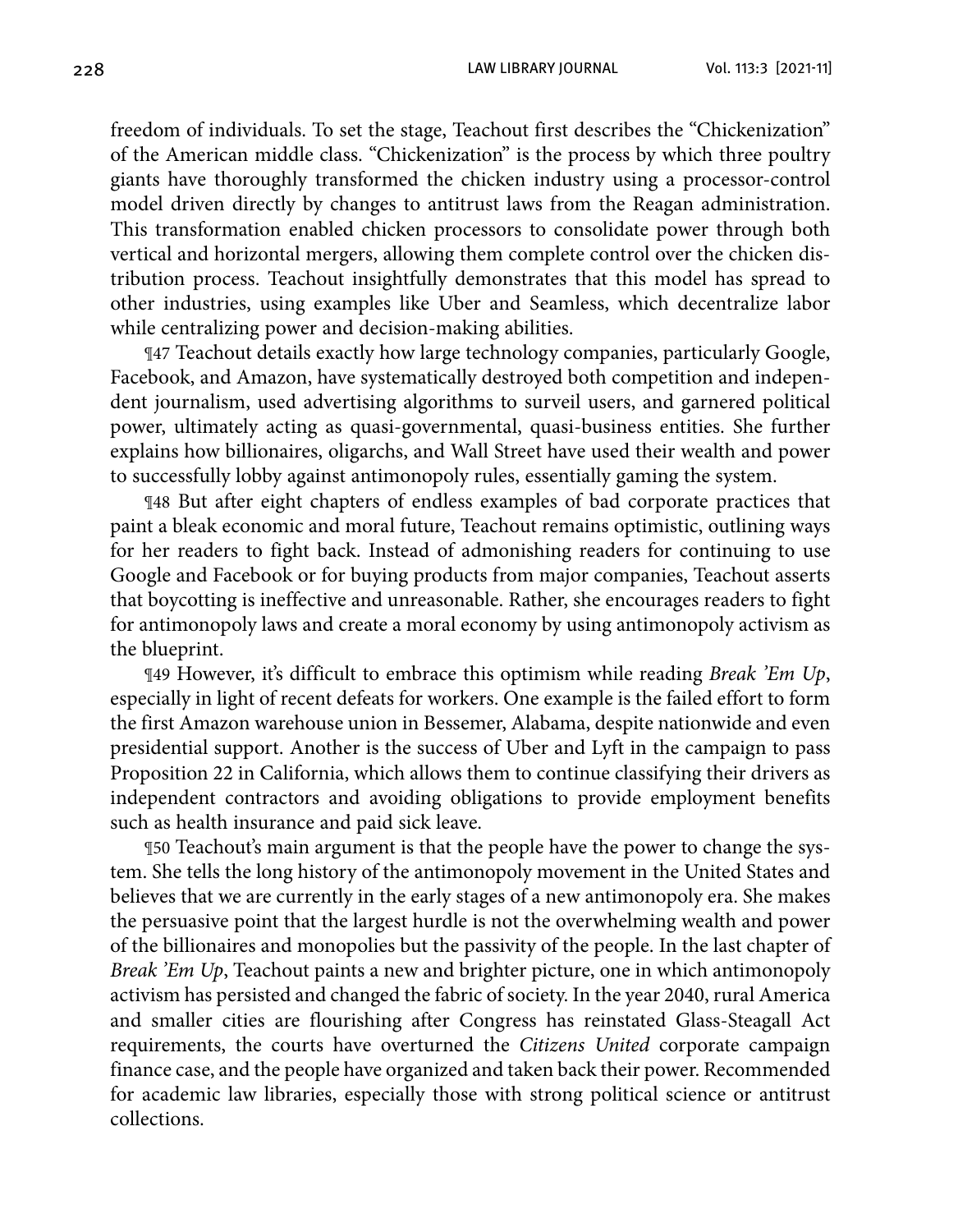Tucker, Lisa A., ed. *Hamilton and the Law: Reading Today's Most Contentious Legal Issues Through the Hit Musical*. Ithaca, N.Y.: Cornell University Press, 2020. 315p. \$39.95.

#### *Reviewed by Miriam A. Murphy*\*

¶51 Lin-Manuel Miranda's award-winning stage production *Hamilton: An American Musical* inspired this collection of 33 chapter-length essays written by legal scholars, including Erwin Chemerinsky and former U.S. solicitor general Gregory Garre. The chapters fall under loosely defined themes, separated into eight parts, such as the structure of the government and federalism; diversity issues surrounding race, gender, and immigration status; and the legacy of Alexander Hamilton along with the other Founders. Within each of these themes, the individual authors take a range of approaches, from providing historical context and investigating the critical issues covered in *Hamilton* through a modern legal lens to assessing the impact of Hamilton the man and *Hamilton* the production.

¶52 As with many edited compilations, there are benefits and shortcomings to this format. The brief essays, from five to ten pages, make for a fast read, offering the reader a quick introduction and overview of many captivating topics. While many of the topics are a perfect fit for a short reflection piece, however, others are more complex and could have benefited from further development and explanation. Because each chapter addresses a unique topic and each author presents a unique writing style, the collection is better read in short bursts rather than consecutively, allowing for deeper reflection and absorption of each issue.

¶53 As self-proclaimed *Hamilton* fans, many of the contributors incorporate the musical's libretto into their teaching of critical legal and societal concepts. *Hamilton* revisits the vision of Hamilton as a well-known Federalist advocating for a strong central government, including a centralized bank, both in historical context and through a modern lens. Several chapters draw parallels between the power struggle of the Founders over states' rights versus central authority and the actions of former president Donald Trump. Alexander Hamilton is recast as a visionary, with one author contending that the play exerts more current impact than Hamilton's original writings. Historians will appreciate the modern lens applied to Hamilton's life as a child laborer, immigrant, outsider, and advocate for an unpopular cause. Chemerinsky's chapter on Hamilton's central bank as the nexus of conflict for the *McCulloch v. Maryland* decision,4 which established the authority of Congress in its relationship with the states via the Necessary and Proper Clause of the Constitution, recognizes Hamilton's significant legacy.

<sup>\*</sup> © Miriam A. Murphy, 2021. Director and Senior Lecturer in Law, Ruth Lilly Law Library, Indiana University Robert H. McKinney School of Law, Indianapolis, Indiana.

<sup>4.</sup> 17 U.S. 316 (1819).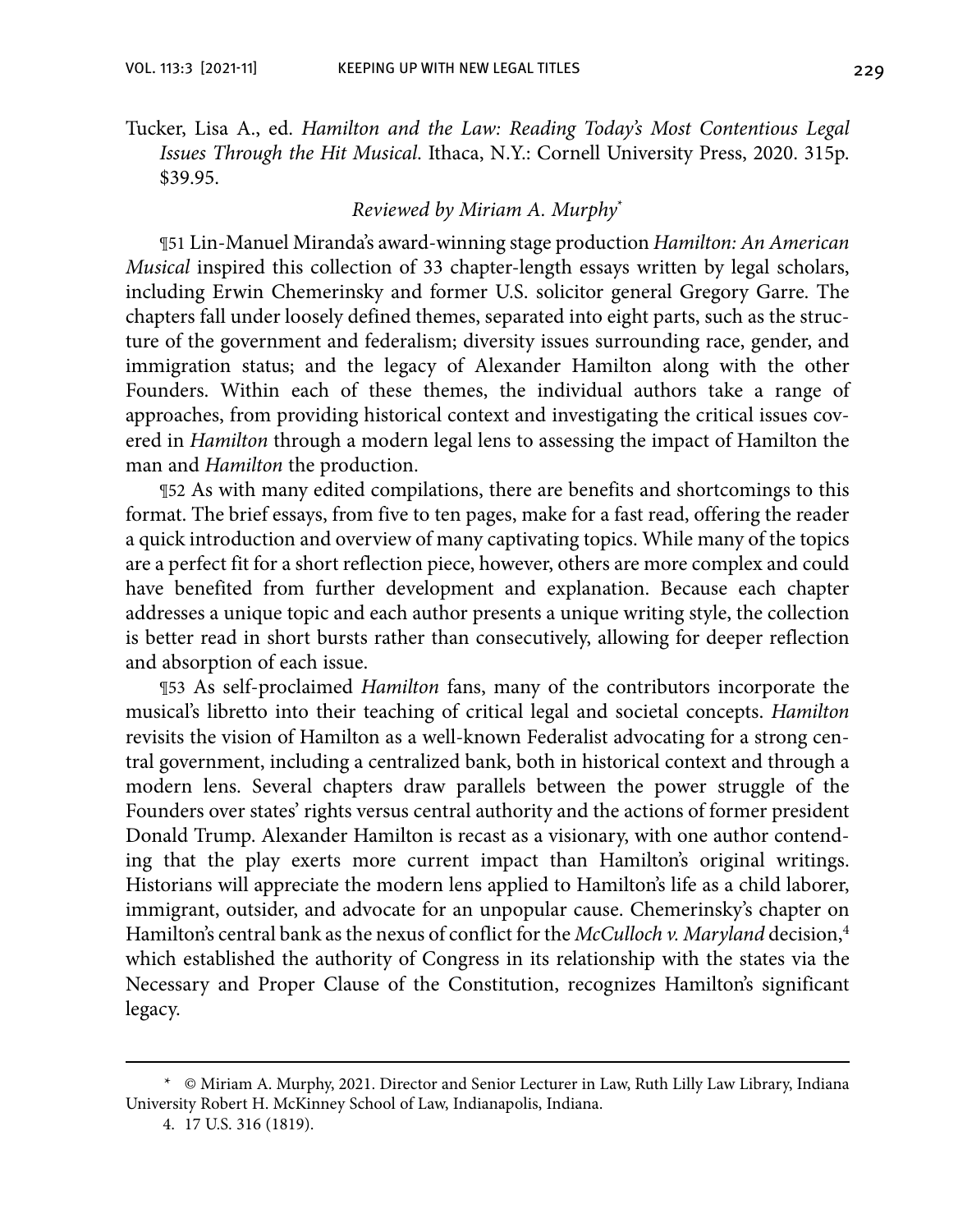230 LAW LIBRARY JOURNAL Vol. 113:3 [2021-11]

¶54 The treatment of race is particularly significant. Many of the writers recognize Miranda's deliberate racial ambiguity of Hamilton's characters as a mechanism to engage the audience on issues of race and power during the founding era and encourage viewers to consider how racial privileges and power structures persist. Several essays note that the lost voices of oppressed persons of color are finally heard through *Hamilton*'s retelling of history and its often ironic libretto.

¶55 *Hamilton*'s Angelica Schulyer's cry to "compel him to include women in the sequel" (p.95) titles the section analyzing women's early exclusion from legal protections and the development of women's rights up to modern times by way of essays on domestic violence, marital rights, and employment rights. *Hamilton* is analyzed from several additional perspectives in chapters dealing with copyright, employment law, military oaths, travel bans, dueling, defamation, elections, banking, and the powers of boards of directors. Many of these chapters address topics worthy of much deeper study.

¶56 It is not necessary to have seen the musical *Hamilton* or to have listened to the score to appreciate this book and learn from its component parts. These essays serve as a solid launching point for anyone wanting to research the origins of the country and its implications for race, privilege, power, and conflict. Contributing author Anthony Paul Farley starts his chapter with the following analysis of the stage production, which applies equally well to this volume: "*Hamilton: An American Musical* is a history and a prophecy, a public memory of the America that will be. *Hamilton* asks us to reimagine the Founders, to see them from the inside and illuminate our beginning by our cosmopolitan present" (p.75). Highly recommended for academic libraries, both general and law-specific.

Vats, Anjali. *The Color of Creatorship: Intellectual Property, Race, and the Making of Americans*. Stanford, Cal.: Stanford University Press, 2020. 273p. \$90 (hardcover); \$28 (paperback).

#### *Reviewed by Morgan M. Stoddard*\*

¶57 When people think about the relationship between racism and the law, they are likely to focus first on topics such as criminal justice or voting rights, not intellectual property law. In *The Color of Creatorship*, however, Anjali Vats demonstrates that intellectual property law is also subject to the problems caused by systemic racism and neocolonialism. In a work impressive in both its scope and interdisciplinarity, Vats draws on law, history, critical race theory, and rhetoric to examine how U.S. copyright, patent, and trademark law have discriminated against people of color from the inception of the nation's first intellectual property laws in the late 18th century to today.

¶58 As a scholar of law, race, communication, and rhetoric, Vats takes a novel and compelling approach to race and intellectual property law. She uses rhetorical analysis and critical race theory to examine selected intellectual property cases and to trace

<sup>\*</sup> © Morgan M. Stoddard, 2021. Director of Research Services, George Washington University Libraries and Academic Innovation, Washington, D.C.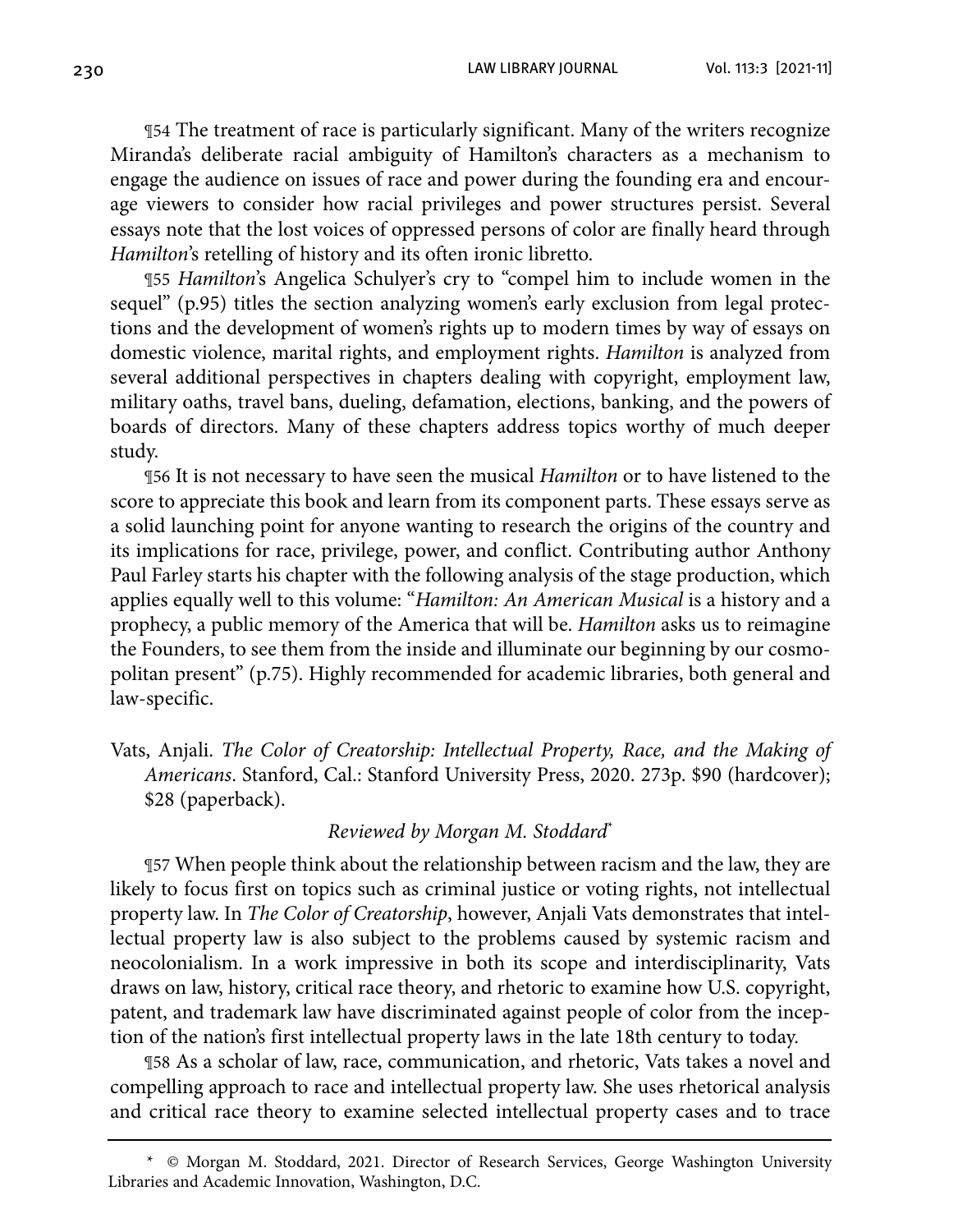racial scripts that appear throughout the history of intellectual property law, negatively affecting creators of color. Vats describes this approach as a type of "Critical Race IP," which "is a tool for bringing [Critical Race Theory] and Critical Intellectual Property . . . together in multidisciplinary ways that highlight how intellectual property law protects whiteness as property" (p.13). Vats also draws an interesting connection between intellectual property creatorship and citizenship, explaining how copyright, patent, and trademark law have been shaped by the romanticized notion of an inventor/creator who is generally a white male and represents an ideal "intellectual property citizen" (p.8). This notion has led to an intellectual property system that discriminates against people of color by generally treating them as "bad intellectual property citizen[s]" (*id.*).

¶59 Vats organizes her analysis of U.S. intellectual property law over the last 200 years into three time periods. The first is defined by "formal racism" (p.66), the second is a period of "racial liberalism" (p.67), and the third is a "postracial era" (p.111). For each period, Vats explores cases showing how negative racial scripts and neocolonialism pervade copyright, trademark, and patent law. Several cases will be known to readers with some knowledge of intellectual property law, such as *Campbell v. Acuff-Rose*  Music, Inc.,<sup>5</sup> a seminal case on parody as fair use under copyright law involving a song by the rap group 2 Live Crew. Other cases, such as a case in 1790 that decided the copyrightability of the first book of poetry published by an African American, are likely less familiar and bring attention to less well-known aspects of intellectual property law's discriminatory history.

¶60 While most of *The Color of Creatorship* is dedicated to revealing the history of racism and neocolonialism in intellectual property law, Vats also advocates for ways to move toward racial equality in this area. She argues that "intellectual property fugitive[s]" (p.207) can erode racist intellectual property laws by using "performative acts of resistance" (p.156) to challenge racial scripts around creatorship. She puts forward the example of the musician Prince's efforts to challenge the terms of his recording contract and the music industry's treatment of artists in general by changing his name to the "Love Symbol" (p.160). Vats also argues that "decolonial theory" can be used to create "racially and economically equitable copyright, patent, and trademark policies" (pp.192–93) by, for example, acknowledging the value placed on whiteness in intellectual property law and recognizing and protecting traditional knowledge and non-Western contributions to arts and sciences.

¶61 While *The Color of Creatorship* is an outstanding book, there are two aspects worth discussing critically. First, Vats identifies important connections between intellectual property law, history, and sociocultural issues that expose racial inequalities and discrimination that may be hidden behind seemingly race-neutral laws and justifications. In a few instances, however, some of the connections seem tenuous, such as when Vats explores a relationship between trademark dilution law and white concerns about racial purity, hinging her argument mostly on the use of the term "dilution" in both contexts to describe tarnishing an identity. The second critique is that Vats does not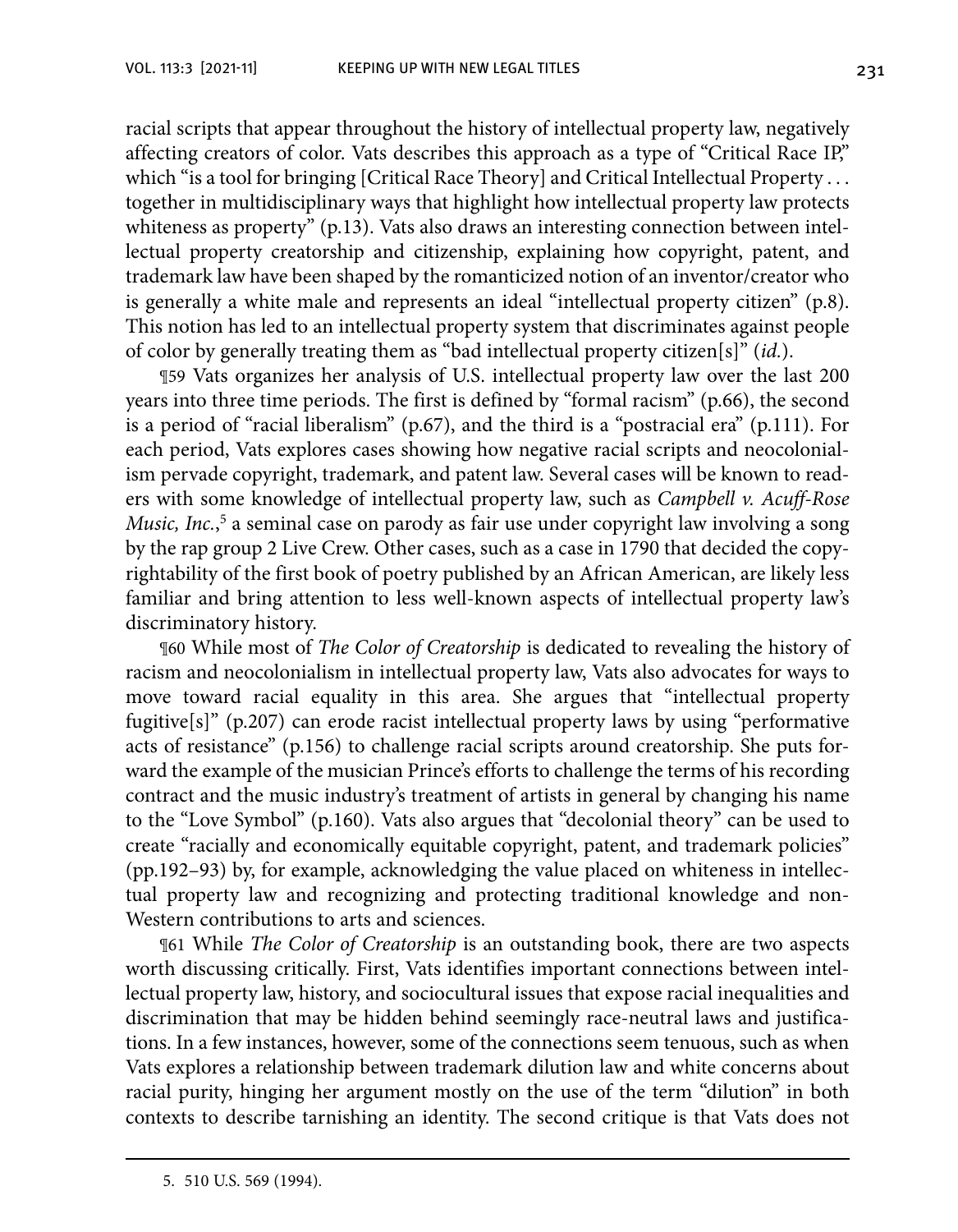always adequately define concepts or provide enough background information for readers not already well versed in intellectual property law, critical race theory, and rhetorical analysis. For example, there is an extensive discussion of the problematic way that U.S. copyright law treats sampling in rap music, but sampling itself is never explained. *The Color of Creatorship* could benefit from a glossary or additional explanatory footnotes.

¶62 In this book, Vats makes a unique and important contribution to the conversation about systemic racism in the United States and the implications for intellectual property law. Studying and addressing racism in intellectual property law is vital, especially in light of the ever-increasing role of intellectual property in the global economy. As Vats notes, "[i]n the so-called information economy, intellectual property justice is racial justice" (p.4). Ultimately, *The Color of Creatorship* is a valuable addition to any academic law library collection and particularly relevant for libraries that are actively working to develop antiracist and more diverse, equitable, and inclusive collections.

Ziegler, Mary. *Abortion and the Law in America:* Roe v. Wade *to the Present*. Cambridge, U.K.: Cambridge University Press, 2020. 312p. \$89.99.

#### *Reviewed by Olli S. Baker*\*

¶63 With the confirmation of Brett Kavanaugh to the U.S. Supreme Court, it seemed to many that *Roe v. Wade*,<sup>6</sup> the 1973 Supreme Court decision that established a constitutional right to choose an abortion, faced a realistic chance of being overruled. With the subsequent confirmation of Amy Coney Barrett that likelihood grew, and numerous states are now drafting legislation with the openly declared intent to provide a basis for overruling *Roe*. Whether that comes to pass remains to be seen, but it is almost certain that the nation's high court will soon be revisiting the abortion debate, which makes law professor and legal historian Mary Ziegler's new book, *Abortion and the Law in America*, a timely contribution.7

¶64 Ziegler argues that the history of the abortion debate since *Roe* has been misunderstood. Critics have often placed the blame for the polarized state of the abortion question on the Supreme Court. *Roe*, the argument goes, was a sweeping decision that made compromise impossible, exacerbating rather than resolving existing differences. The premise behind this argument is that *Roe* took one of two sides in the battle between absolute principles: the right of the woman to choose to have an abortion and the right of the fetus to live. Each of these rights-based principles claims to be "grounded in the constitutional order, and deserving of protection irrespective of its costs and

<sup>\*</sup> © Olli S. Baker, 2021. Law Library Assistant, Rockland Supreme Court Law Library, New City, New York.

<sup>6.</sup> 410 U.S. 113 (1973).

<sup>7.</sup> Ed. note: The Supreme Court is hearing arguments on Dec. 1, 2021, in a case directly challenging Roe v. Wade; see Dobbs v. Jackson Women's Health Org. (U.S. No. 19-1392), [https://www.supremecourt.gov](https://www.supremecourt.gov/oral_arguments/calendars/MonthlyArgumentCalDecember2021.html) [/oral\\_arguments/calendars/MonthlyArgumentCalDecember2021.html](https://www.supremecourt.gov/oral_arguments/calendars/MonthlyArgumentCalDecember2021.html) [\[https://perma.cc/RY5G-JDB](https://perma.cc/RY5G-JDB3)[3\].](https://perma.cc/RY5G-JDB3])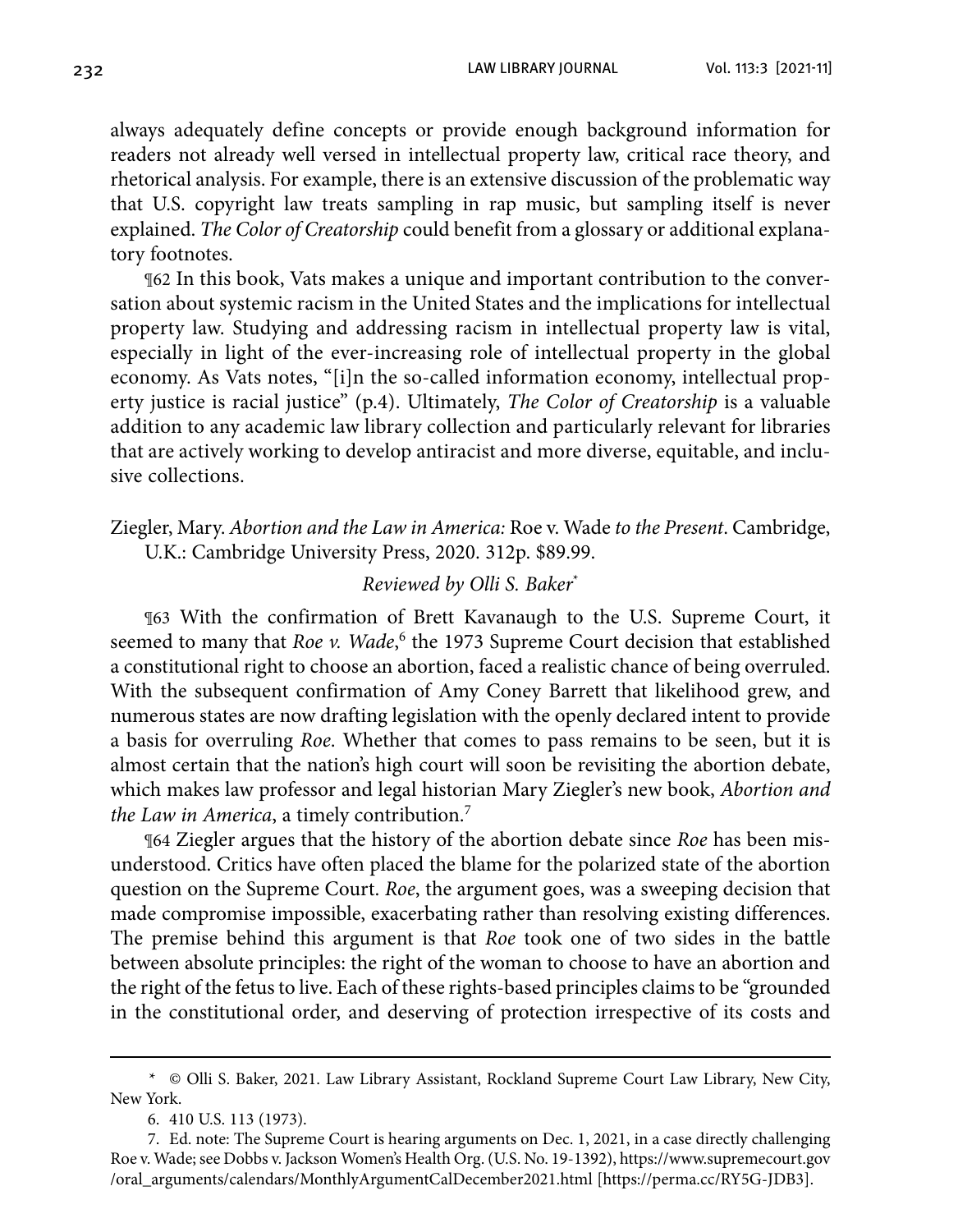benefits" (p.2). Ziegler establishes a contrast between the traditional rights-based understanding of the debate and one focused more on costs and benefits, and shows how the latter has the potential to more effectively explain the dynamics of the issue.

¶65 Rights-based arguments, Ziegler acknowledges, took the forefront immediately following *Roe*. Abortion rights activists were content with the decision that found a constitutional right in their favor, while anti-abortion activists responded by proposing a constitutional amendment that would either return the abortion debate to the states or establish a constitutional right to life for the fetus. When these latter efforts failed, the pro-life camp turned to a cost-benefit strategy, in part out of simple necessity following the failure of personhood-based initiatives.

¶66 The first major abortion-related legislation to follow *Roe* was the Hyde Amendment, which prohibits Medicaid funding for abortions. The justification for the law posed a conceptual problem for rights-based absolutists, as it simply reduced women's access to abortion providers and thus the overall number of abortions rather than declaring abortions illegal. Justifying such incremental restrictions required the anti-abortion camp to shift focus to a cost-benefit analysis. When the Supreme Court replaced *Roe*'s trimester framework with the undue burden standard in *Planned*  Parenthood v. Casey,<sup>8</sup> the shift to a cost-benefit analysis was complete, as the debate from thereon would require some external context for what constituted an undue burden. As Ziegler shows, this context expanded to include not only women's autonomy and the traditional family structure in a time of changing social values but also less likely areas such as changes in the structure of healthcare delivery and welfare spending.

¶67 Ziegler's book is well researched and extensively documented; a full third of the text's bulk is devoted to footnotes. It also contains a table of acronyms, especially helpful in navigating the discussion of various advocacy groups. The book is well organized, and the presentation shows how the various arguments and strategies changed as the legislatures and courts developed the law. Ziegler maintains scholarly objectivity throughout and does not advocate for any particular side; rather, her analysis focuses on the factors that have informed the debate itself and how they have developed since *Roe*.

¶68 The overall point of Ziegler's cost-benefit analysis comes through, and for the most part her analysis supports her conclusions, but the focus is occasionally a bit imprecise. The phrase "costs and benefits of abortion" recurs like a mantra throughout the text, but sometimes the discussion that follows seems oddly dissociated, with the result that the idea is asserted rather than explained. In some instances, the idea of costs and benefits itself suffers from vagueness. For example, Ziegler refers to legislation outlawing abortion once a fetal heartbeat is detected, stating this effort "reflected the importance of debate about who had the competence to measure the costs and benefits of abortion" (p.204). This sort of legislation, however, is predicated on one definition of personhood—it simply prohibits abortion after a certain point—and Ziegler does not